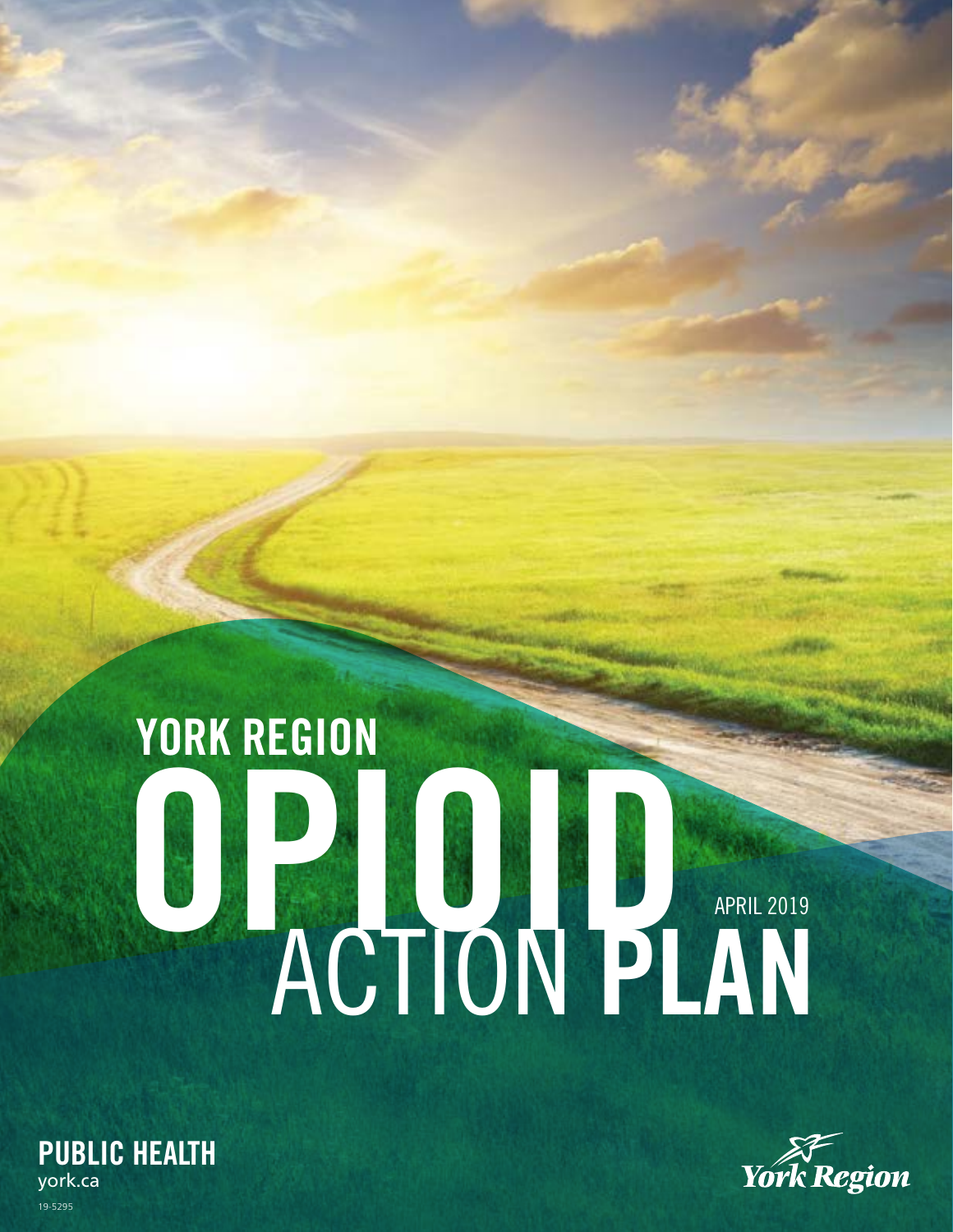## ACKNOWLEDGEMENTS

The York Region Opioid Action Plan was developed by the Opioid Education and Response Workgroup (OERW) and its partners and contains recommendations for action to reduce opioid harms in York Region.

This report can be downloaded from york.ca/opioids.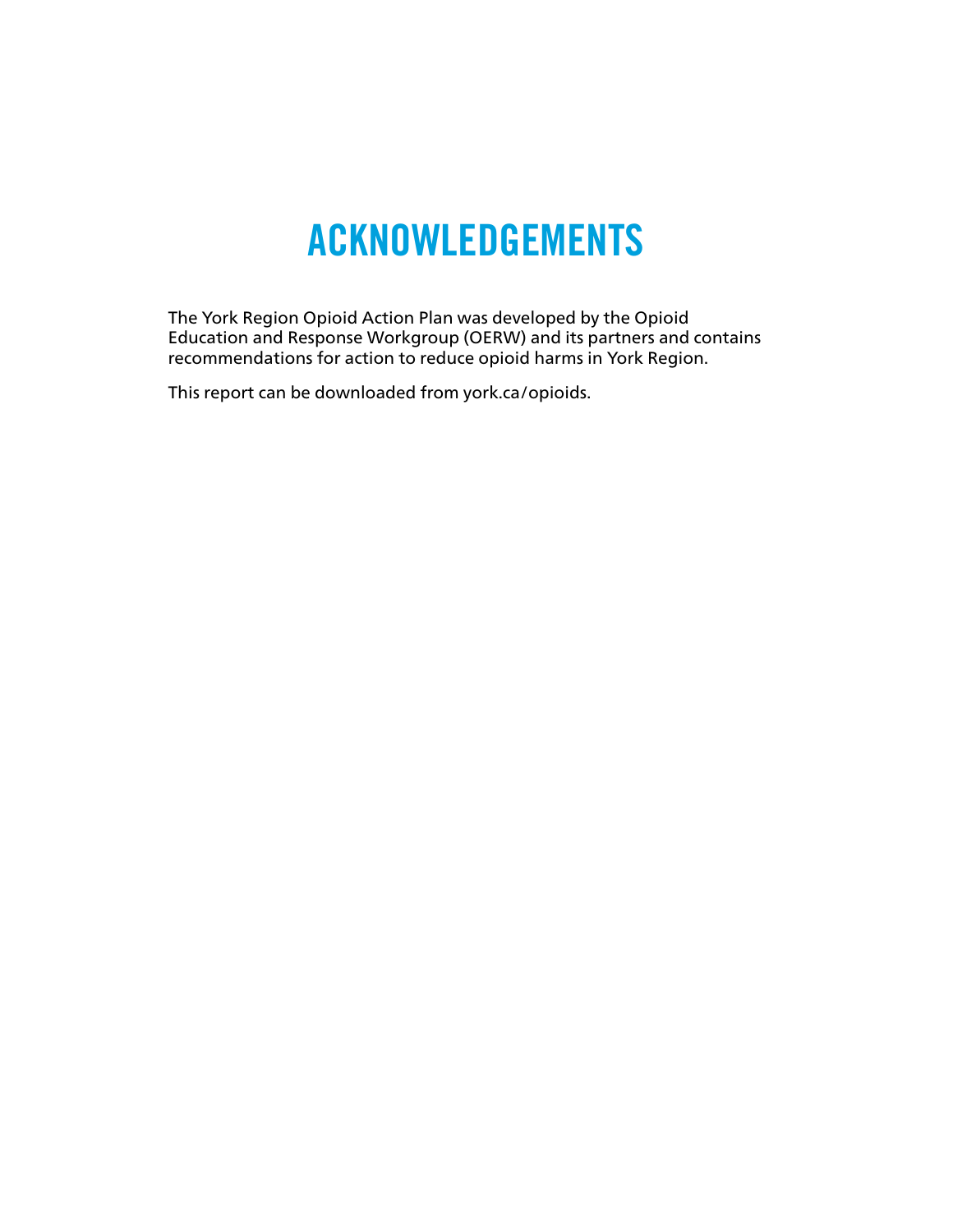### **CONTENTS**

| FEDERAL AND PROVINCIAL EFFORTS TO ADDRESS THE OPIOID ISSUE  10 |
|----------------------------------------------------------------|
|                                                                |
|                                                                |
|                                                                |
|                                                                |
| YORK REGION OPIOID EDUCATION AND RESPONSE MEMBERS  33          |
|                                                                |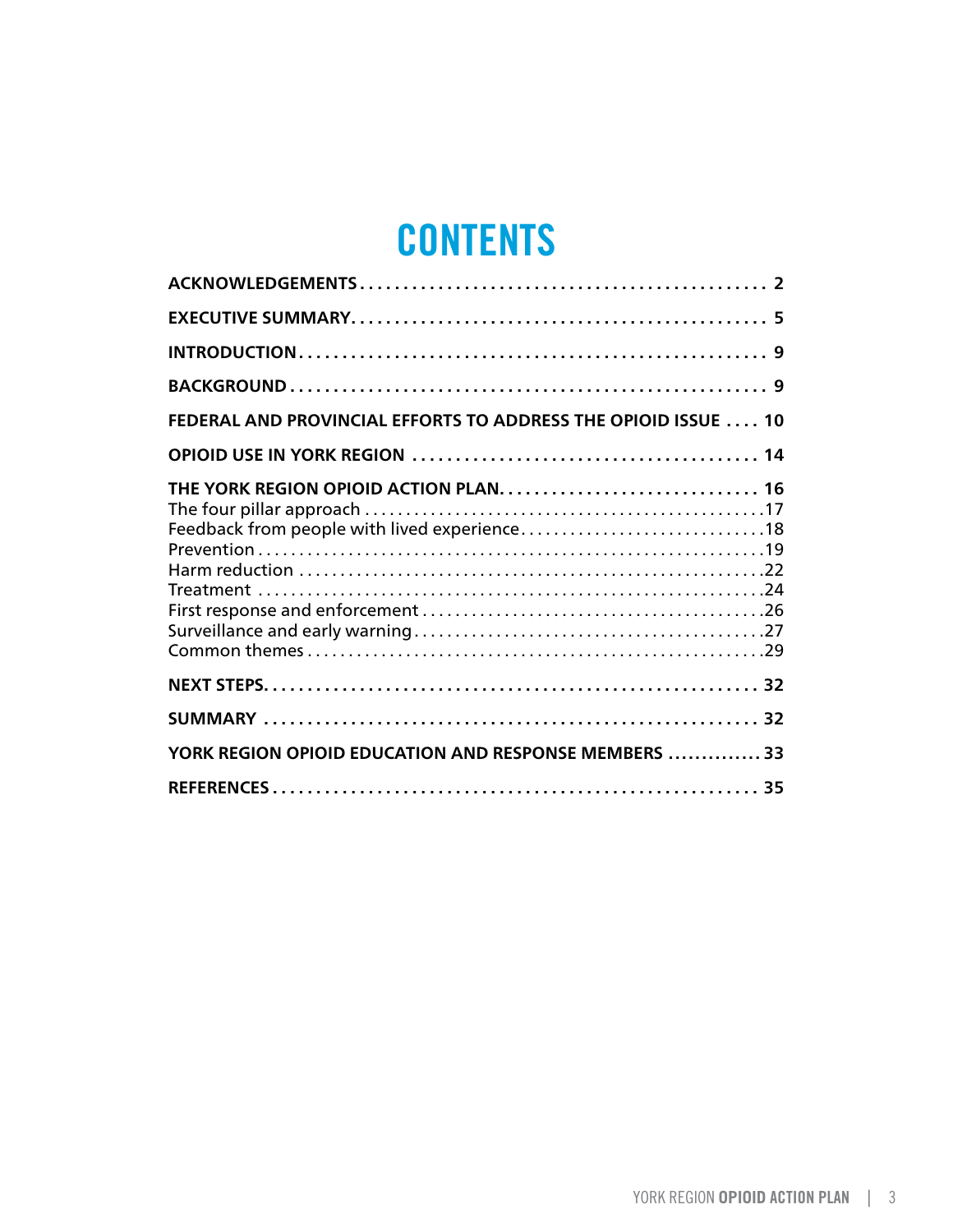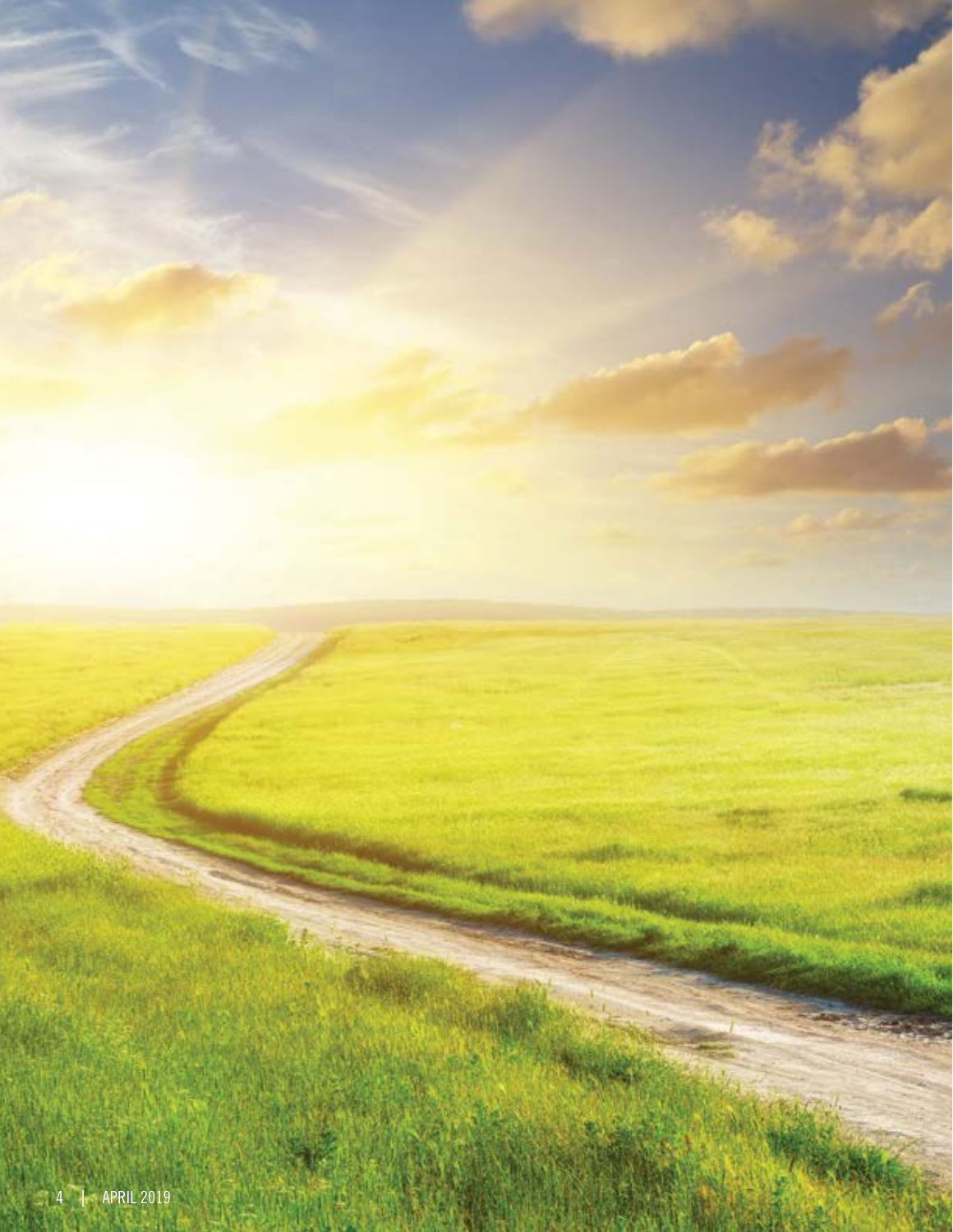# YORK REGION OPIOID ACTION PLAN EXECUTIVE SUMMARY

Communities across Ontario and Canada have come together to address opioid harms with a commitment to joint action. In York Region, the **Opioid Education and Response** Workgroup (OERW), co-chaired by York Region Public Health and York Regional Police, lead these efforts. The Workgroup and its partners have developed the Opioid Action Plan with feedback from those who have lived experience with opioid use. The Plan is based on, and contains recommendations that speak to, four distinct pillars: prevention, harm reduction, treatment and first response and enforcement. Implementing the following recommendations will require the input and involvement of the whole community, including people with lived experience.

## Prevention recommendations

- Identify and support awareness of programs for health-care providers around opioid safety and options for pain management
- Develop, promote or support access to a range of stigma-free messaging, programs and services to address substance use, pain management, mental health, resiliency and well-being for those at risk and at different life stages
- Increase awareness and knowledge of substance use, resiliency, mental health and student well-being in schools and in the community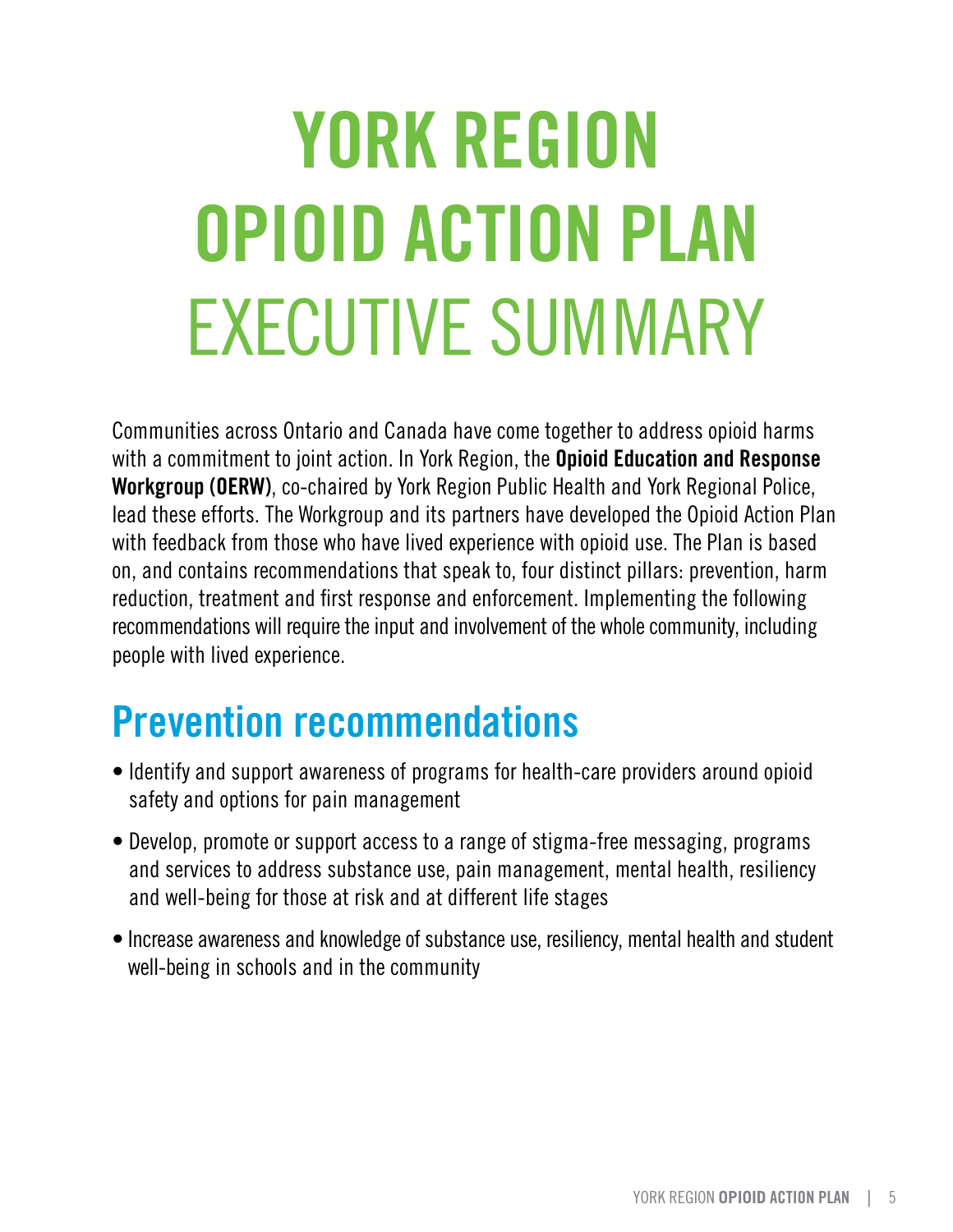## Harm reduction recommendations

- Create a campaign to increase understanding of harm reduction
- Increase community partnerships to enhance harm reduction services
	- $\rightarrow$  Explore and support expansion of harm reduction services (e.g., needle exchange sites, safer inhalation supplies, drug testing kits, naloxone) based on community need and input
	- **→ Review the need and feasibility of Consumption and Treatment Services or** Supervised Consumption Sites
- Address stigma and barriers to accessing harm reduction services
- Build connections between groups providing services or supports to people at different stages of substance use

## Treatment recommendations

- Support access to local, urgent and compassionate opioid treatment
	- **→** Increase awareness of existing resources for effective opioid dependence and addiction treatment
	- **→** Support implementation and awareness of Rapid Access Addiction Medicine (RAAM) clinics
	- **→** Provide addiction support (including aftercare or follow-up care) at places where people are receiving services in the community
	- $\rightarrow$  Support addiction services (including aftercare or follow-up care) in primary health care
- Engage the Indigenous community to support culturally-appropriate opioid treatment
- Increase awareness of and advocate for universal coverage of non-opioid alternatives to manage chronic pain
- Increase awareness of addiction and treatment options in the recovery journey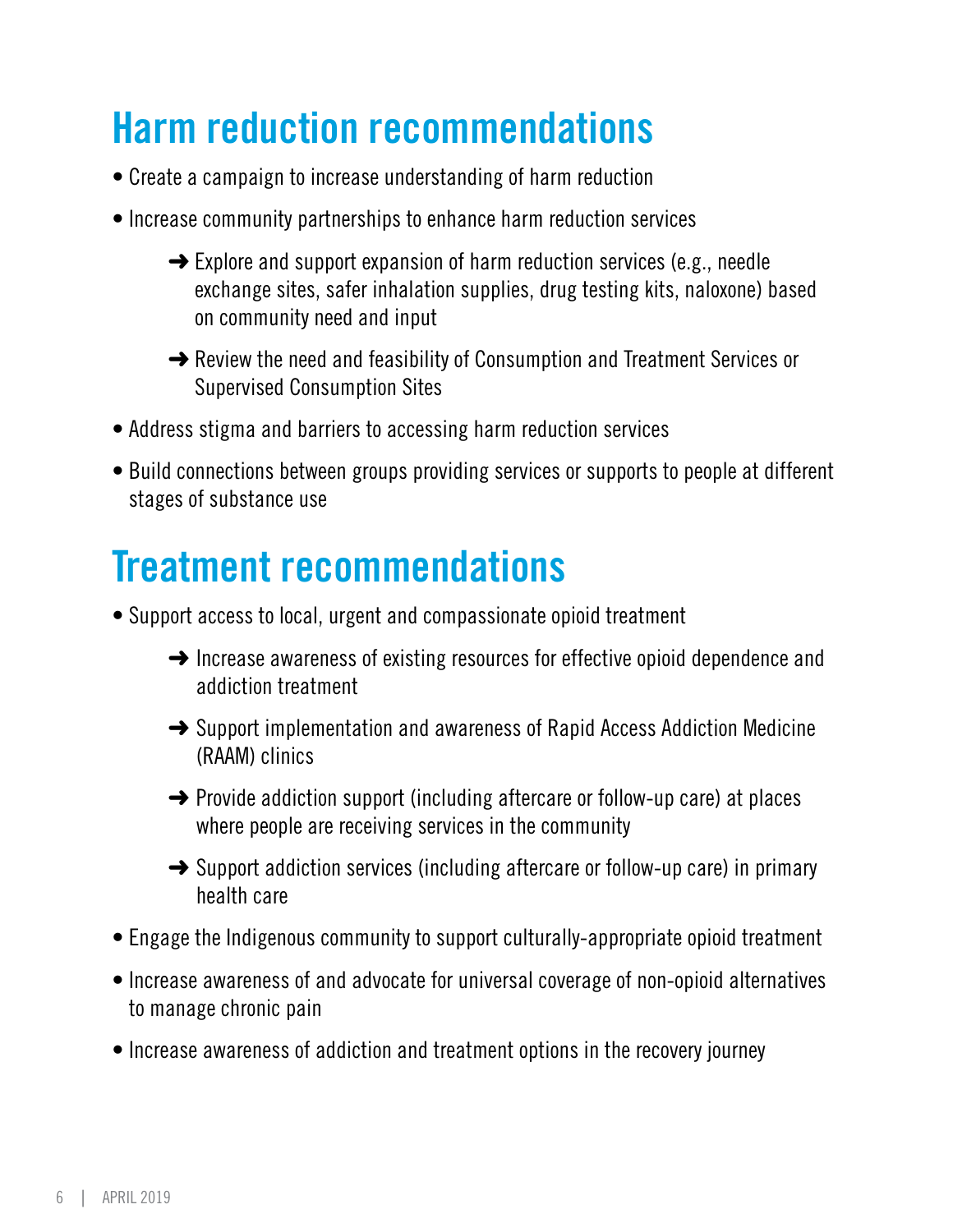## First response and enforcement recommendations

- Strengthen partnerships between first responders and other agencies to increase awareness and skills of first responders on key issues related to the opioid crisis:
	- **→ The Good Samaritan Drug Overdose Act**
	- $\rightarrow$  Mental health and addictions
	- $\rightarrow$  Treatment and/or other community supports for those who have experienced an opioid overdose or suspected opioid overdose
- Identify and respond to evolving risks to the community related to drug trafficking, overdose deaths and monitoring emerging substances that may pose a public safety risk

To support actions under the four pillars, additional recommendations include monitoring and early warning activities and common themes identified across the pillars.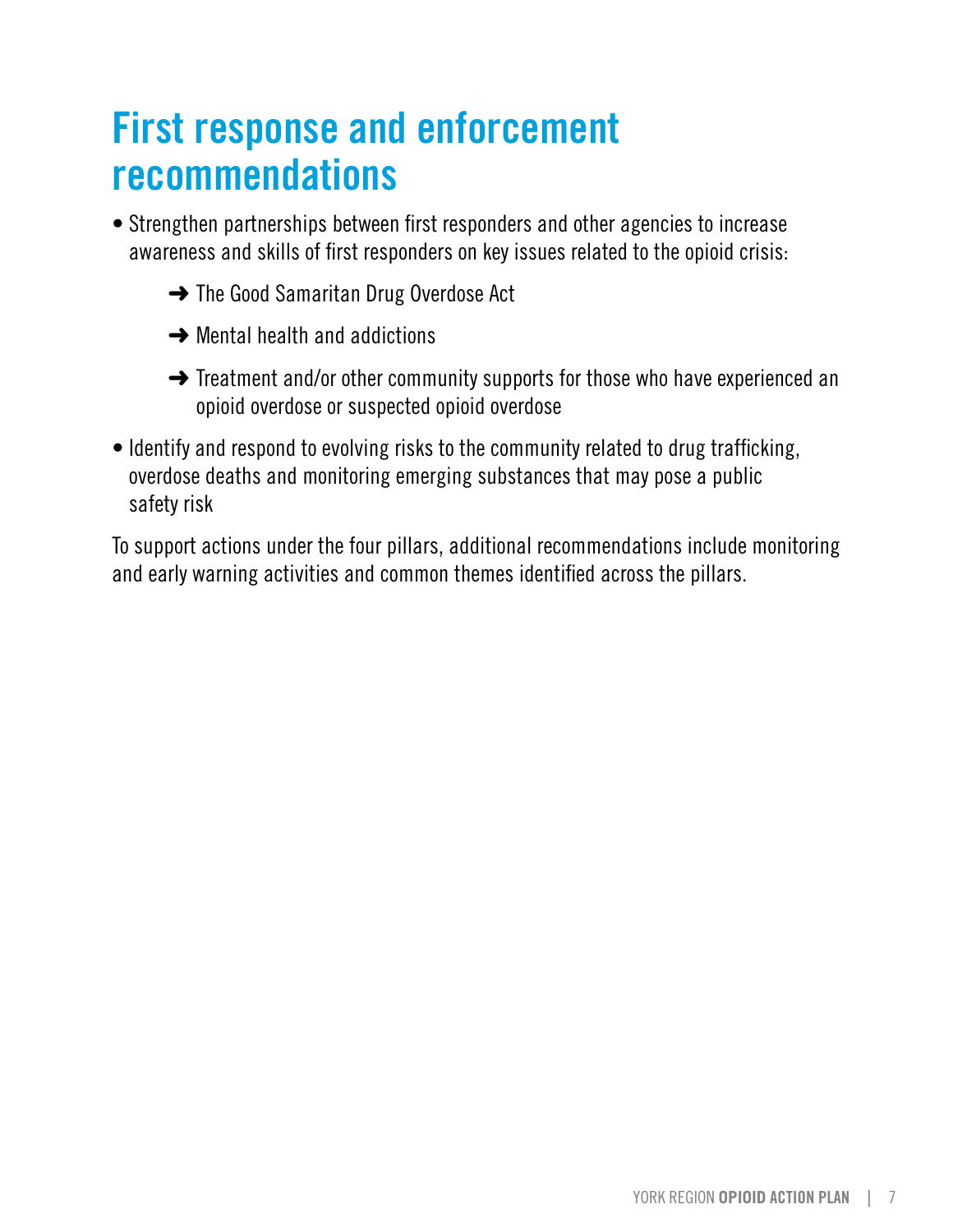## Surveillance and early warning recommendations

- Develop and evaluate an early warning system that includes the ongoing and prompt sharing of information with community partners and the public about overdoses and other opioid concerns
- Collect data which includes qualitative and quantitative information on the impact of opioids in York Region
- Develop and launch a tool to assess risks and inform communication and action
- Identify trigger points of action, including how to respond to an overdose crisis
- Collect and deliver opioid-related information and messaging using different formats

## Supporting recommendations

- Reduce stigma around substance use and support people with lived experience to share stories
- Support information sharing between community agencies about opioid-related issues
- Increase collaboration and communication among service providers to support access to services and interventions that:
	- **→ Promote well-being**
	- $\rightarrow$  Prevent the misuse of opioids
	- $\rightarrow$  Reduce harm from opioid use
	- $\rightarrow$  Connect individuals to opioid dependence and addiction treatment
	- $\rightarrow$  Maintain client privacy and confidentiality, and support client needs

Through this Action Plan, the OERW invites service providers and the York Region community to learn about opioid concerns to make York Region a healthy and safe place for everyone.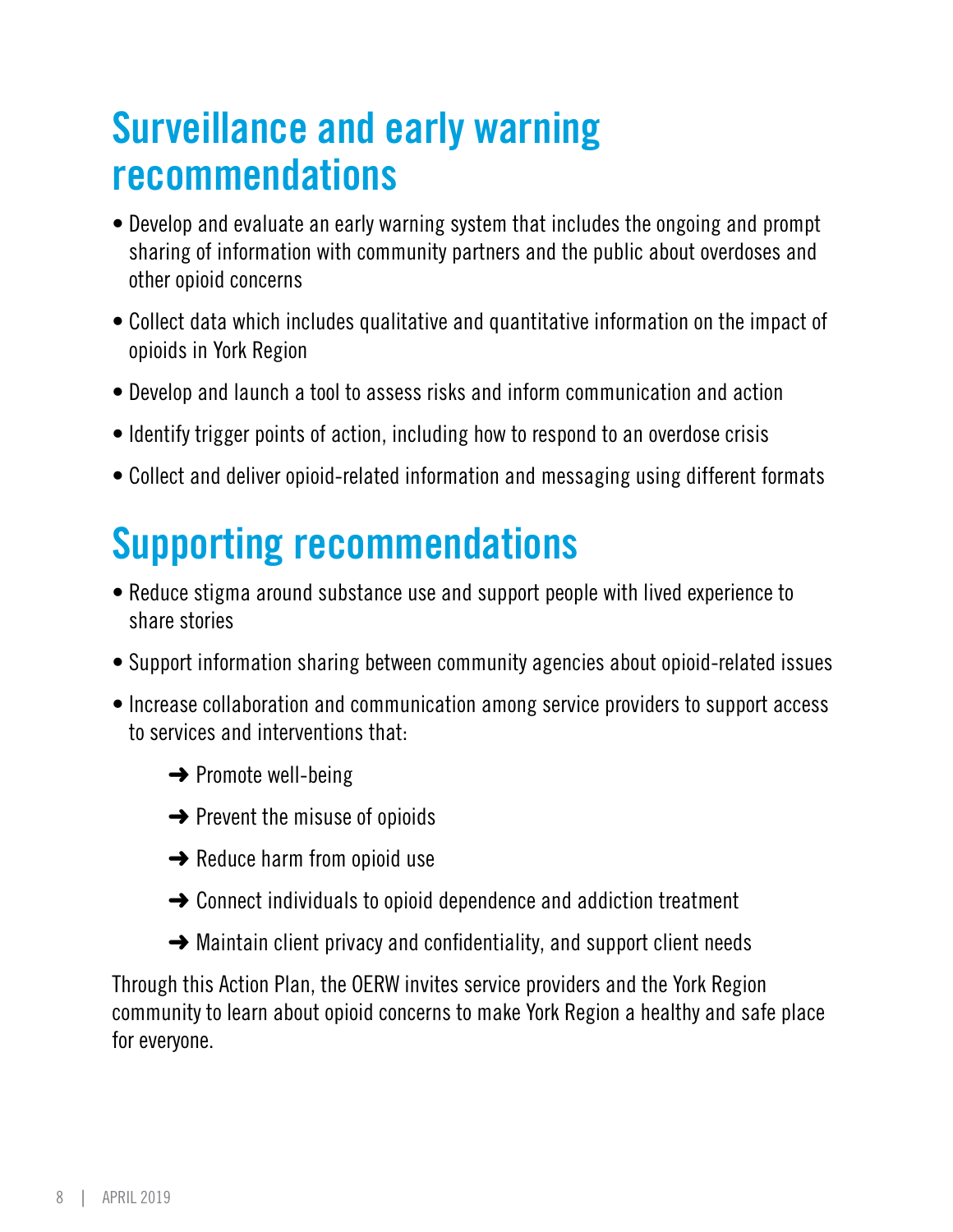### INTRODUCTION

Over the last 10 years, North America has experienced a tremendous rise in opioid use, overdoses and deaths. Canadians are the second highest per capita consumers of opioids in the world, after the United States.<sup>1</sup> Between 2007 and 2016, emergency department visits for opioid overdoses have slowly increased in York Region. Unfortunately, the rate of opioid-related deaths has also continued to climb in Ontario affecting people of different ages, income levels and sexes.²

In 2016, York Region Public Health and York Regional Police partnered with Addiction Services for York Region and two local experts in addiction medicine and pharmacy to host a forum on opioid safety for health-care providers, specifically doctors and pharmacists. A few months after the forum, the partnership expanded to form the Opioid Education and Response Workgroup (OERW) with a mandate to monitor opioid harms in the Region, coordinate communication and response, reduce stigma around opioid use and the people who use opioids, and develop a York Region Opioid Action Plan.

With funding from the Ministry of Health and Long-Term Care, York Region Public Health supported the development of the Opioid Action Plan engaging community partners and individuals with lived experience in opioid use. The implementation and evaluation of the Plan will be supported by York Region Public Health and community partners.

The Opioid Action Plan is a guidance document that considers current programs and partnerships in York Region and provides recommendations for action, referencing and supplementing existing programs in national, provincial and neighbouring regions.

### **BACKGROUND**

#### **Opioid harms go beyond overdoses.**

Opioids are usually prescribed to treat pain, cough and opioid addiction. Examples include fentanyl, morphine, methadone, oxycodone, codeine and hydromorphone. Even when taken as prescribed, opioids can lead to dependence or addiction. At high doses, opioids can also lead to overdose and death.

Opioids can be obtained illegally with varying and unpredictable levels of toxicity. For example, illegal fentanyl is sold in many forms including patch, powder, pill and liquid and with inconsistent potency. Other illegal drugs such as cocaine or heroin can be contaminated with fentanyl resulting in unexpected exposure to opioids and/ or making them more toxic, increasing the risk of overdose and death.

Opioid overdoses happen to those who are opioid dependent, first time users, youth, adults and older adults.<sup>3</sup> People who use opioids as prescribed and those who misuse them can experience opioid harms.

In addition to overdoses and loss of life, other opioid impacts include dependence or addiction, hospitalization, lost productivity, enforcement costs dealing with illegal opioids, infectious diseases commonly associated with substance use, psychological trauma experienced by first responders and others who witness overdoses and devastation to families and friends who lose loved ones.

Managing the opioid crisis has become a priority for governments, non-governmental organizations, health and safety agencies and communities. Solutions require multi-sector coordination and collaboration, commitment, evidence-based action and involvement from those with lived experience.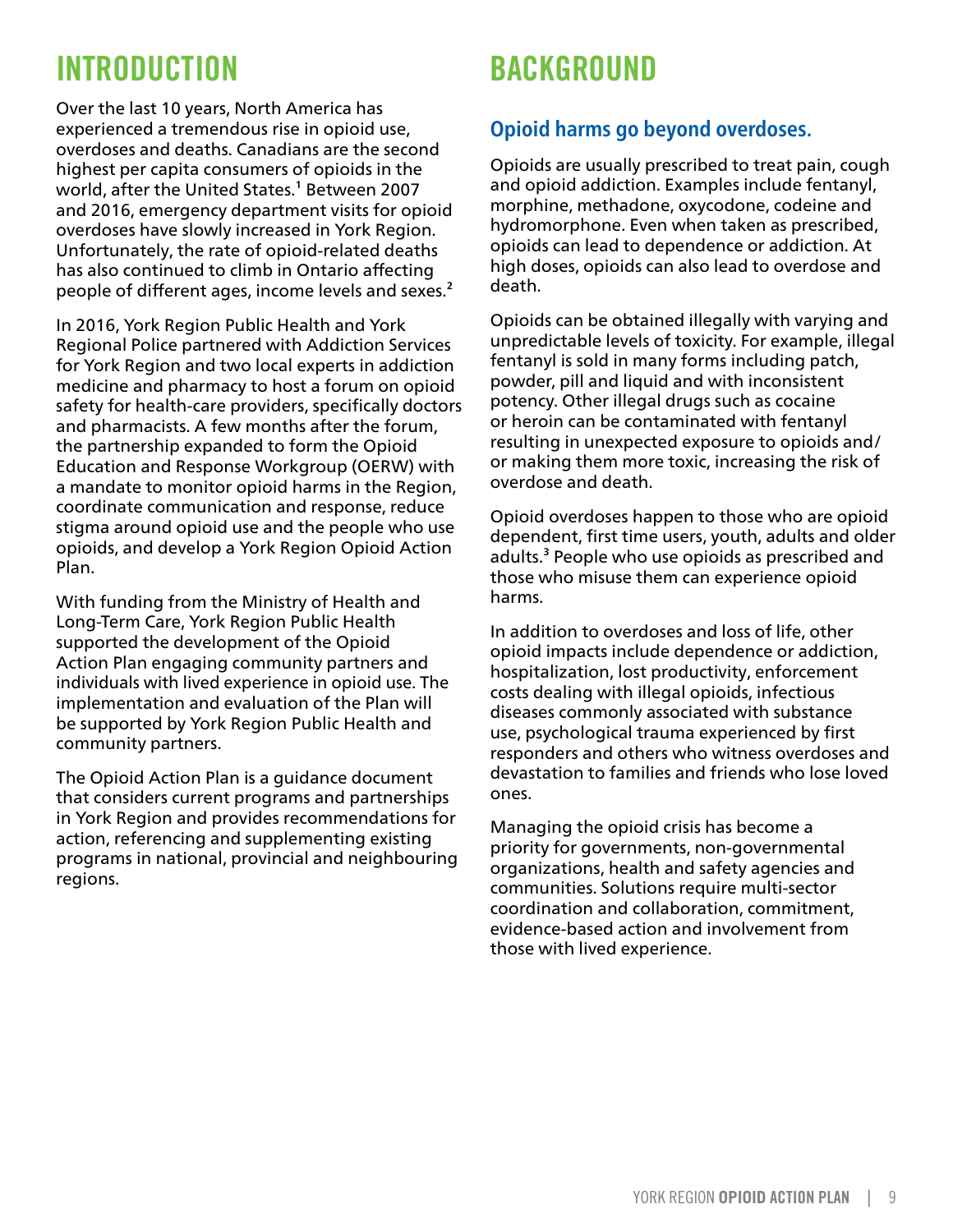

### FEDERAL AND PROVINCIAL EFFORTS TO ADDRESS THE OPIOID ISSUE

#### **Canada's opioid strategy is grounded on four pillars: Prevention, harm reduction, treatment and enforcement.**

In 2016, Canada's federal Minister of Health identified the opioid crisis as a top priority and asked provinces, territories and other partners across the country to commit to joint action. The [Joint Statement of Action to Address the Opioid](http://www.ccsa.ca/Resource%20Library/CCSA-Joint-Statement-of-Action-Opioid-Crisis-Annual-Report-2017-en.pdf)  [Crisis](http://www.ccsa.ca/Resource%20Library/CCSA-Joint-Statement-of-Action-Opioid-Crisis-Annual-Report-2017-en.pdf) is a commitment made by 30 partners. Since its release, many new organizations and groups have joined.<sup>4,5</sup> The federal opioid strategy is a health focused, evidence-based approach to drug policy based on four pillars of prevention, harm reduction, treatment and enforcement.

Ontario is implementing strategies to prevent overdose deaths, address dependence and addiction, improve mental health and pain management services, reporting, early warning and harm reduction.

According to current data, Western Canada is most affected by the opioid crisis.14 The highest impact is in British Columbia where a public health emergency was declared in 2016.<sup>15</sup> To tackle this crisis, British Columbia is focused on the following priorities: Saving lives, ending stigma, improving mental health and addiction services and supporting community-based overdose prevention efforts.

Ontario has also seen a rise in opioid-related emergency department visits (Figure 1) and deaths, but has not declared a public health emergency. Mandatory reporting of emergency department visits for opioid overdoses began in April 2017. Provincial efforts focus on four key areas including:16

- Appropriate pain management
- Treatment for opioid dependence and addiction, including investments in mental health support
- Harm reduction
- Enhanced reporting and early warning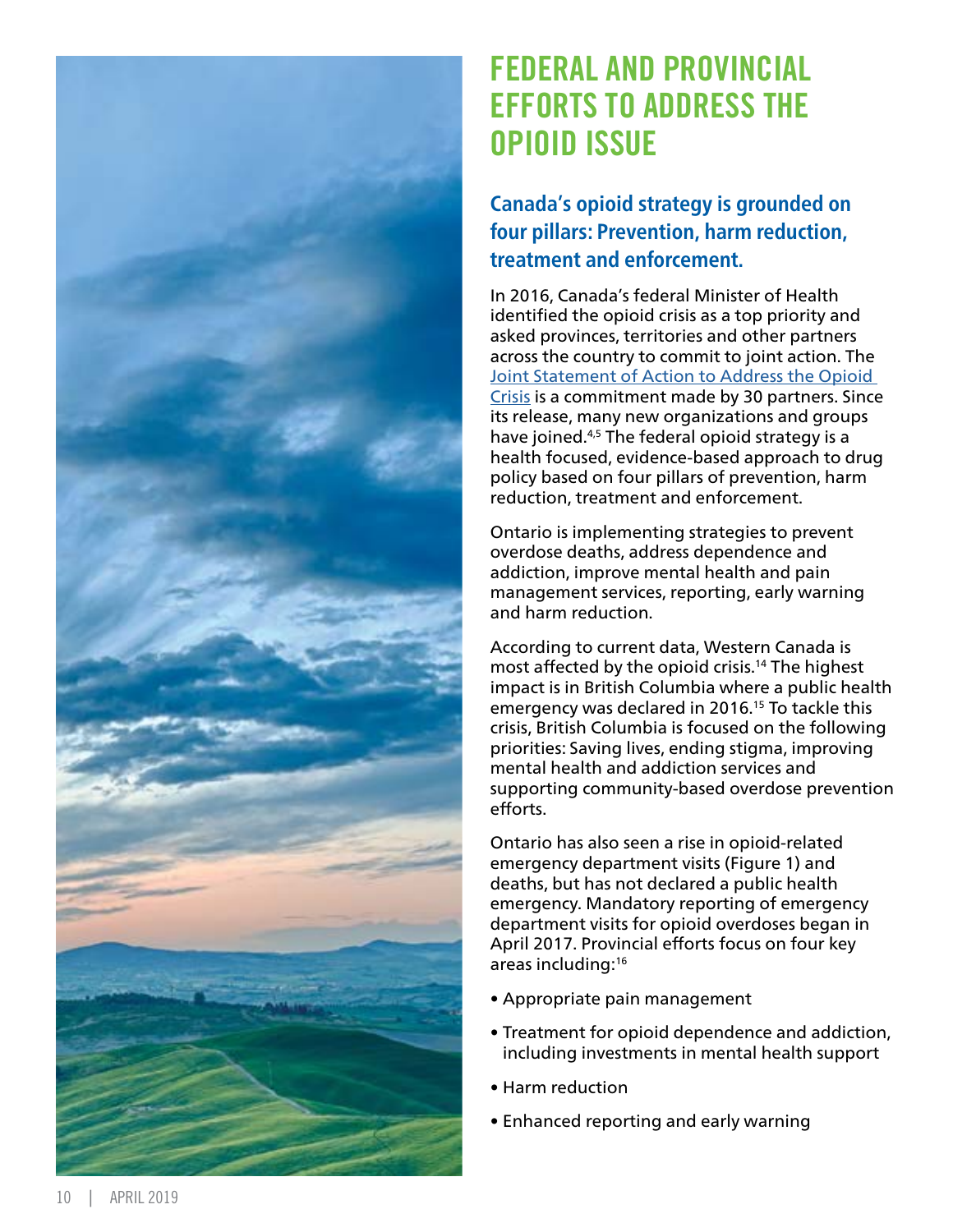## Using legislative tools to address illegal drug use

Using a health approach to drug regulation and enforcement activities,<sup>6</sup> the Government of Canada introduced several legislative changes to address the opioid crisis by:

- Passing the [Good Samaritan Drug Overdose](https://www.canada.ca/en/health-canada/services/substance-use/problematic-prescription-drug-use/opioids/about-good-samaritan-drug-overdose-act.html)  [Act](https://www.canada.ca/en/health-canada/services/substance-use/problematic-prescription-drug-use/opioids/about-good-samaritan-drug-overdose-act.html) to provide some legal protection for people who call 911 during an overdose
- Updating the [Controlled Drugs and](https://www.canada.ca/en/health-canada/services/substance-use/problematic-prescription-drug-use/opioids/about-good-samaritan-drug-overdose-act.html)  [Substances Act](https://www.canada.ca/en/health-canada/services/substance-use/problematic-prescription-drug-use/opioids/about-good-samaritan-drug-overdose-act.html) to make it easier to open overdose prevention and supervised consumption sites
- De-listing naloxone to make it available without prescription

Addiction and mental health, harm reduction and public health sectors, along with some areas hardest hit by the opioid crisis, are pushing for more policy reform to decriminalize personal possession of all drugs and explore options for the legal regulation of all drugs in Canada.7-12

Evidence shows that enforcement must also look at health issues related to substance use to be effective in reducing substance use and protect public health and safety<sup>6</sup>. Countries like Portugal and Spain are considered world leaders in reducing substance abuse with their public health approach, rather than the criminal justice pproach used across North America. In 2001, Portugal decriminalized possession of all drugs for personal use. Since then, there has been a dramatic decrease in drug-related deaths and drug-related infection rates. A part of the reason for these positive changes is because the Portuguese government increased treatment services for those with addictions  $13$ 

### Naloxone

Naloxone (naloxone hydrochloride) is a drug that can temporarily reverse an opioid overdose and is offered free-of-charge to anyone who is at risk of an opioid overdose and to anyone who can help someone who is at risk of an opioid overdose.

For a map of where to get a free naloxone kit in Ontario, click [here](https://www.ontario.ca/page/where-get-free-naloxone-kit) or visit [ontario.ca/page/](https://www.ontario.ca/page/where-get-free-naloxone-kit) [where-get-free-naloxone-kit.](https://www.ontario.ca/page/where-get-free-naloxone-kit)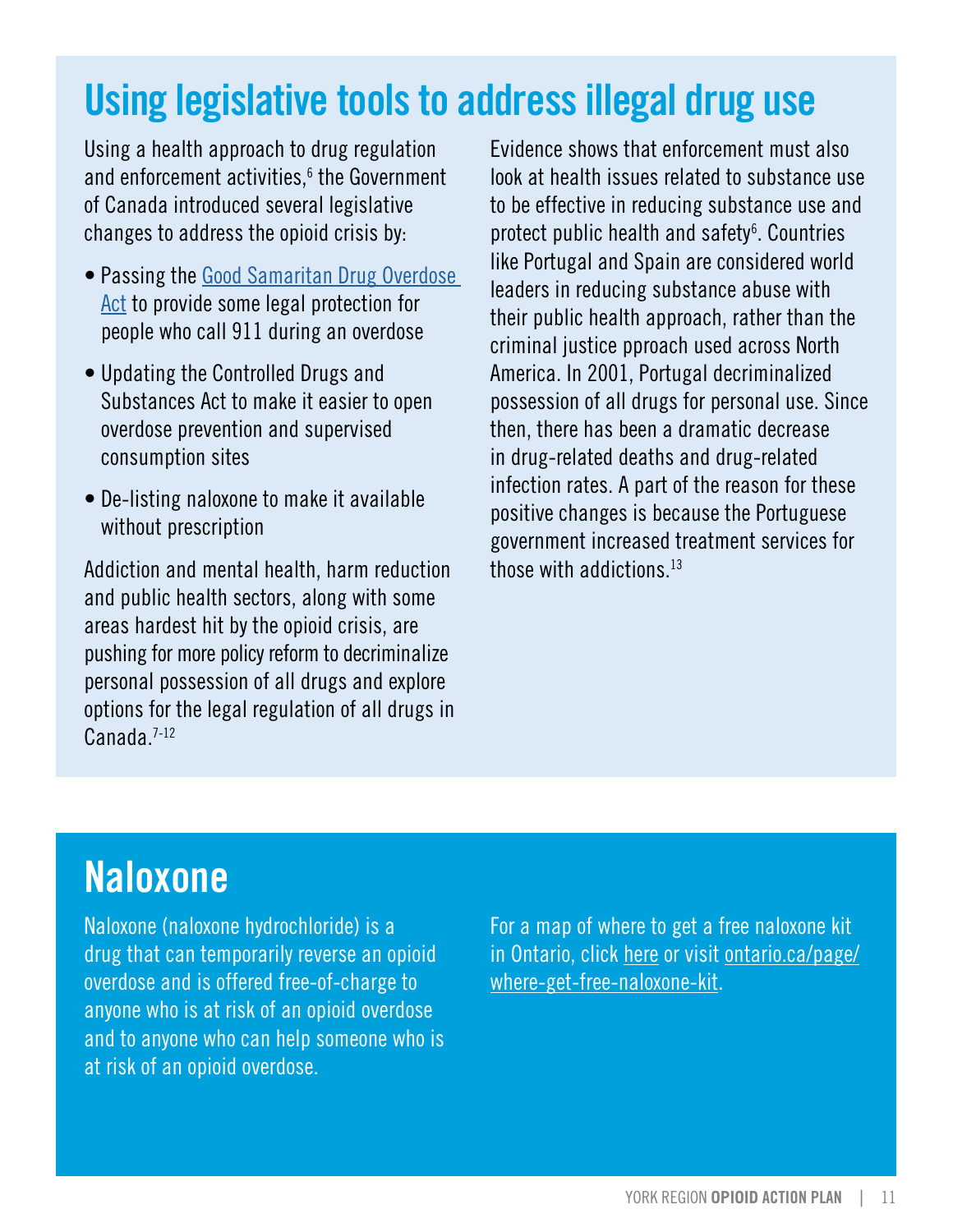#### **Figure 1**



#### Rate of emergency department visits for opioid overdoses in Ontario residents, 2007 to 2017

#### Data sources:

1. National Ambulatory Care Reporting System (NACRS) [2007-2017], Ontario Ministry of Health and Long-Term Care, IntelliHEALTH ONTARIO, Date extracted: [July 23, 2018].

2. Statistics Canada. Table 17-10-0084-01 Annual demographic estimates by census division, age and sex, based on the Standard Geographical Classification (SGC) 2011

### Opioid use and harms in Ontario

- More than 1,250 Ontarians died from opioid-related causes in 201717
- In 2016, one in eight Ontarians were prescribed opioid medication to manage pain<sup>18</sup>
- In 2017, there were 7,764 emergency department visits for opioid-related harms, with the vast majority being males within the 25 to 44 age group<sup>17</sup>
- Prescribed, diverted and illicit opioids contributing to opioid-related deaths suggest the need for a multifactorial approach that considers both the prescribed and illicit use of opioids<sup>19</sup>

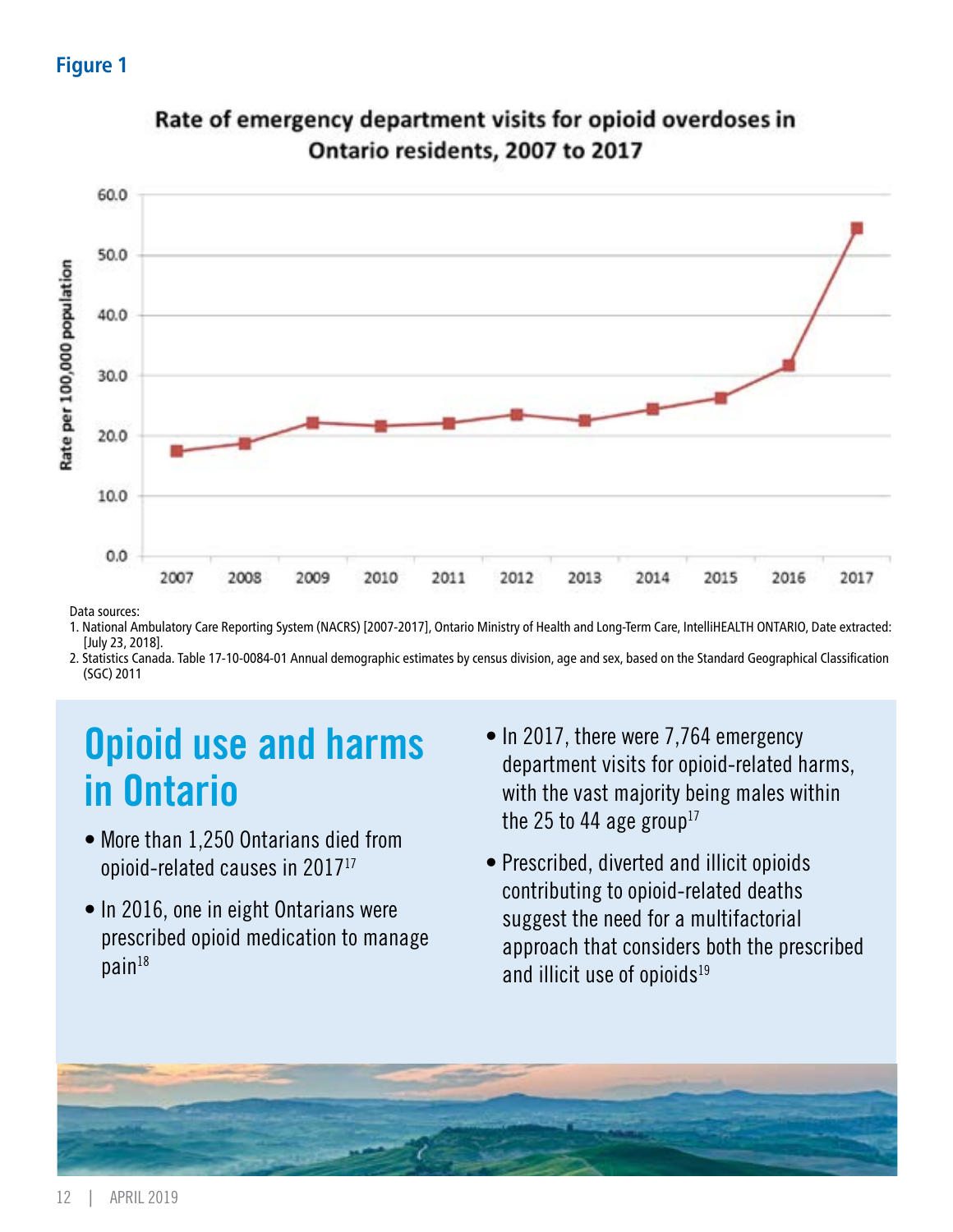Responding to an urgent need to save lives, Ontario extended harm reduction services by expanding naloxone distribution through pharmacies, public health units and community agencies working with those at risk of opioid overdose. In October 2018, the Ontario government expanded services in overdose prevention sites under a Consumption and Treatment Services (CTS) model to offer:

- Addiction treatment
- Health and social services
- Mental health support
- Housing and employment<sup>20</sup>

To operate a CTS site, applicants must show that services meet federal requirements of a Supervised Consumption Site (SCS) as well as requirements under the CTS program.<sup>21</sup> Twenty-one provinciallyapproved sites are expected to be in place by April 2019.22,23

Research shows SCS saves lives, improves health, are cost effective and do not increase drug use and crime in the surrounding area where the service is provided.<sup>24</sup> At this time, there are no CTS or SCS sites in York Region.

In addition to saving lives, the Ministry of Health and Long-Term Care is developing a system to improve prevention of opioid harms, treat opioid addiction, and reduce harm for those using opioids. The Ministry has identified key support partners including: Primary health care, community-based and residential addictions care, public health and emergency departments. The Ministry has also directed local public health units to work with community stakeholders, including Indigenous communities and persons with lived experience to help implement and enhance opioid overdose early warning systems in their communities. Elements of the early warning system include:

- Creating an integrated community response among surveillance and front line services, such as harm reduction programs, paramedic, fire and police services and acute care organizations
- Creating formal collection and reporting of local data to identify changes in the community that may indicate opioid overdose surges
- Developing a local action plan to respond to surges in opioid overdoses<sup>25</sup>

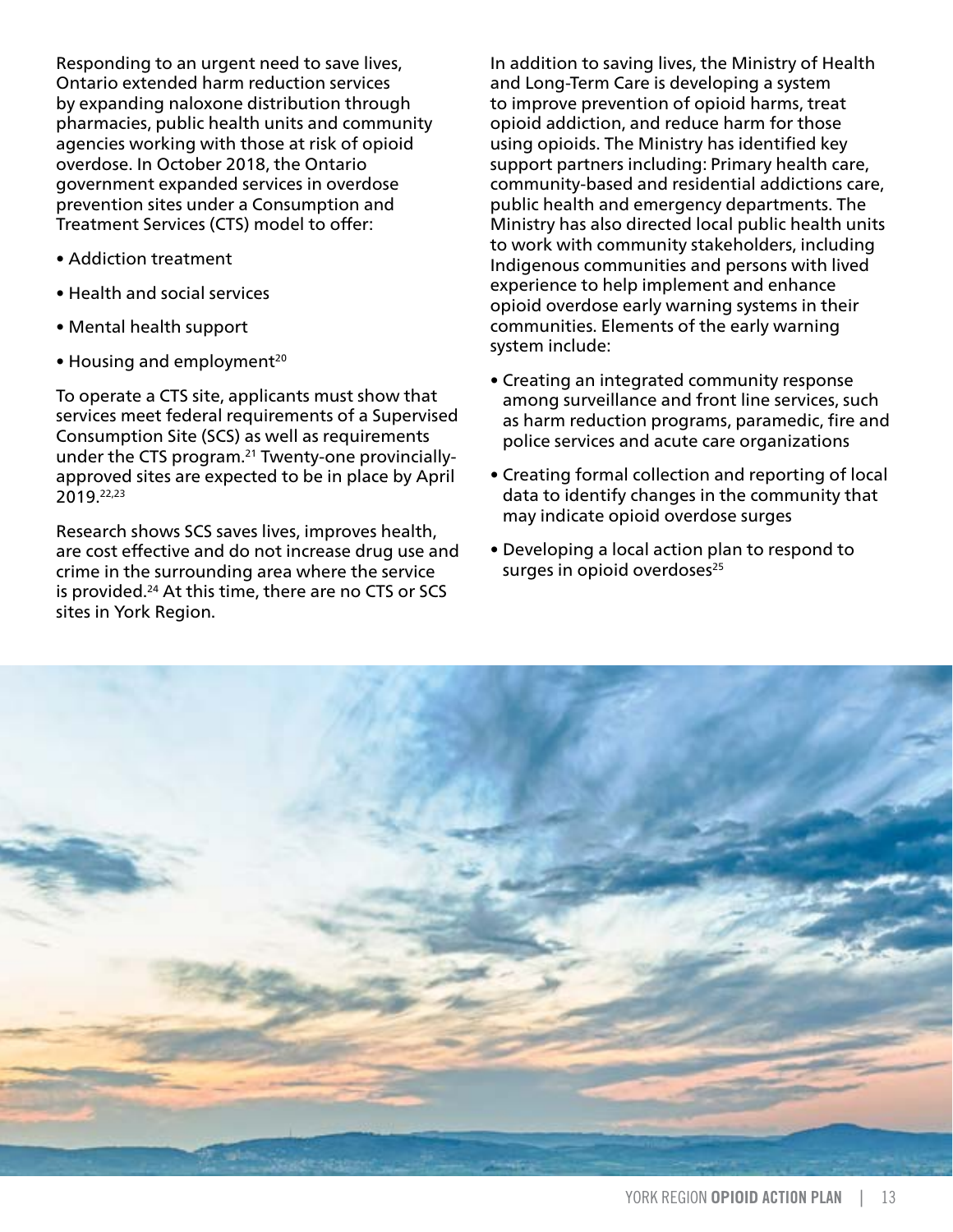### OPIOID USE IN YORK REGION

#### **York Region currently experiences lower impacts of opioid use compared to other Ontario counties although opioid harms in the Region continue to rise.**

Although York Region has one of the lowest rates of emergency department visits for opioid overdoses in Ontario,<sup>26</sup> based on Region trends and that of other communities, overdose rates continue to climb. Between 2007 and 2016, the rate of emergency department visits for opioid overdoses slowly increased in York Region (Figure 2), mirroring the Ontario rate increase (Figure 1).

Since April 2017, Ontario hospitals have been required to report emergency department visits for opioid overdoses. There were 20 emergency department visits for opioid overdoses per 100,000 York Region residents in 2017, a 65% increase from 2016 (Figure 2). The highest rate of emergency department visits for opioid overdoses in 2017 was found among 25 to 44 year olds (Figure 3). This age group also had the largest increase from the previous year compared to other age groups and had the highest rate of opioid related death in 2017, with men being impacted more than women.<sup>27</sup>

Opioid-related hospitalizations and deaths have also slowly increased in York Region since 2007 (Figure 2). A total of 29 and 34 people died from opioids in 2016 and 2017 respectively.17

#### **Figure 2**



#### Rate of opioid-related harms in York Region residents, 2007 to 2017

\* Death data for 2017 should be considered preliminary

Data source:

Public Health Ontario. Opioid-related morbidity and mortality in Ontario [interactive dashboard]. Toronto, ON: Public Health Ontario; 2018 [cited 2018 Nov 15. Available from: https://www.publichealthontario.ca/en/dataandanalysis/pages/opioid.aspx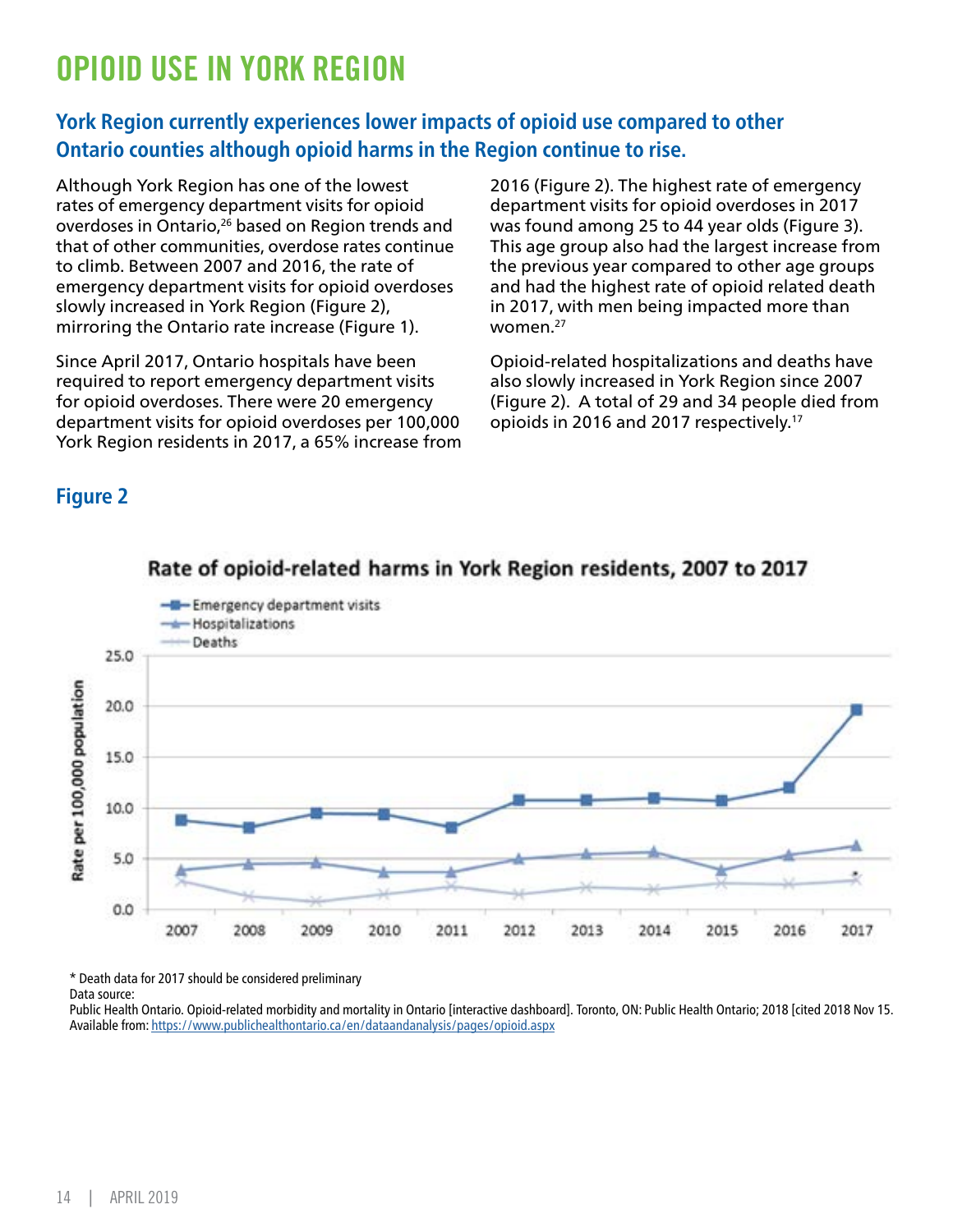

Data sources:

- 1. National Ambulatory Care Reporting System (NACRS) [2007-2017], Ontario Ministry of Health and Long-Term Care, IntelliHEALTH ONTARIO, Date extracted: [November 6, 2018].
- 2. Statistics Canada. Table 17-10-0084-01 Annual demographic estimates by census division, age and sex, based on the Standard Geographical Classification (SGC) 2011

Addressing opioid harms includes preventing problematic opioid use, overdoses and deaths, helping individuals at various stages of and reasons for use by connecting people to treatment, health and social services, and providing harm reduction services. The following 2017 data provides some understanding of the opioid trends in York Region.

- 97,994 residents received a prescription opioid for pain at a rate of 82.3 per 1,000 residents. This is relatively low compared to other regions in the province<sup>28</sup>
- 44,969 residents received an opioid for cough at a rate of 37.7 per 1,000 residents, one of the highest rates in the province $^{28}$
- 1,910 residents used opioids (i.e., buprenorphine/ naloxone or methadone) for opioid addiction or dependence at a rate of 1.6 per 1,000 residents<sup>28</sup>
- 10% of students (Grades 9 to 12) reported using prescription opioids for non-medical reasons in the past year, slightly below the 12% rate of Ontario students29
- Fentanyl was present at time of death in almost three-quarters of opioid-related deaths in York Region<sup>17</sup>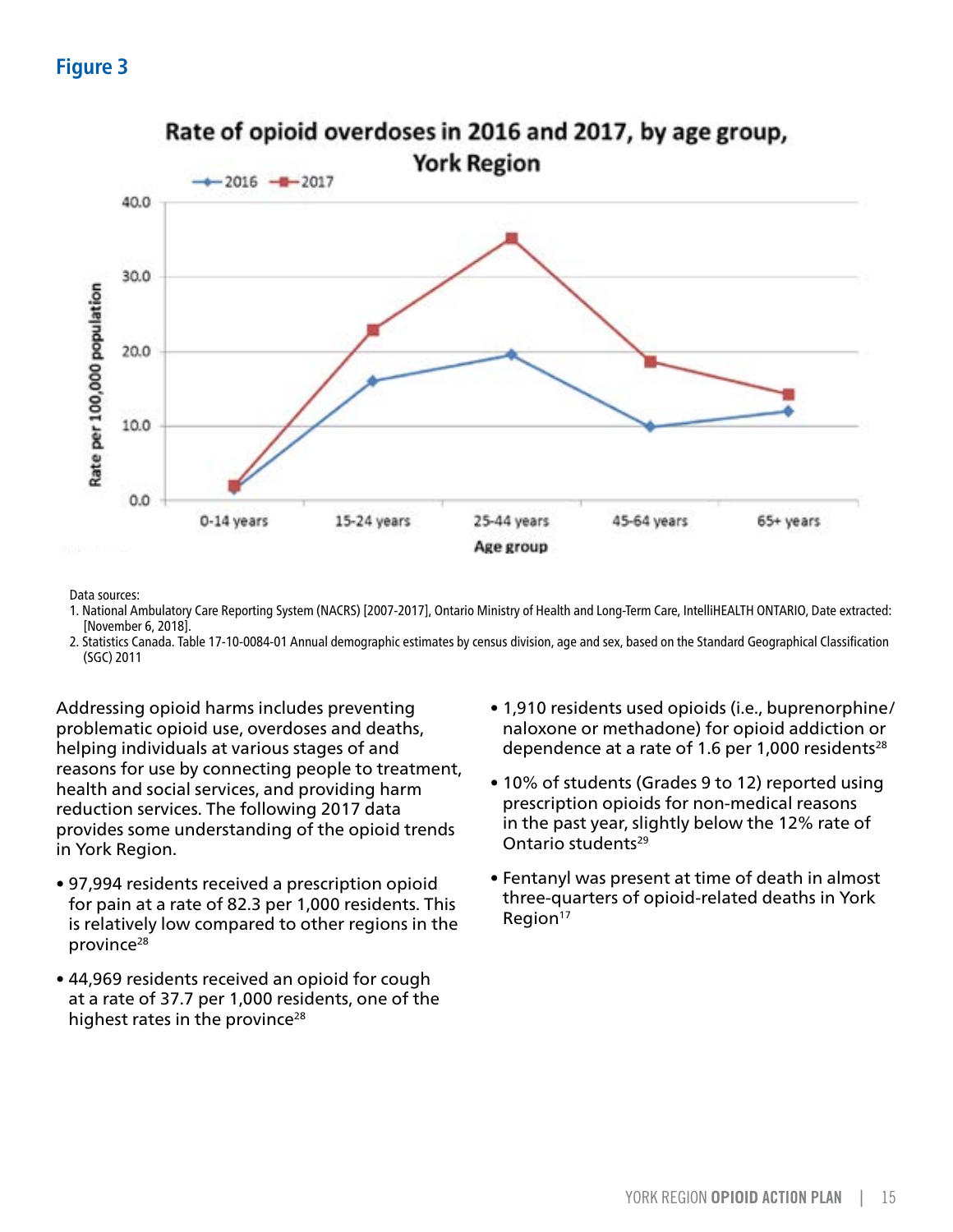### THE YORK REGION OPIOID ACTION PLAN

York Region is one of the fastest growing and most diverse communities in Canada made up of people of various ages, living arrangements, countries of origin, income levels, and although mostly Englishspeaking, speaking more than 120 different languages. As of December 2017, York Region was the sixth largest municipality in Canada in population and third in Ontario, after the city of Toronto and Peel Region. The Region is a mosaic of communities including small towns, villages, suburban and urban neighbourhoods.<sup>30-32</sup>

As with most growing cities, York Region faces certain pressures that impact community well-being including: 33

- A growing number of low-income residents
- Growing, unstable employment: Nearly 43% of workers aged 25 to 65 years in York Region's southern three municipalities (Vaughan, Markham and Richmond hill) report not being able to find and keep good quality, permanent jobs, raising the risk of experiencing homelessness
- Increasing housing costs and a lack of affordable rental housing

The Opioid Education and Response Workgroup (OERW) developed recommendations to prevent and reduce opioid harms in the Region, informed by partners' expertise, a review of best practices, current opioid-related projects at the federal, provincial and local levels and considering the York Region community profile. The action plan recommendations focus on opioids but do not exclude co-use of other substances.

#### **THE FOUR PILLAR APPROACH**

The OERW agreed on an action plan using the four-pillar approach of prevention, harm reduction, treatment and enforcement. The plan recognizes different degrees of opioid use and the need for intervention and support at all levels, addressing factors that contribute to or reduce harm. OERW subgroups were formed under these four pillars with an additional subgroup for surveillance and early warning. A communications subgroup was also formed to guide communication efforts.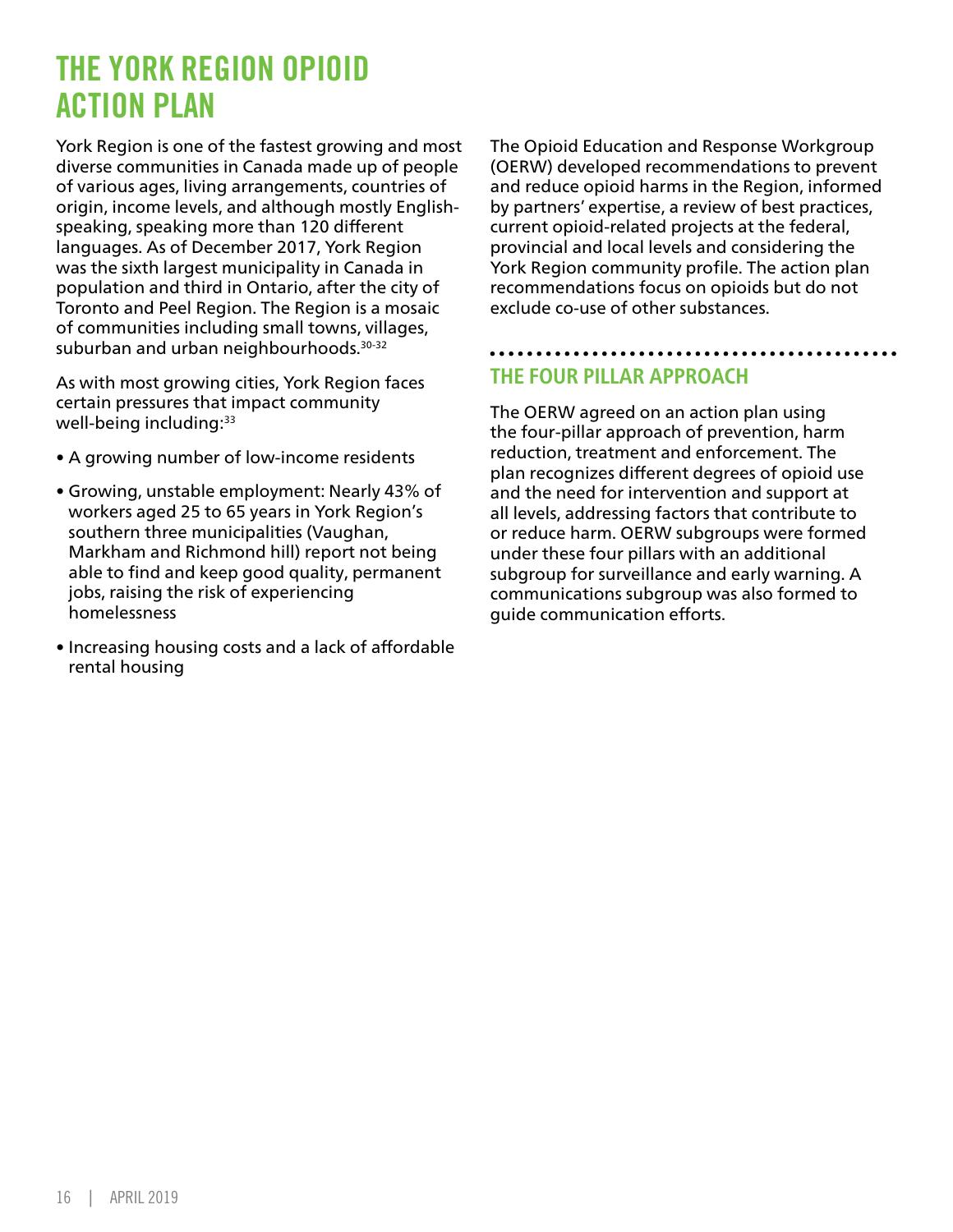### THE FOUR PILLARS OF THE CANADIAN DRUGS AND SUBSTANCES STRATEGY

**The four pillar approach of prevention, harm reduction, treatment and enforcement is an evidence-based strategy for reducing substance-related harms. 34**

## **CANADIAN DRUGS AND SUBSTANCES STRATEGY**

A COMPREHENSIVE, COLLABORATIVE, COMPASSIONATE AND EVIDENCE-BASED APPROACH TO DRUG POLICY



Health Canada

Santé

Canada



© Health Canada. Infographic: Canadian Drug and Substances Strategy: A Comprehensive, collaborative, compassionate and evidence-based approach to drug policy, 2016. Reproduced with permission.

Available from: [https://www.canada.ca/content/dam/hc-sc/healthy-canadians/migration/publications/](https://www.canada.ca/content/dam/hc-sc/healthy-canadians/migration/publications/healthy-living-vie-saine/drugs-substances-strategy-2016-strategie-drogues-autre-substances/alt/pub-eng.pdf) [healthy-living-vie-saine/drugs-substances-strategy-2016-strategie-drogues-autre-substances/alt/pub-eng.](https://www.canada.ca/content/dam/hc-sc/healthy-canadians/migration/publications/healthy-living-vie-saine/drugs-substances-strategy-2016-strategie-drogues-autre-substances/alt/pub-eng.pdf)pdf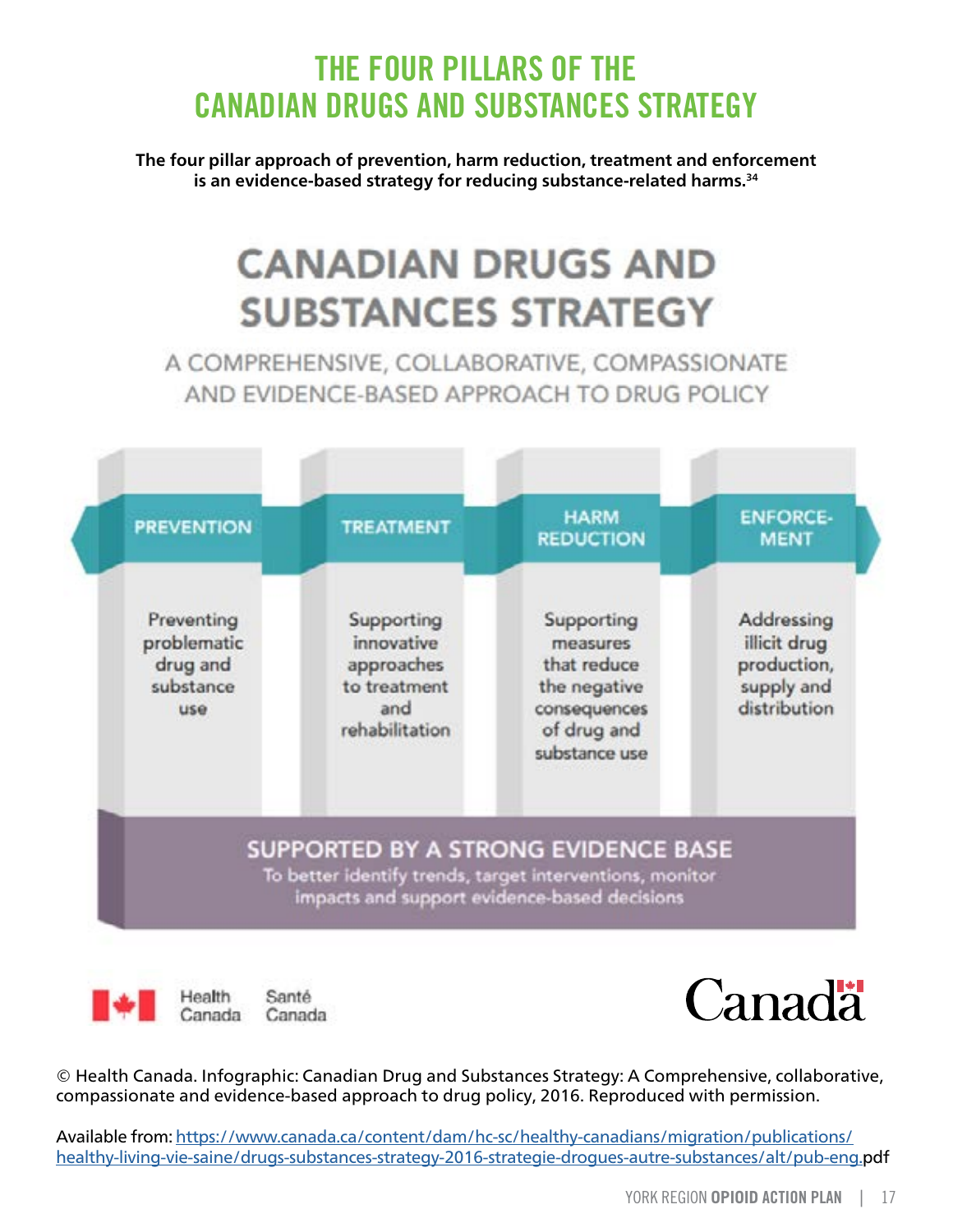## People with lived experience

Engaging people with lived experience (PWLE) on substance-related issues is critical for a unique perspective on response strategies and recommendations that matter to those affected by opioid harms. Partnering with PWLE is important because they can provide input on the relevance, efficiency and effectiveness of current treatment and harm reduction strategies. Involving PWLE can also contribute to capacity building in the community, play a large role in decreasing stigma, and restore power imbalances.<sup>35</sup>

### Feedback from people with lived experience

The OERW and partners asked for feedback on the recommendations from people who are or have been directly affected by opioid harms. York Region Public Health held focus group sessions and one-on-one interviews with the help of OERW partners who work with people who use or have used opioids. The goal of the sessions was to determine if the recommendations developed by OERW and partners aligned with the needs of those with lived experience and if changes or additions were required.

The feedback included in this Plan is a summary of the input obtained from 20 people with lived experience recruited from four OERW partner agencies. Participants were screened and met the following criteria:

- Living and/or using services in York Region
- 18 years of age or older
- Using opioids or have used opioids in the past

All participants were generally in agreement with recommendations made in the action plan. They expressed thoughtful ideas and insights on important areas of focus. This action plan outlines initial OERW and partner recommendations, followed by feedback from people from lived experience, and a final set of recommendations that incorporates their feedback.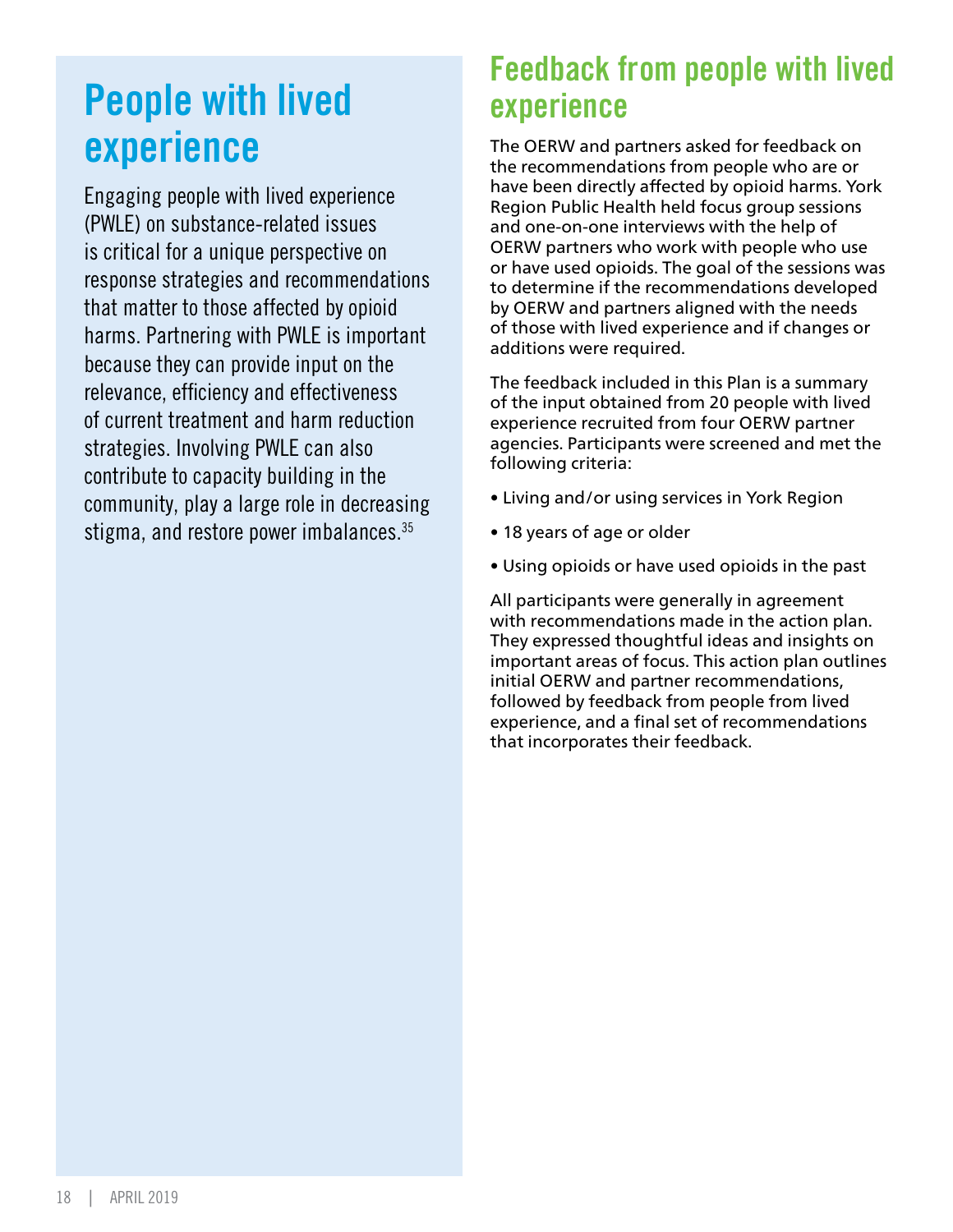### **PREVENTION**

Increasing awareness and providing safety guidelines around the proper use of opioids among the public and health-care providers will help prevent opioid misuse. Messaging and education should be age-appropriate and address individuals at all life stages, including youth, young adults, adults and older adults. Health care providers, particularly physicians and pharmacists, have a key role in reducing opioid-related problems.36,37

Prevention also involves supporting mental health, building resiliency and offering appropriate pain management while addressing other social determinants of health<sup>40</sup> (for example, safe and secure housing, employment) that protect people from opioid misuse and opioid harms. Root causes of opioid use and harms must be addressed. These considerations are based on an understanding that:

- More than 50% of people with substance use struggles have also had mental health challenges at some point during their life.<sup>41</sup> On the other hand, substance use contributes to worsening mental health issues. Helping people maintain positive mental health helps reduce and prevent harms from substance use and vice versa.
- Resilience, the ability to effectively cope with or adapt to challenging life situations, is an important aspect of mental well-being.<sup>42</sup> Evidence shows people who are resilient are less likely to experience problems related to substance use.
- Although opioids can be effective for pain (especially acute or cancer-related pain), many people are being prescribed opioids in high doses or to treat conditions when non-opioid treatments would be similarly effective.<sup>43</sup> Appropriate opioid prescribing practices such as using the lowest dose and shortest interval that is most effective, and a gradual decrease in dosage prescription can help prevent and reduce opioid harms.
- Addressing social determinants of health such as poverty and housing will support mental health and reduce substance-related problems.<sup>9</sup> Urgent access to safe and stable housing has shown to be effective in improving mental health and substance use problems.<sup>44</sup>

## Opioid prescriptions in Ontario

Since the early 1990s, prescribing opioids for non-cancer pain has become more popular because of aggressive marketing by pharmaceutical companies and the addition of opioids to Ontario's drug formulary. In fact, 14% (one out of seven people) of Ontarians filled an opioid prescription in the fiscal year 2015/2016 for a total of over nine million opioid prescriptions.38

#### [The 2017 Canadian Guideline for](http://nationalpaincentre.mcmaster.ca/guidelines.html)  [Opioids for Chronic Non-Cancer Pain](http://nationalpaincentre.mcmaster.ca/guidelines.html)

was developed to help health-care providers prescribe opioid medication more conservatively. These guidelines discourage prescribing opioid medication as first-line treatment for non-cancer pain, and recommend using other nonaddictive medications prior to opioid use.<sup>39</sup>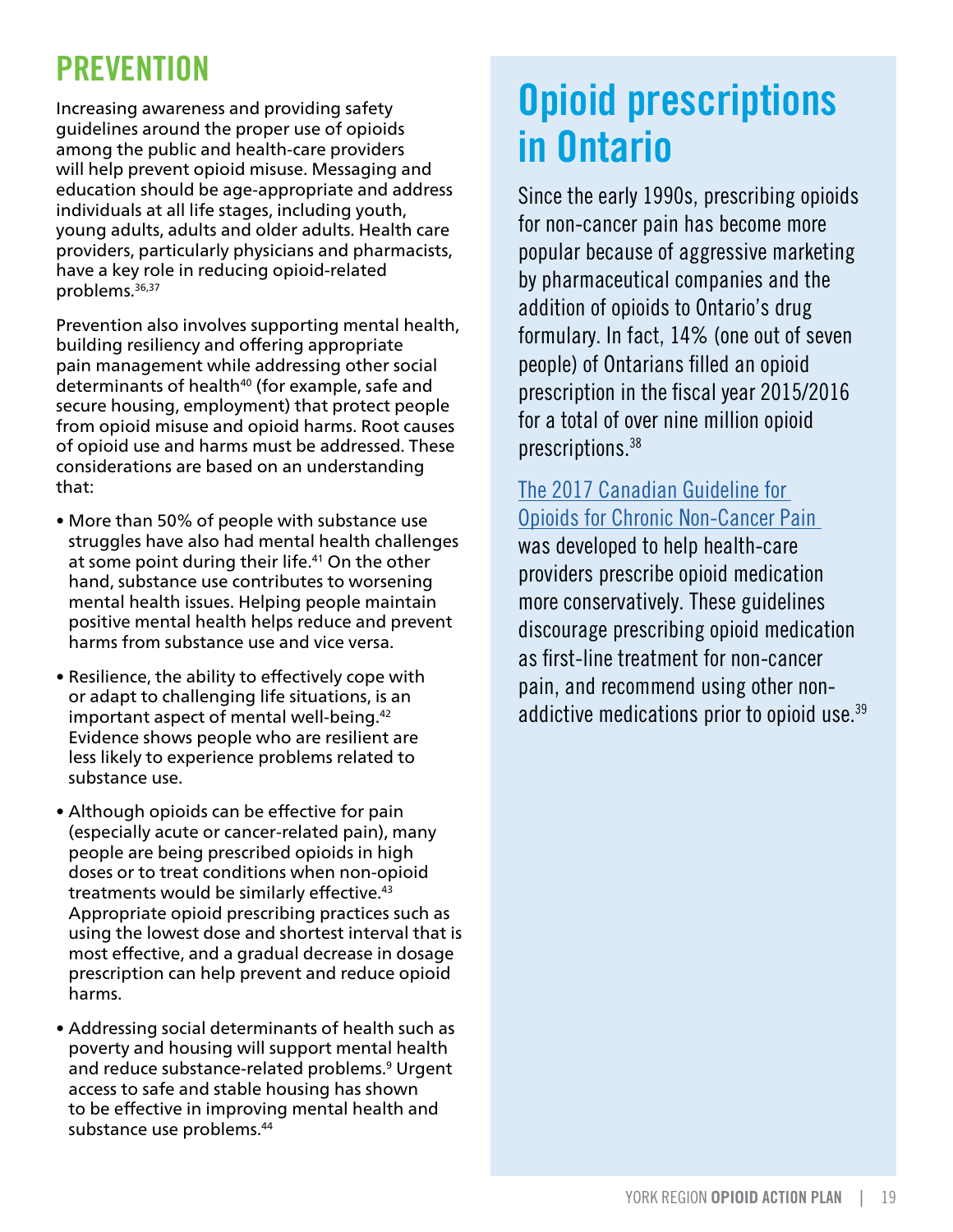## Did you know?

[Centralhealthline.ca](https://www.centralhealthline.ca/listCategories.aspx?id=10011) provides accurate and up-to-date information about health services for health service users and health-care providers across the central region of Ontario. Under the York Region tab, a number of resources, referral and treatment services are provided for people with substance use concerns under "Addictions." Resources include support groups, residential services and information lines.

Several recommendations in the prevention pillar build on existing efforts in York Region. Many agencies and services are investing in education and awareness, building resiliency, promoting and supporting mental health, addressing opioid harms, tackling homelessness and other social determinants of health. Recommendations also highlight the importance of engaging key players such as primary health-care providers and pharmacists in the Region.

#### **Recommendations from OERW partners related to prevention**

- Identify and support awareness of programs for health-care providers around opioid safety and options for pain management
- Develop and promote new or existing messages, programs and services for the community and partners that address substance use and mental health, build resiliency and support the well-being of those at risk at different life stages
- Increase awareness and support implementation of elementary and secondary school-based curriculum and projects that address substance use, resiliency, mental health and student well-being

#### **Feedback from people with lived experience on the prevention recommendations**

Participants agreed with the need for education about opioid safety and for other efforts to prevent opioid problems. A few participants with opioid dependence and addiction discussed the lack of information on opioid risks and being unaware of their dependence and addiction to opioids. Many participants spoke about the importance of knowledgeable and compassionate health-care providers. Education for the health-care providers on prescribing standards, individualized care around opioid access, and education about non-opioid options for managing pain were raised as needs. Participants also said that non-opioid options must be offered and costs must be covered in order for these alternatives to be accessible.

A few participants said too much access to opioids can cause harm. A few stated that all opioids should be made available only by prescription as opposed to having them (e.g., Tylenol 1) available over-or behind-the-counter. On the other hand, a total lack of access to opioids also causes harm as some individuals may turn to illegal sources of opioids.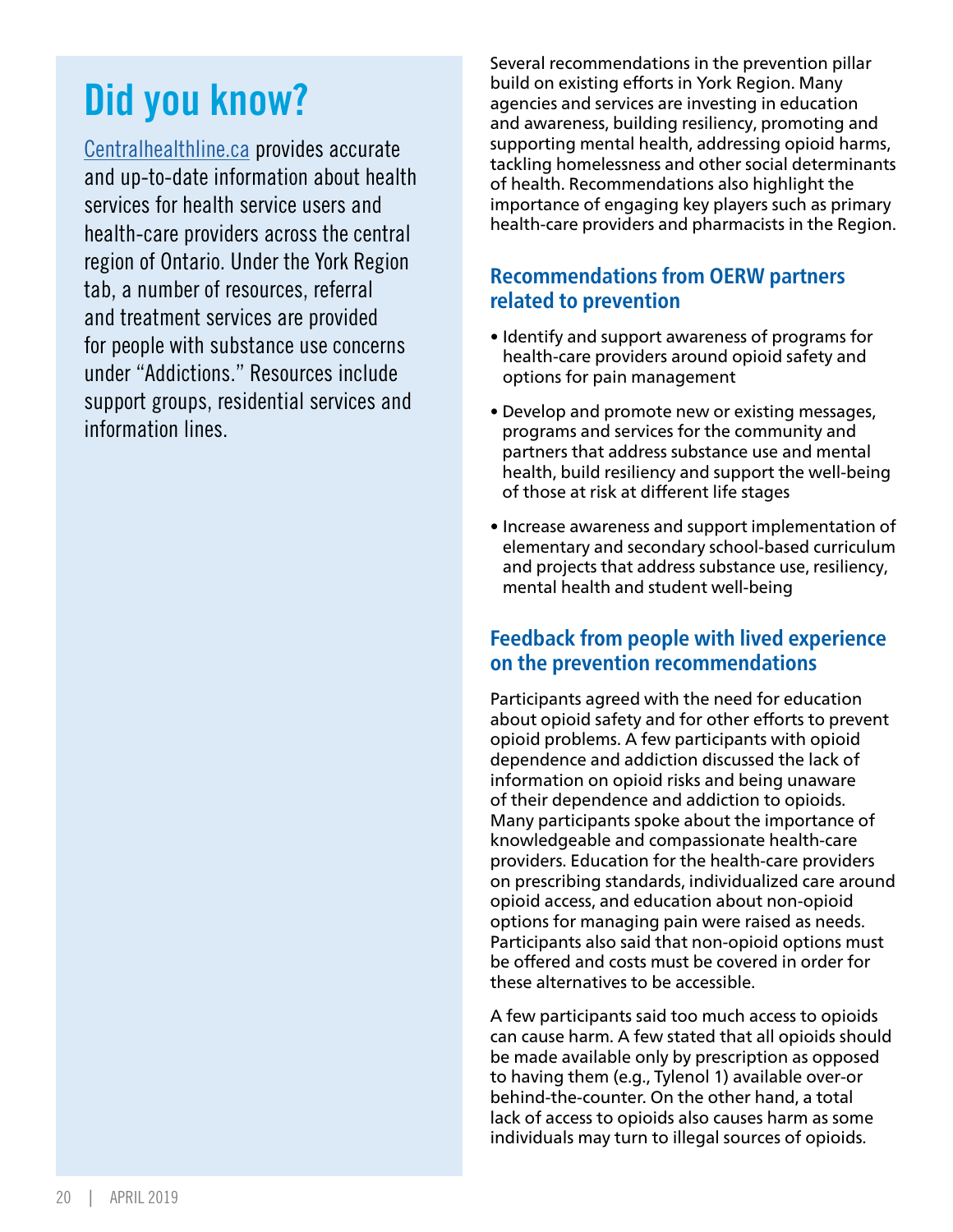Community-and school-based education; the need for mental health support (including helping those who have experienced psychological trauma) and building resilience among youth were also confirmed by participants. They recommended information and education that:

- Is fact-based
- Is balanced, avoiding fear tactics
- Is delivered by professionals who are trusted by youth
- Is free of stigma or reduces stigma surrounding mental health and addiction
- Is inclusive of the voice of those with lived experience
- Is delivered using multiple strategies to reach everyone
- Engages youth at risk for substance use due to family history or living situations

Participants also spoke about the need for a range of services and supports that are necessary for well-being, such as programs that are inclusive and available for everyone, recreational activities for children and youth, and increased services like 360Kids\*, not only for youth but also for adults.

\*360Kids is an agency that provides a range of services to help youth in transition and crisis including: After school programs, aftercare and transitional support, connections to emergency housing, counselling, employment programs, extended transitional housing program, youth residential home, drop-in, school support and outreach.

#### PREVENTION RECOMMENDATIONS

- Identify and support awareness of programs for health-care providers around opioid safety and options for pain management
- Develop, promote or support access to a range of stigma-free messaging, programs and services to address substance use, pain management, mental health, resiliency and well-being for those at risk and at different life stages
- Increase awareness and knowledge of substance use, resiliency, mental health and student wellbeing in schools and in the community

## **Supervised** consumption sites

Supervised Consumption Sites, also known as safe injection sites, have operated in North America and Europe for the past decade and have shown positive results including:46

- Decreased overdose deaths
- Decreased HIV infections
- Fewer 911 calls relating to an overdose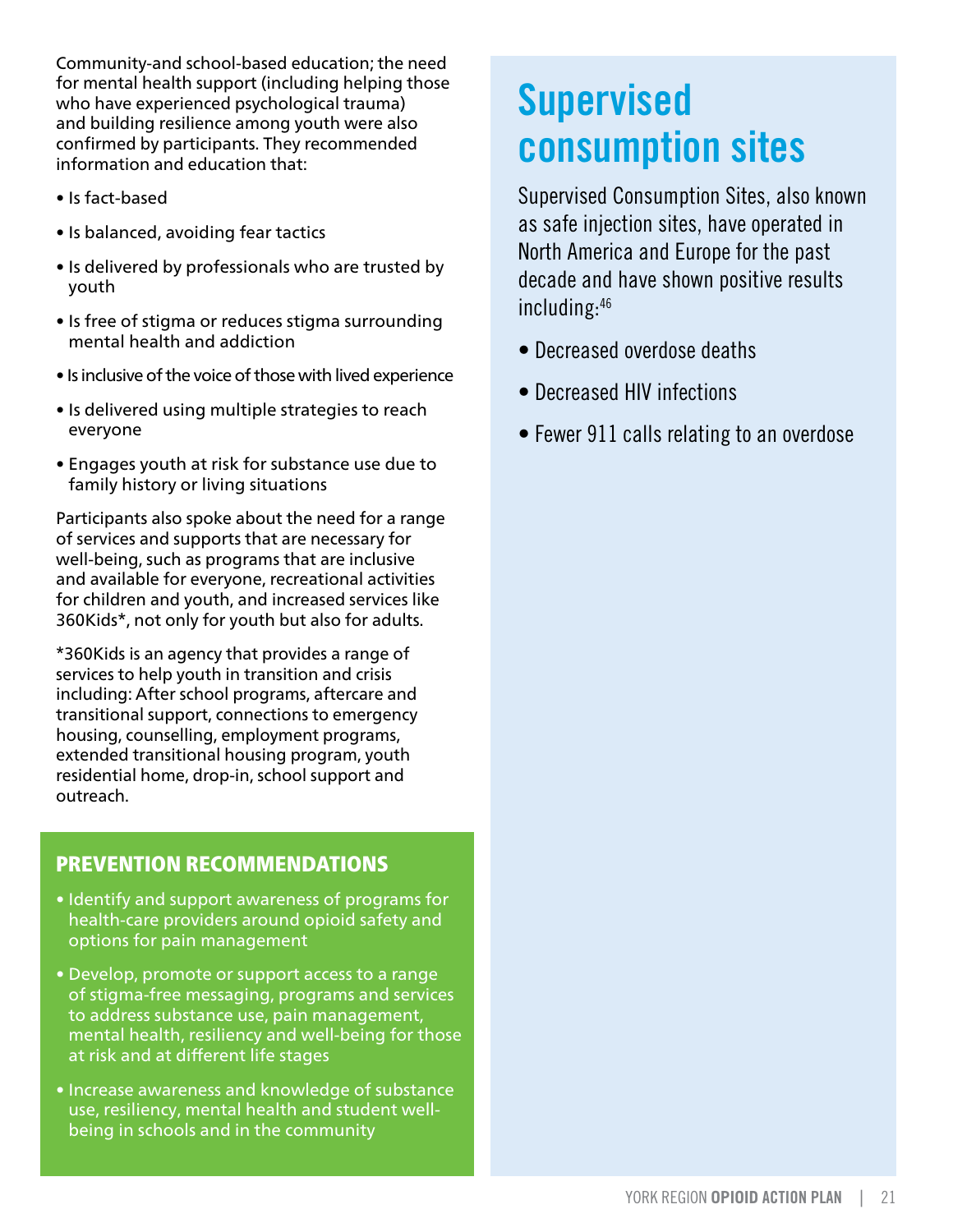### HARM REDUCTION

Harm reduction supports people using substances and is an evidence-based approach that reduces the negative health, social and economic consequences of substance use. Harm reduction includes policies, programs and best practices.

The harm reduction philosophy understands that some people will continue to engage in highrisk behaviours even though they experience associated harms. Its approach is rational and compassionate, and provides care for everyone. A key feature of this practice is to give people the right to determine how to reduce harms by offering non-judgmental and holistic support.45

#### **Recommendations from OERW partners related to harm reduction**

- Create a campaign to increase understanding of harm reduction with community partners and those with lived experiences, and promote harm reduction services
- Increase community partnerships to expand and enhance harm reduction services
- Explore and support increased access to and expanded harm reduction supplies (e.g., needle exchange sites, safer inhalation supplies, naloxone) based on community need
- Review the need and feasibility of Consumption and Treatment Services (formerly known as overdose prevention sites) or supervised consumption sites in York Region

#### **Feedback from people with lived experience on the harm reduction recommendations**

Most participants agreed with the harm reduction recommendations. Many participants were clearly impacted by the opioid crisis, losing friends and family members and experiencing barriers to health. Participants welcome expansion and promotion of harm reduction services to save lives and improve health.

Participants wanted information to reduce harm from drug use and said that people using drugs need to know about the dangers of fentanyl and contaminated drugs. A number of comments

also showed a lack of public awareness of harm reduction service locations and a lack of harm reduction services in York Region.

A few participants spoke about the need for careful thought when implementing harm reduction programs and services. Participants asked for ways in which harm reduction services could be promoted and made visible, yet provide confidentiality for those using the services. Over half of the participants said they face judgment and are labelled as "drug users" by others in the community when they access harm reduction services.

While some suggested expanding harm reduction services into service agencies like shelters, others were worried about creating an environment that posed safety concerns because of possible drug deals and break-ins. A few participants worried about being triggered or triggering people who are trying to cut down or stop using substances. Their feedback showed the need for planning and delivering harm reduction services in community or agency spaces that also minimize triggering individuals trying to reduce or stop drug use.

Participant feedback also showed that improving harm reduction services in York Region means:

- Providing transportation for people to get to needed services or increasing mobile services that bring harm reduction services to those who need them
- A way to include access for people who are homeless, living in "tent city"
- On-demand or drop-in versus appointmentbased services
- Expanding hours of operation
- Access to fentanyl testing and naloxone
- Increasing awareness of the Good Samaritan Drug Overdose Act
- Increasing locations for safe disposal of used harm reduction supplies
- Expanding access to homeless program services (e.g., sleeping bag, clothing) to those who are housed but unable to afford the items

A few participants suggested that health promotion messages be integrated into harm reduction programs and resources to make clients aware of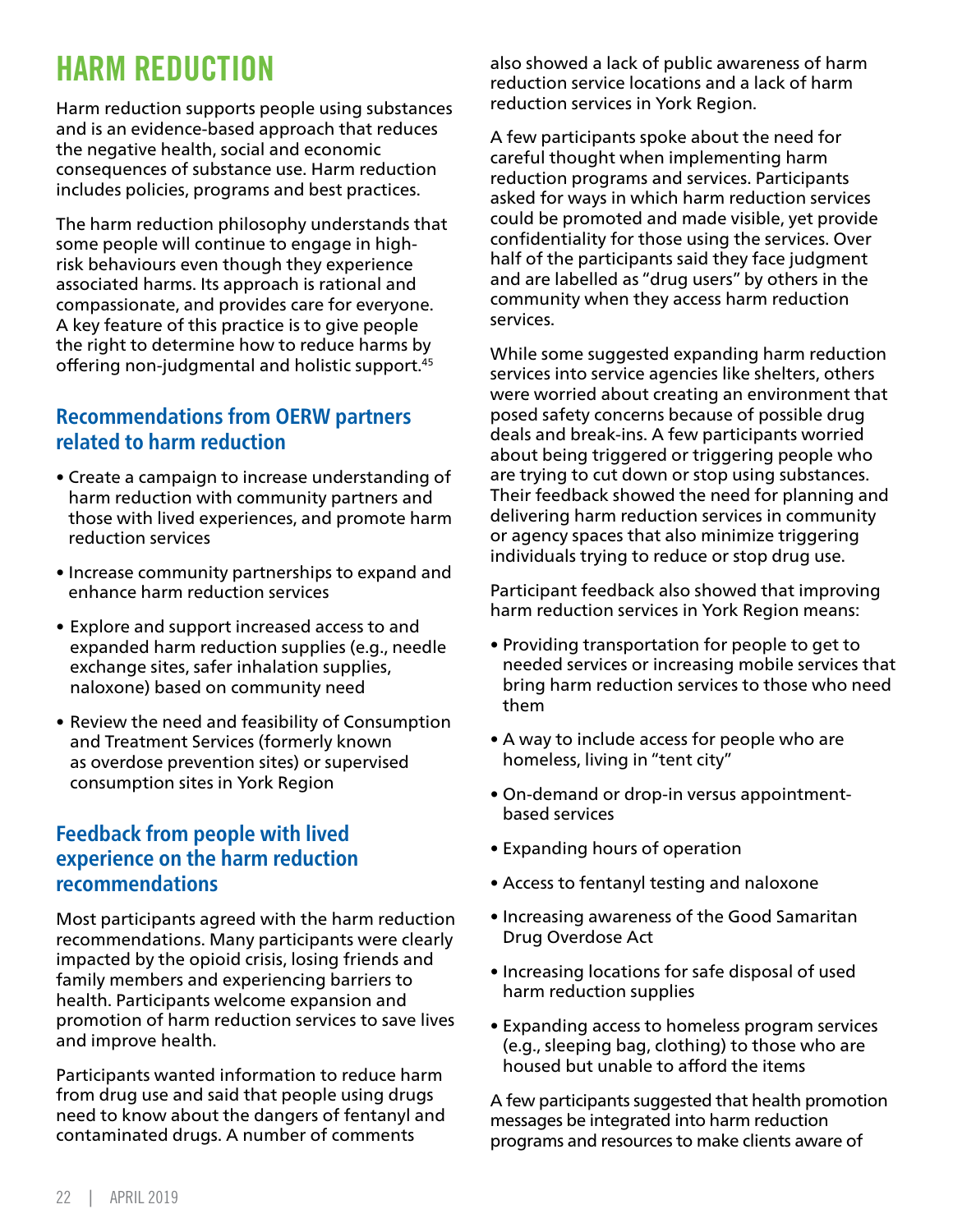health services and healthy behaviours. Examples include health messages on needle disposal boxes, toll-free numbers for harm reduction, and information for addiction and mental health services. Multiple communication strategies were suggested including posting in agencies, buses, online and in community campaigns. Most participants also said expansion of harm reduction services must address stigma and fears around legal consequences.

Participants suggested involving people with lived experience in harm reduction work to connect people using services to those with life experience. A few participants said it is important to build connections between abstinence-based programs and harm reduction services for situations where people move along the substance use continuum from not using to using. This would keep people safe and connected to services. Participants said that health-care professionals and community workers should have harm reduction knowledge to promote and improve the health of people who use substances.

Many participants gave support for Consumption and Treatment Services (formerly known as opioid prevention sites) or Supervised Consumption Sites although some feared stigma and legal consequences. Most participants knew multiple people who passed away from an overdose. A few participants spoke about the importance of people being able to use drugs in a place where they have access to medical or other services to prevent or deal with an overdose. Because of York Region's large geographic area, many people spoke about the need for transportation to these sites or active outreach programs.

#### HARM REDUCTION RECOMMENDATIONS

- Create a campaign to increase understanding of harm reduction
- Increase community partnerships to enhance harm reduction services
- » Explore and support expansion of harm reduction services (e.g., needle exchange sites, safer inhalation supplies, drug testing kits, naloxone) based on community need and input
- » Review the need and feasibility of Consumption and Treatment Services or Supervised Consumption Sites

## Additional forms of medicated assisted treatment for opioid use disorder

In the last two years, Health Canada has increased options for medicated assisted treatment for opioid dependence or addiction by:

- Funding prescription hydromorphone to offer a safer alternative that is not tainted by other substances such as fentanyl or carfentanil<sup>49</sup>
- Reducing barriers to methadone and diacetylmorphine (prescription heroin) for the treatment of opioid use disorder<sup>50</sup>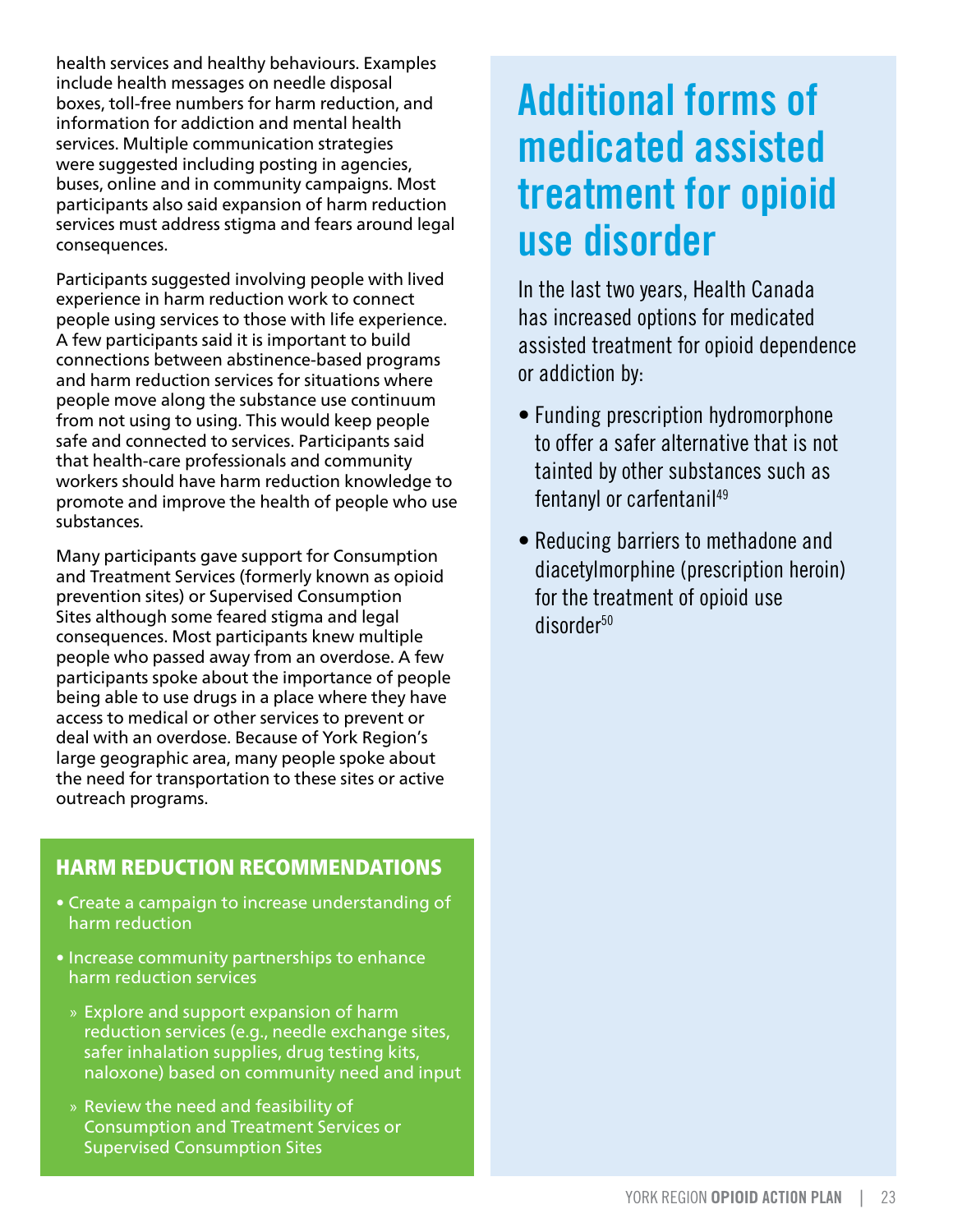- Address stigma and barriers to accessing harm reduction services
- Build connections between groups providing services or supports to people at different stages of substance use

### TREATMENT

Treatment involves identifying goals and supports, exploring alternatives to at-risk behaviours and creating space and flexibility to develop recovery plans. People dependent on or addicted to opioids need access to urgent, evidence-based and coordinated care for recovery.

The Rapid Access Addiction Medicine (RAAM) clinics offer such needed services by providing immediate, on-site, low-barrier access to effective addiction treatment.<sup>47,48</sup> Early evaluation results show a decrease in emergency department visits and hospitalizations and improved patient experience among those with addiction because of follow-up treatment and links to community supports.48 All York Region hospitals (Southlake Regional Health Centre, Mackenzie Health Hospital and Markham Stouffville Hospital) have a RAAM clinic. People with opioid or other substance addictions can be referred by their health-care provider, a community agency or self-referred.

As opioid prescribing practice guidelines change, pharmacists and prescribers will need to work more closely to give people options for nonopioid alternatives to manage pain. Efforts to support knowledge and skill development among pharmacists and prescribers will contribute to improved patient care.

Federal and provincial opioid strategies include a focus on Indigenous communities who are highly impacted by the opioid crisis and are more likely to experience overdose, hospitalization and death from opioids compared to non-Indigenous communities.51-53 People from Indigenous communities also face additional barriers in accessing health care<sup>54</sup> and have higher incidence of life challenges (for example, homelessness)<sup>33</sup> that further compromise well-being. Addressing the opioid issue in the Indigenous community requires culturally safe practices<sup>55</sup> and involvement of the Indigenous community to provide leadership in identifying and offering services.

#### **RECOMMENDATIONS FROM OERW PARTNERS RELATED TO TREATMENT**

- Support access to urgent opioid treatment for dependencies
	- ➜ Increase awareness of existing resources for effective opioid dependence and addiction treatment
	- ➜ Support the rollout and awareness of Rapid Access Addiction Medicine (RAAM) clinics
	- ➜ Provide addiction support at places where people are already receiving services in the community
	- ➜ Support addiction services in primary health care
- Engage the Indigenous community to support culturally-appropriate opioid treatment
- Increase awareness and availability of resources to manage chronic pain

#### **FEEDBACK FROM PEOPLE WITH LIVED EXPERIENCE ON THE TREATMENT RECOMMENDATIONS**

Participants agreed that increased addiction services are needed as people often have to travel far distances or out of York Region to get services. Many stressed the value and need for a detoxification centre in the Region and a few indicated the need for safe housing or housing that supports recovery during treatment. Participants also supported the recommendation for immediate opioid addiction treatment as long wait times often impact recovery. They said that a phone number for addiction help is needed and the mental health help line could be improved by training staff on addiction issues.

Lack of awareness of addiction treatment options and services was a recurring theme from the focus groups and interviews. A majority of participants do not know where to get addiction treatment or about existing treatment services. Several participants suggested developing a treatment outline that also lists available supports for the recovery journey to help inform decisions and empower people seeking or in treatment.

Participants wanted their health-care provider to offer or support them with non-opioid options for addiction treatment or pain management.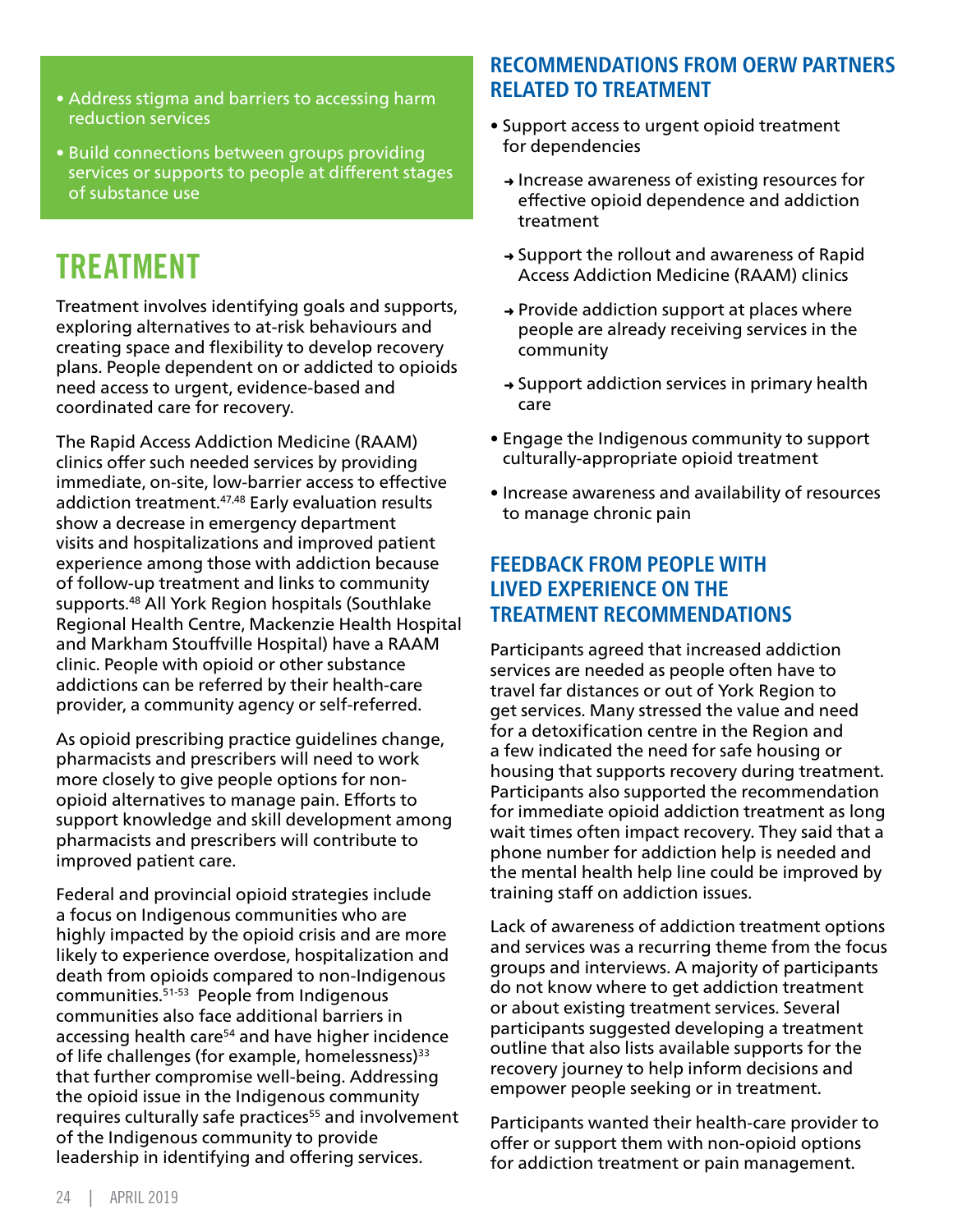A majority of participants said that non-opioid alternatives and specialized addiction services were not accessible to them because of:

- Cost, including the cost of transportation
- Not being covered by government funding
- Lack of a health-care provider referral for alternative options

Based on their experience, many participants spoke of the gap in transitional support between care providers, aftercare or follow-up in addiction treatment. Several participants experienced turnover of staff and want a process to reduce the need for reassessment and support throughout the recovery journey.

The majority of participants also called for:

- Compassionate care
- Competency in opioid-related practice
- Staff screening and appropriate professional boundaries
- Coordinated care between multiple care providers
- Building trust in the care relationship

About half of the participants said partnering with or employing people with lived experience in treatment services would add value in treatment. Participants said peers will need to be screened and trained to help them be successful in their role. Screening would ensure peers are at a stage in their substance use where they are ready to help others and training would include helping them set healthy boundaries in relationships.

#### TREATMENT RECOMMENDATIONS

- Support access to local, urgent and compassionate opioid treatment
	- ➜ Increase awareness of existing resources for effective opioid dependence and addiction treatment
	- ➜ Support implementation and awareness of Rapid Access Addiction Medicine (RAAM) clinics
	- ➜ Provide addiction support (including aftercare or follow-up care) at places where people are already receiving services in the community

## Calling 911

Evidence has shown that witnesses at the scene of an overdose do not call 911 for fear of prosecution, even in a crisis. Some women also fear that calling 911 could result in child welfare services involvement.<sup>57</sup>

In May 2017, Canada passed the Good Samaritan Drug Overdose Act to remove barriers to calling 911 during a drug overdose.58 This federal law provides some legal protection for people who call 911 for help in a drug overdose situation, regardless of who is overdosing. The Act protects people from getting criminally charged for simple possession, violation of bail, or probation conditions for using drugs, for example. However, the law does NOT protect people from being charged with more serious offences such as drug trafficking or weapons offences.

## Did you know?

York Region Public Health has developed a tool to report opioid-related concerns in the community. This tool can be used anonymously by service providers and the public and can be found at [York.ca/reportbaddrugs](https://chs-survey.york.ca/snapwebhost/s.asp?k=154169240169)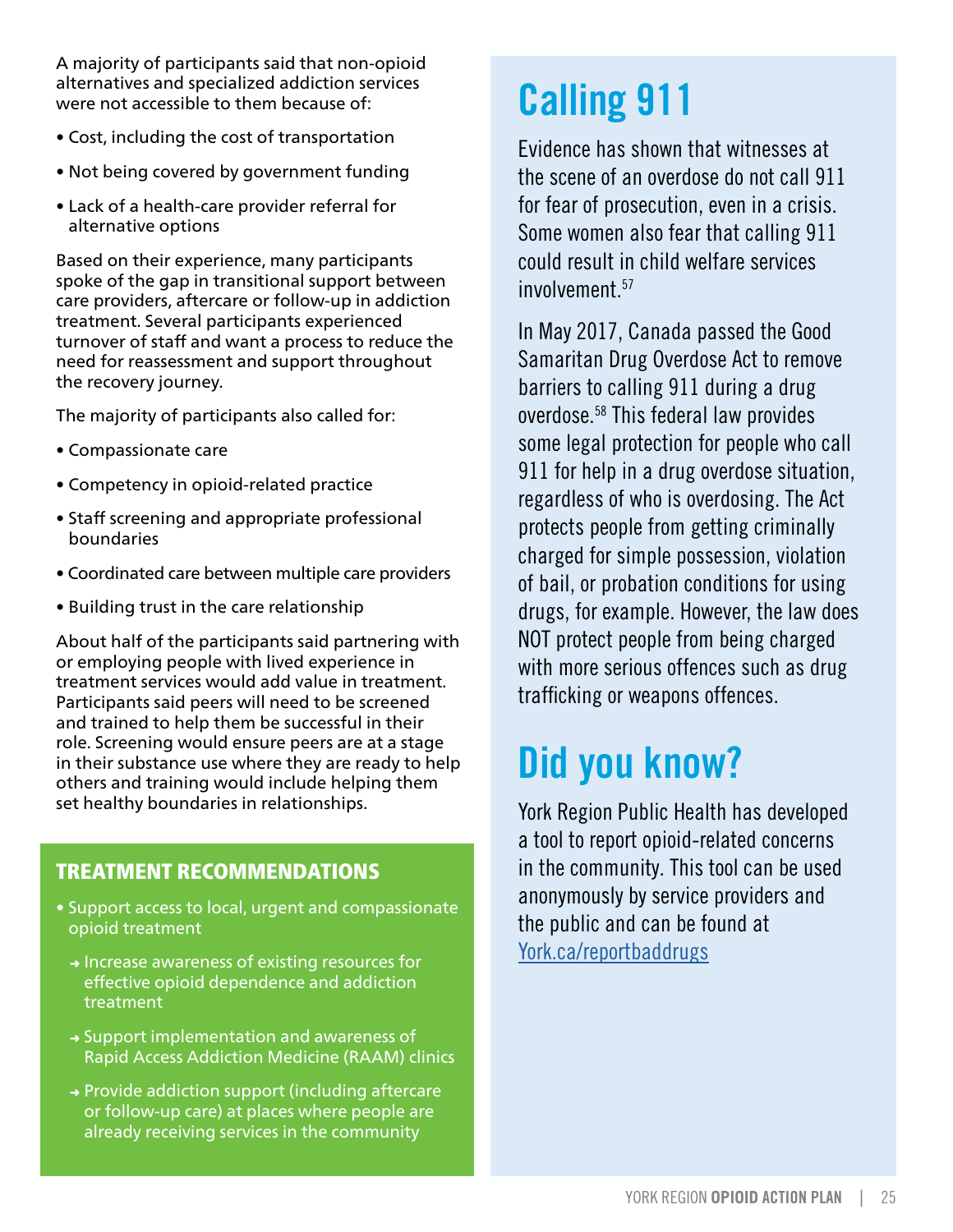- ➜ Support addiction services (including aftercare or follow-up care) in primary health care
- Engage the Indigenous community to support culturally-appropriate opioid dependence and addiction treatment
- Increase awareness of and advocate for universal coverage of non-opioid alternatives to manage chronic pain
- Increase awareness of addiction and treatment options in the recovery journey

### FIRST RESPONSE AND ENFORCEMENT

Fentanyl plays a large role in opioid-related overdoses and deaths in York Region. In 2016, Ontario passed the [Patch for Patch Return Policy,](https://www.ontario.ca/laws/statute/15s33) a law to help reduce illegal prescription fentanyl. York Regional Police (YRP) played a key role in raising awareness of the law among health-care providers in the Region. In addition to concerns around diverted fentanyl prescription patches, death trends in Ontario show that illegallymade fentanyl and other toxic forms of fentanyl products negatively impact public safety.2,19

York Regional Police continues to target the production, supply and sale of illegal drugs through enforcement and sharing intelligence and drug-related concerns with community partners. YRP identifies and responds to evolving risks to the community such as opioid trafficking, investigating overdose deaths and monitoring emerging substances that may pose a public safety risk. Using intelligence-based approaches and data, YRP reduces the supply of illegal opioids through timely and targeted enforcement.

First responders in York Region are prepared to address and respond to overdoses. York Region first responders continue to monitor opioidrelated incidents in the community and work with York Region Public Health to assess trends, risks and responses. Based on their community risk assessment, most York Region fire services staff carry naloxone and are trained in overdose response. York Regional Police officers carry naloxone and follow organizational procedure for naloxone administration. York Region paramedics follow the Ministry of Health and Long-Term

Care's Opioid Response Strategy for Paramedic Services and continues to look for ways to improve efficiencies when attending emergency calls.<sup>56</sup>

#### **Recommendations from OERW partners related to first response and enforcement**

Strengthen partnerships between first responders and other agencies to increase the awareness and skills of first responders on key issues related to the opioid crisis:

- The *Good Samaritan Drug Overdose Act*
- Mental health and addictions
- Treatment and/or other community supports for those who have experienced an opioid overdose or suspected opioid overdose

#### **Feedback from people with lived experience on the first response and enforcement recommendations**

Participants supported the recommendations and said they were important. They wanted increased awareness of the *Good Samaritan Drug Overdose Act* (GSDOA) among first responders and among the public. While some would call 911, a few participants said they would hesitate or not call 911 because of the fear of arrest. Those who were scared to call knew people who also would not call. Several participants believe that even if a 911 call did not result in legal consequences, the property they called from would be kept under police observation in the future.

All participants agreed that first responders play a role in connecting people with addiction and mental health services. One participant shared his story of compassionate care by the police when they took him to a hospital instead of jail. A few participants noted improvements in treatment of mental health calls by first responders. About half of the participants said addiction or drug use is still stigmatized and treated as a criminal issue. Several participants said that first responders must increase their knowledge about addiction.

Several participants spoke about the need for community safety and enforcement efforts around drug trafficking. They expressed a need for increased monitoring and enforcement in agencies for drugs and for safe spaces to go that are free from drug dealing and weapons.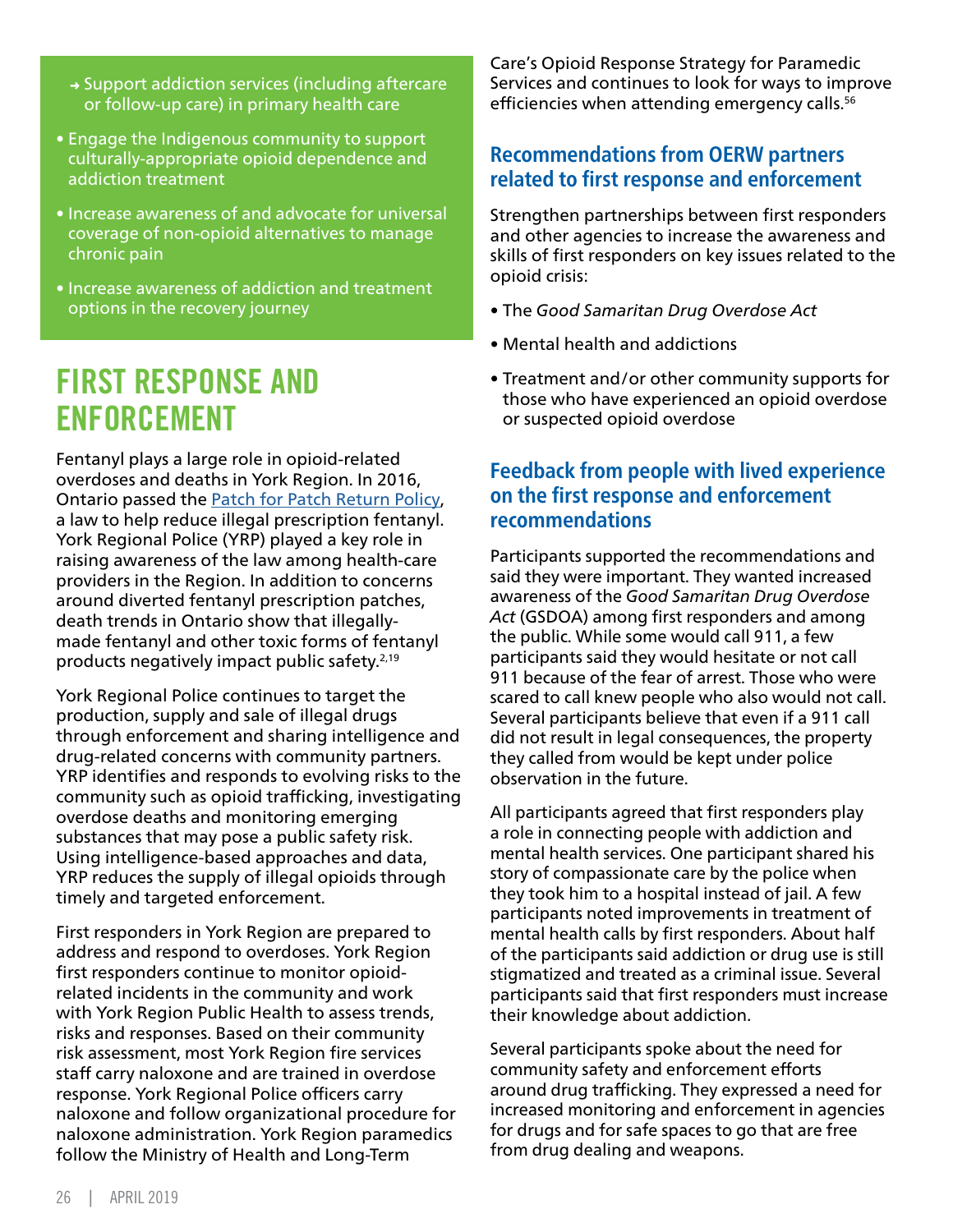#### FIRST RESPONSE AND ENFORCEMENT RECOMMENDATIONS

- Strengthen partnerships between first responders and other agencies to increase awareness and skills of first responders on key issues related to the opioid crisis:
	- ➜ The *Good Samaritan Drug Overdose Act*
	- ➜ Mental health and addictions
	- ➜ Treatment and/or other community supports for those who have experienced an opioid overdose or suspected opioid overdose
- Identify and respond to evolving risks to the community related to drug trafficking, overdose deaths and monitoring emerging substances that may pose a public safety risk

In addition to recommendations under the four pillars, additional recommendations for action include the following supporting recommendations. Surveillance and Early Warning Recommendations guide planning and response activities while Supporting Recommendations include common themes identified by OERW subgroups.

### SURVEILLANCE AND EARLY WARNING

Surveillance is used to regularly monitor health trends. An early warning system identifies potential risks, including trends of opioid-related incidents using quantitative data and reports from the community.

Surveillance and early warning systems help communities prepare for and respond to a crisis and allow public health and community partners to take action in a timely manner. Early warning information may also come from assessments made by neighbouring health units, the province and other agencies. Findings from surveillance and early warning systems help develop a phased approach for action based on the risk level in the community.

Surveillance and early warning work already underway include:

• Weekly and monthly surveillance on quantitative data

## Drug testing services

A recent research report by Public Health Ontario on the effectiveness of drug checking services found that these services may be valuable to monitor the drug supply for dangerous contents and issuing health alerts to people who use drugs. The report finds drug testing services have not been effective in changing drug use behaviour or health outcomes; however, a 25-year history of international drug checking services can inform good practice.<sup>61</sup>

## Reducing stigma

The Centre for Addiction and Mental Health (CAMH) offers the following ways for communities to reduce stigma associated with substance use:<sup>60</sup>

- Clear up myths and provide education on mental illness and substance use to increase understanding
- Challenge and change biases to act with compassion
- Use appropriate language to encourage separation between the individual's identity and their illness or substance use
- Support those with addictions to make positive contributions to society
- Support inclusion of individuals with substance use issues through safe housing options, job prospects and other opportunities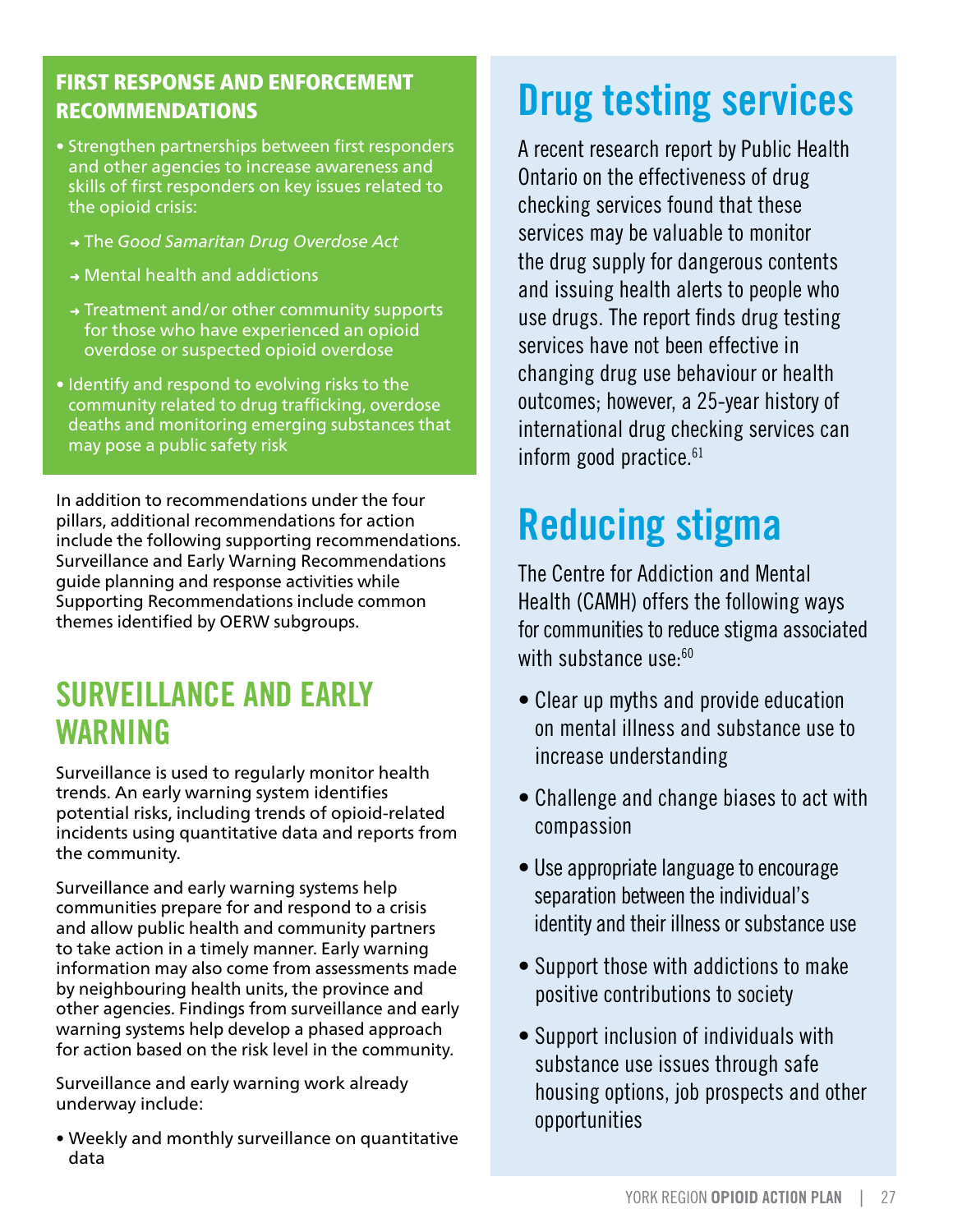- Selected thresholds for quantitative surveillance data sources to flag concerns
- Development of an opioid overdose early warning framework to identify trigger points to make decisions about public health action
- Development and testing of an online tool to collect qualitative or community information
- Partnership development between public health and data colleagues at other organizations

#### **Recommendations from OERW partners for surveillance and early warning**

- Develop and evaluate an early warning system that includes the ongoing and prompt sharing of information with community partners and the public about overdoses and other opioid concerns
- Collect data which includes qualitative and quantitative information on the impact of opioids in York Region
- Develop and launch a tool to assess risks and inform communication and action
- Identify trigger points of action, including how to respond to an overdose crisis

#### **Feedback from people with lived experience on the surveillance and early warning recommendations**

Participants generally agreed with the surveillance and early warning recommendations, and had some suggestions for improvement. Many participants said there is a need for an online tool to report or find information on drugs.

Participants suggested the online tool should:

- Provide anonymity or confidentiality
- Be easy to use
- Be a place to find archived and factual information
- Be able to reach a large number of people
- Be a place to report drug-related concerns (e.g., tainted or toxicity of drugs, defective harm reduction supplies)
- Be a place to share personal stories

A few participants said the information could possibly be used to share the types available drugs, seek out stronger or more powerful drugs or determine the amount to use based on the strength of the drug. This feedback suggests that some of the information gained through the online tool could be misused; however, all participants supported monitoring and reporting of potent or harmful drugs in the community so they could be aware of risks. Several participants were already using online forums and blogs to seek out information.

Most participants also said alternatives to the online tool are needed for people to report and receive information. Participants suggested using other media such as posters on public transit, postings in community agencies or through agency staff, newspapers and word-of-mouth through peers.

A few participants mentioned that relying on emergency overdose visits or hospitalizations limit an understanding of the actual opioid harms in the community. Monitoring suggestions included learning how many people are visiting the hospital for opioid withdrawal and substance use issues. Participants also said that hospital visits underestimate health care needs of those who use opioids as people avoid hospitalization or leave the hospital after experiencing stigma. Many also noted the importance of getting information from "people who know what's going on."

On the subject of early warning, participants asked for information about where to get naloxone and drug testing kits. Participants recommended education to increase community awareness and help for people to recognize and respond to an overdose.

#### SURVEILLANCE AND EARLY WARNING RECOMMENDATIONS

- Develop and evaluate an early warning system that includes the ongoing and prompt sharing of information with community partners and the public about overdoses and other opioid concerns
- Collect data which includes qualitative and quantitative information on the impact of opioids in York Region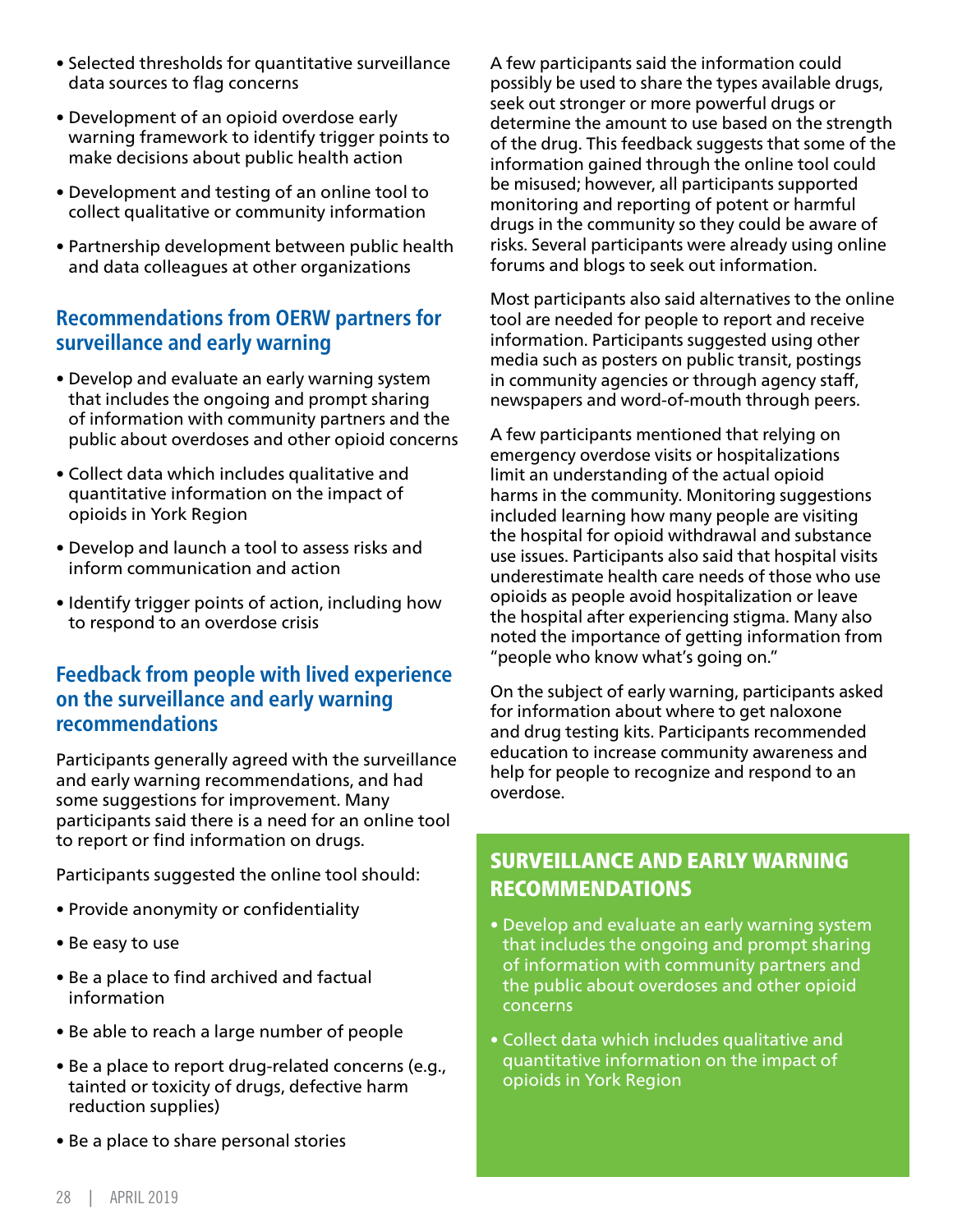

- Develop and launch a tool to assess risks and inform communication and action
- Identify trigger points of action, including how to respond to an overdose crisis
- Collect and deliver opioid-related information and messaging using different formats

### COMMON THEMES

Stigma around individuals who use substances continues to be a major factor in isolating people and creating barriers to help. Stigma is negative judgment experienced by people who use substances or have addiction. Stigma may result in people:

- Using substances alone
- Not seeking or getting help
- Being excluded from opportunities such as access to safe housing, health care, addiction treatment and job opportunities
- Being overlooked in decision-making that impacts well-being<sup>59</sup>

Joint action to address opioid harms in York Region should include ways to share information or exchange knowledge among agencies and increase collaboration among service providers to do the work under the four pillars.

#### **Recommendations from OERW partners**

- Reduce stigma around substance use and those who use opioids
- Support information sharing between York Region community agencies about opioid-related issues
- Increase collaboration and communication among service providers to support access to services and interventions that:
	- ➜ Promote well-being
	- ➜ Prevent the misuse of opioids
	- ➜ Reduce harm from opioids
	- ➜ Link individuals to opioid dependence and addiction treatment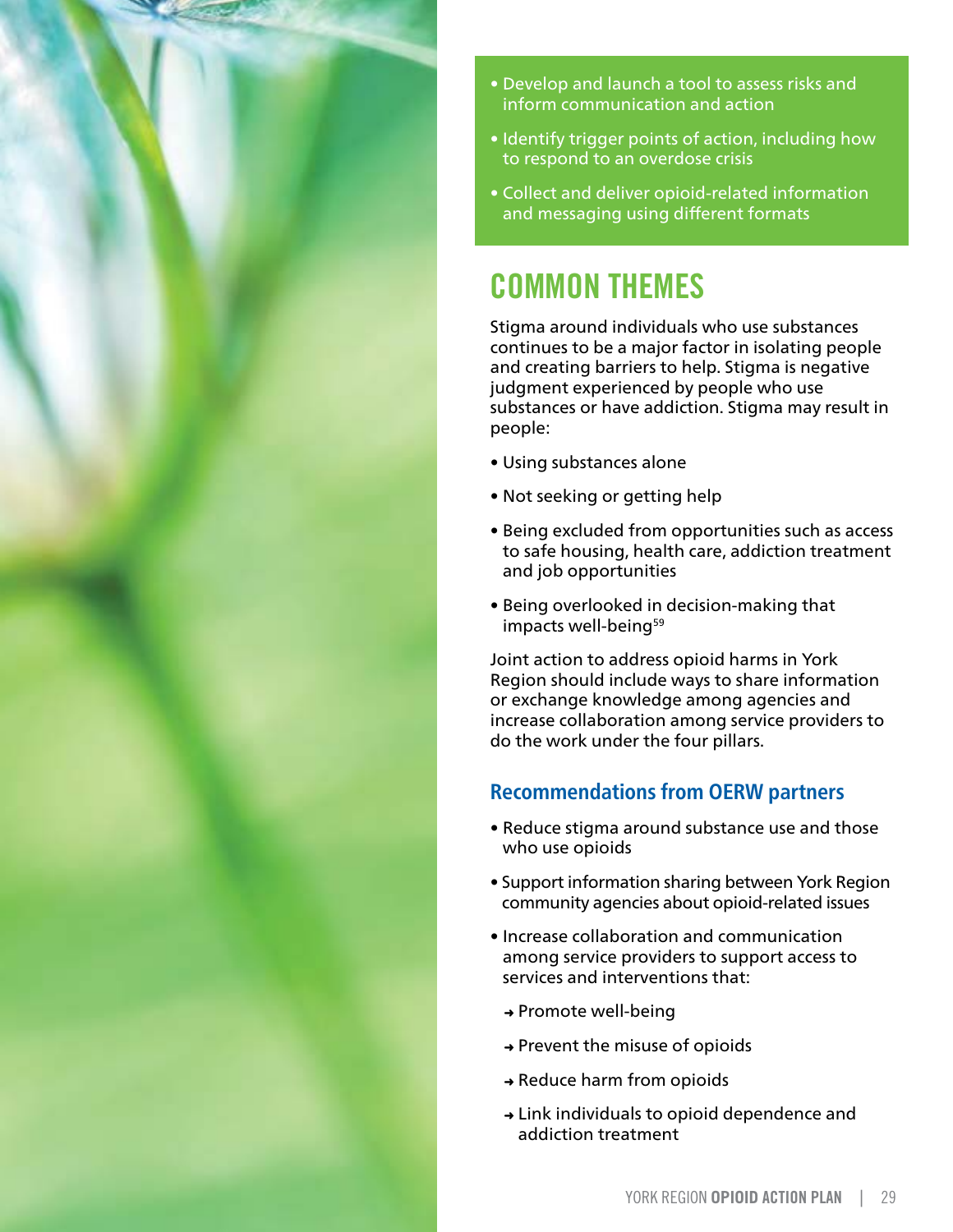![](_page_29_Picture_0.jpeg)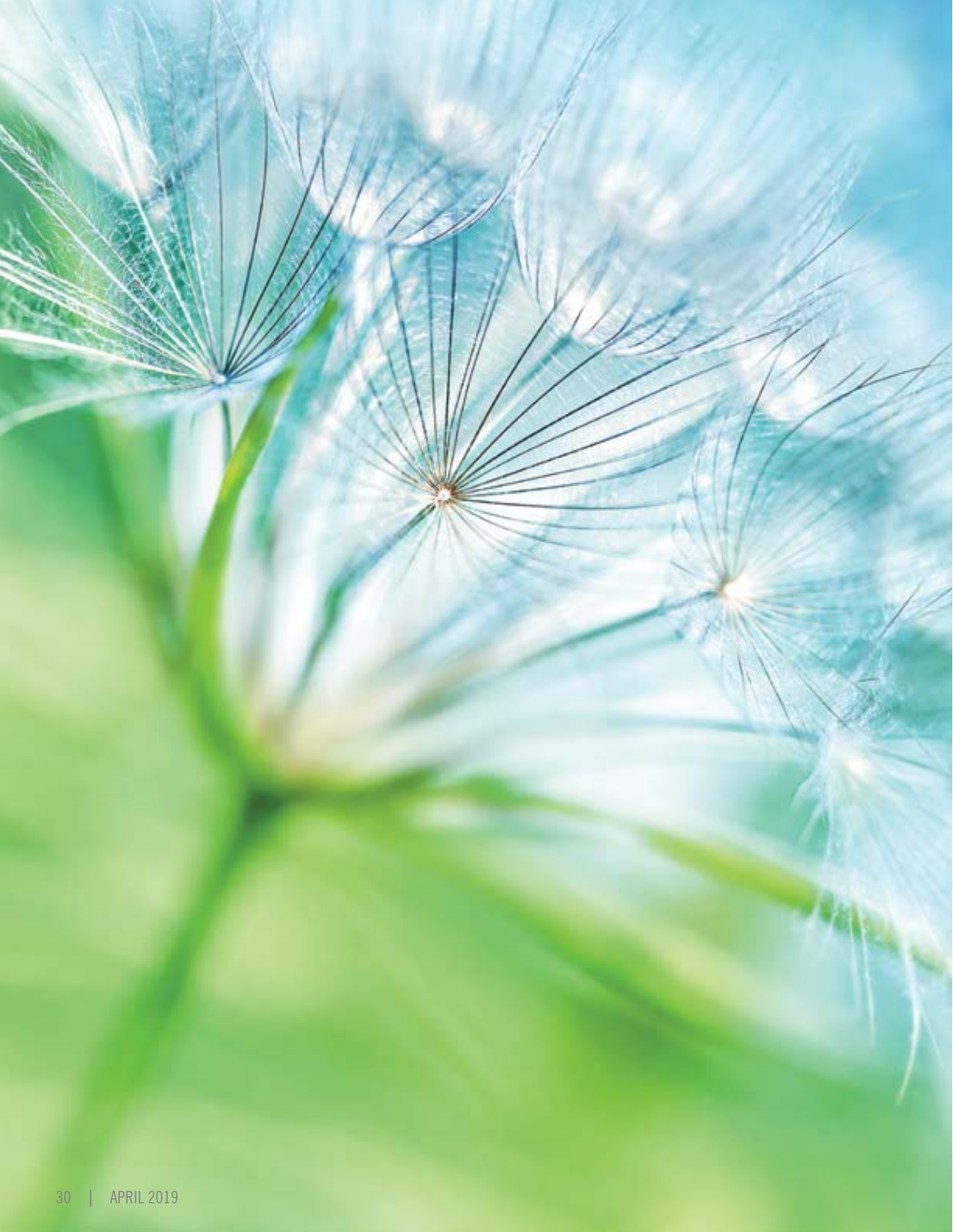#### **Feedback from people with lived experience on the recommendations**

Participants liked the recommendations presented in this section. The themes that were discussed in greater detail by participants included the impact of stigma, the need for ensuring informed consent, trust development between service providers and service users, and increased education to service providers.

Participants said that the stigma they experience creates barriers that affect their mental and physical health, access to substance use interventions and engagement in services. The stigma also reduced their sense of personal control, increased negative self-thoughts and affected their ability to get help. Suggestions to address stigma included:

- Increasing education about stigma for health-care and service providers
- Providing services that deal with the psychological trauma people experience
- Providing choice for service users and increasing collaboration between service providers and service users
- Creating opportunities for people with lived experience to share their stories
- Including people with lived experience with substance use in the work of prevention, harm reduction and addiction treatment
- Addressing basic needs including access to safe housing
- Increasing awareness of harm reduction among service agencies or organizations (e.g., Narcotics Anonymous, Alcoholics Anonymous, Canadian Mental Health Association, AIDS services, shelters)

About half of the participants spoke about feeling vulnerable when information about their pain management and treatment of opioid addiction is shared amongst healthcare professionals. These participants understood the need for communication and collaboration between care providers and wanted more explanation about the roles and mandates of various agencies. Participants wanted to better understand how shared information was going to be used and with whom.

Many participants recommended increased education to community partners on opioid use, risks for addiction, prevention of addiction, mental health services, harm reduction and treatment services.

All participants appreciated learning about the recommendations from the Opioid Action Plan and having the opportunity to provide input. Several asked that ongoing efforts be made to include people with lived experience in this important work.

#### SUPPORTING RECOMMENDATIONS

- Reduce stigma around substance use and allow people with lived experience to share stories
- Support information sharing between York Region community agencies about opioid-related issues
- Increase collaboration and communication among service providers to support access to services and interventions that:
	- ➜ Promote well-being
	- ➜ Prevent the misuse of opioids
	- ➜ Reduce harm from opioids
	- ➜ Connect individuals to opioid dependence and addiction treatment
	- ➜ Maintain client privacy and confidentiality, and support client needs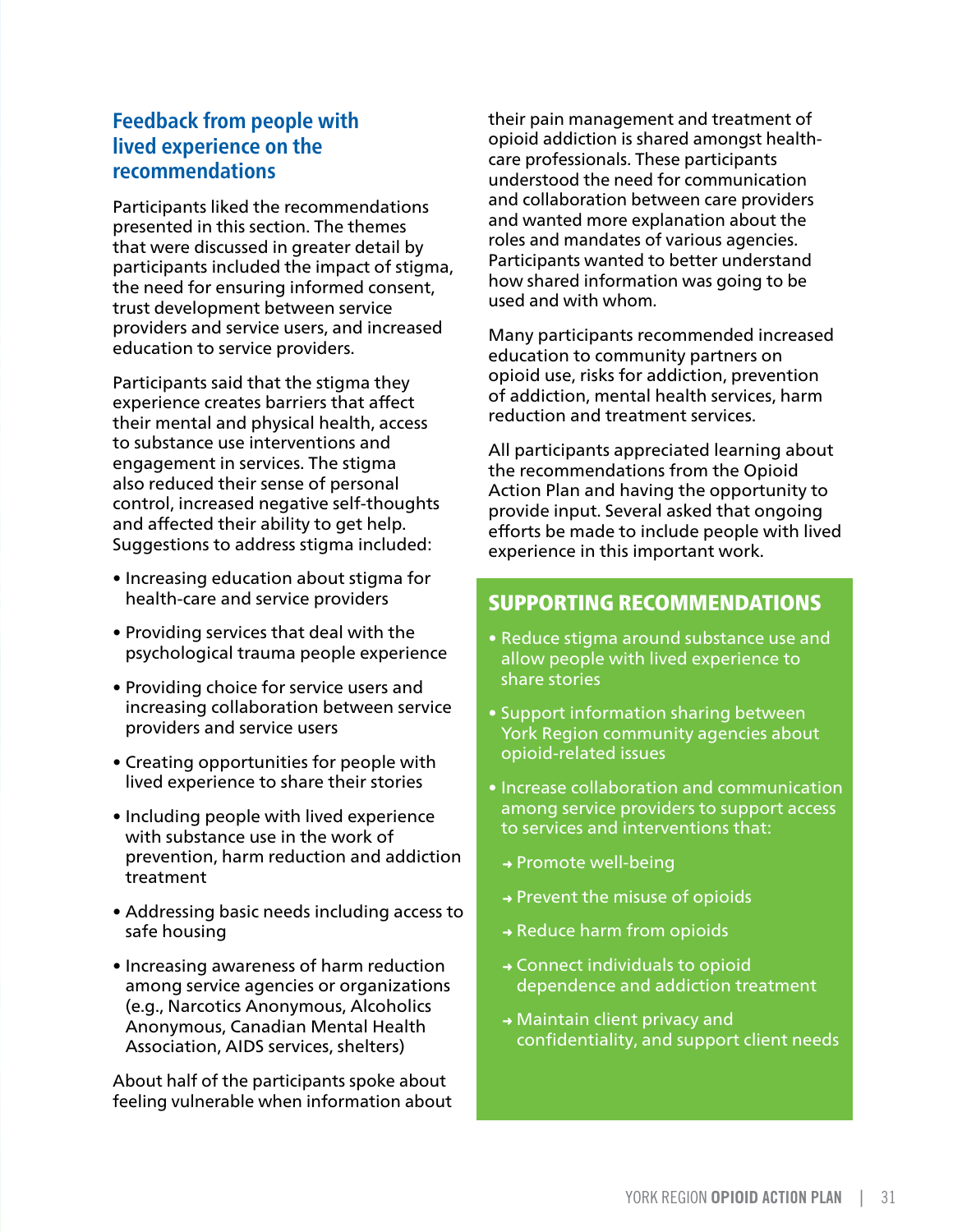# NEXT STEPS

The York Region Opioid Action Plan will be a guide for collaboration and community engagement for the Opioid Education Response Workgroup (OERW) and its partners. The workgroup will develop shortand long-term goals out of the recommendations for action, along with an evaluation plan. The OERW has also started developing a crisis management framework for opioid overdose surges. The Plan will be updated as the opioid situation changes or when evidence requires it.

# **SUMMARY**

York Region, like many communities in Ontario and across Canada, is experiencing the growing impact of opioid harms. The OERW, led by York Region Public Health and York Regional Police, provides leadership and helps develop partnerships that address this important issue. The York Region Opioid Action Plan includes recommendations for action, including the need for monitoring and early warning of opioid issues. Recommendations for action are based on a four-pillar approach of prevention, harm reduction, treatment and enforcement. The Plan also emphasizes the need to address stigma and calls for joint action to address opioid-related issues in York Region.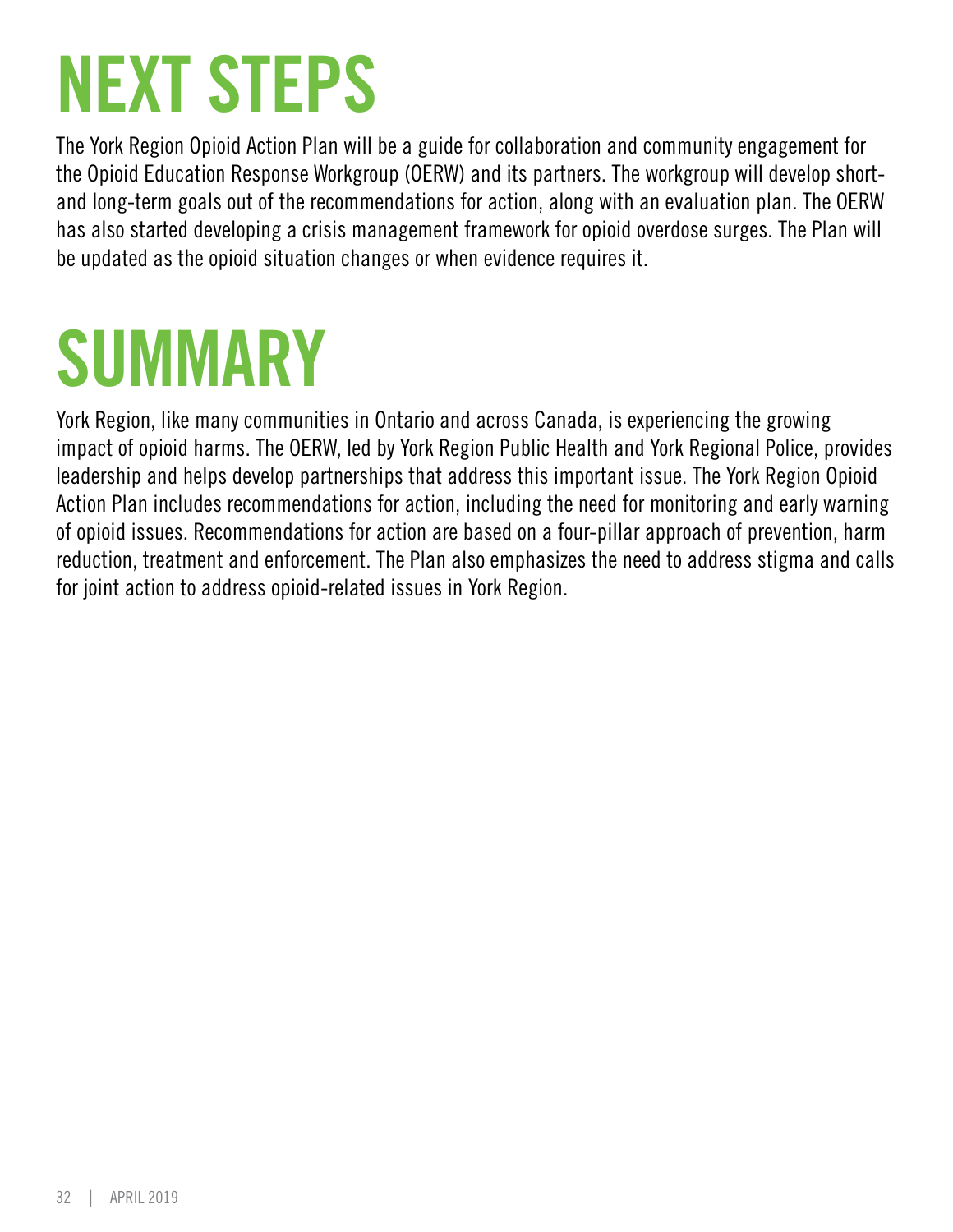### YORK REGION OPIOID EDUCATION AND RESPONSE WORKGROUP MEMBERS

### CO-CHAIRS

Yvonne Cheung **York Region Public Health**

Detective Shawn Sparkes **York Regional Police**

### **MEMBERS**

Aly Shivji, Amy Hlaing, Elena Hasheminejad, Heather Pimbert, Leah van Wesenbeeck, Katarina Garpenfeldt, Dr. Richard Gould **York Region Public Health**

Shivani Gupta **Addiction Services for York Region**

Robert Royer **Central Local Health Integration Network**

Dr. Ilan Nachim **Physician specializing in addiction medicine**

Ron Jenkins **Georgina Fire Services**

Dylan de la Rivière **Krasman Centre**

Mary Ann Proulx **Loft Crosslinks Outreach Van**

Patrick Kasebzarif, Sandra Crescenzi **York Region Strategic Department Communications, Strategies and Partnerships Branch** 

Sherri Tawfik **Total Health Pharmacy**

Jennifer Sarna **York Catholic District School Board**

Dawn Laliberte **York Region District School Board**

Bradley Hickman Susan Eckenswiller, Brad MacMillan, David Eeles and Iain Park (past contributing members) **York Region Paramedic and Seniors Services**

Detective Sergeant Doug Bedford, Detective Constable Kevin Selwood, Gloria Bacci-Puhl, Inspector Henry deRuiter **York Regional Police**

### **SUBGROUPS**

#### **SURVEILLANCE AND EARLY WARNING SUBGROUP**

Amy Hlaing, Heather Pimbert, Leah van Wesenbeeck, Shelley Stalker **York Region Public Health**

Ron Jenkins **Georgina Fire**

Bradley Hickman, Martin Perry **York Region Paramedic and Seniors Services**

Henry DeRuiter, Swapan Kumar Das **York Regional Police**

#### **PREVENTION SUBGROUP**

Anita Paul, Jennifer Wong, Tina Russo, Zem Kabani **York Region Public Health**

Brad MacMillan **York Region Paramedic and Seniors Services**

Phillip Hodgson **York Region Homelessness Community Programs, Social Services Branch**

Carrie Dinsmore **York Support Services Network** 

Dawn Laliberte, John Shep **York Region District School Board**

Hope Ramsay, Sascha Ellis **360 Kids**

Jennifer Sarna **York Catholic District School Board**

Kim Adeney **York Region Accessibility Program, Strategies and Partnerships Branch**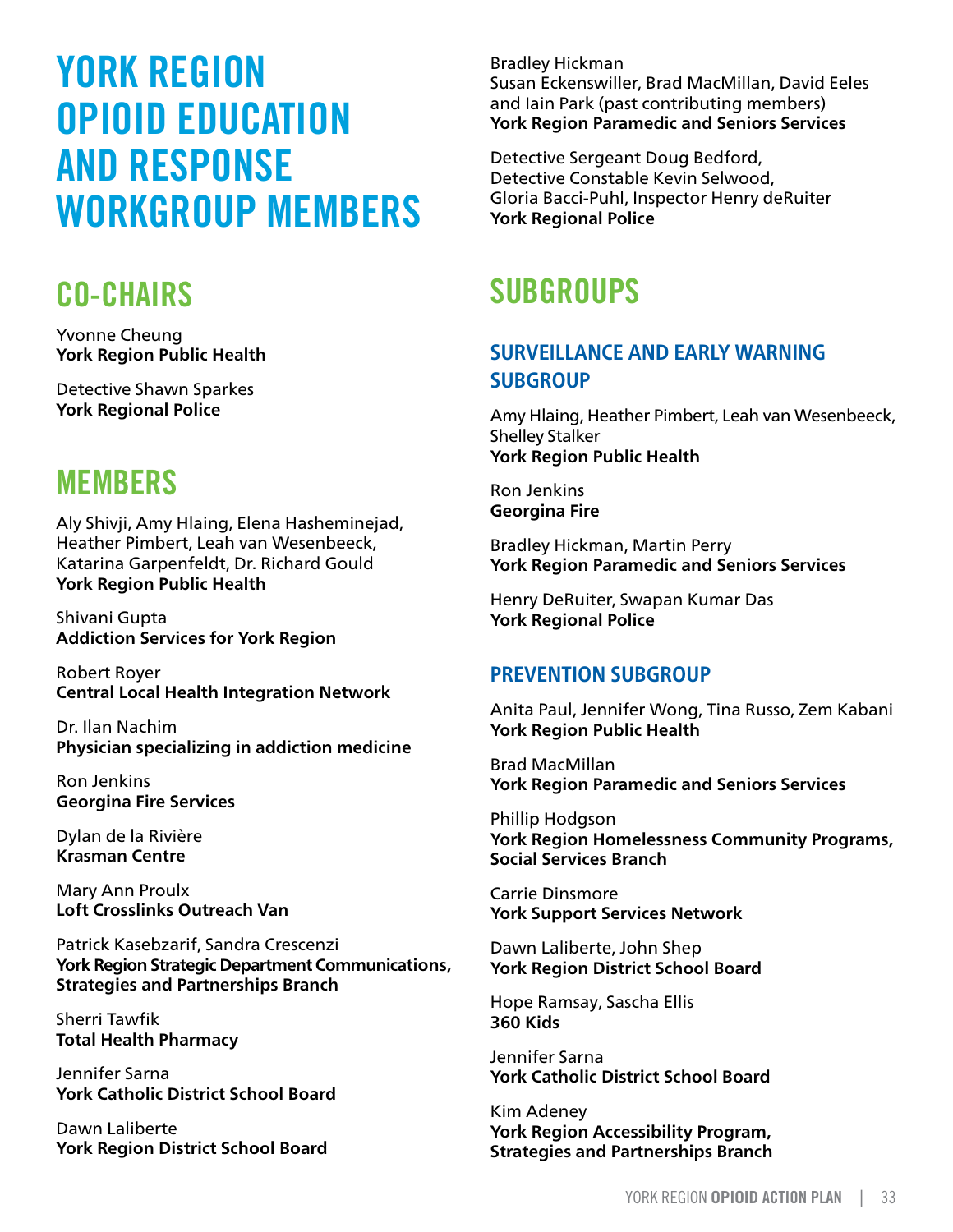Valerie Garcia **York Region Community Development, Strategies and Partnerships Branch**

#### **HARM REDUCTION SUBGROUP**

Dylan de la Rivière **Krasman Centre**

Elena Hasheminejad, Yvonne Cheung **York Region Public Health**

Mary Ann Proulx **Loft Crosslinks Outreach Van**

Sherri Tawfik **Total Health Pharmacy**

Tara Edeh **Ontario Addiction Treatment Centre**

Vibhuti Mehra **AIDS Committee of York Region**

#### **TREATMENT SUBGROUP**

Amy Hlaing, Yvonne Cheung **York Region Public Health** 

Casandra Siemens, Dr. Chris Cavacuiti **True North Medical Centre**

Dr. Ilan Nachim **Physician specializing in addiction medicine**

Robert Royer **Central Local Health Integration Network**

Rosanne Kopczewski **Community member**

Tina Colarossi **Addiction Services for York Region**

#### **FIRST RESPONSE AND ENFORCEMENT SUBGROUP**

Aly Shivji, Yvonne Cheung **York Region Public Health**

Andrew Zvanitajs **Vaughan Fire and Rescue Services**

Chris Palmer, Doug Bedford, Henry deRuiter, Kevin Selwood, Shawn Sparkes **York Regional Police**

David Eeles **York Region Paramedic and Seniors Services**

Ron Jenkins **Georgina Fire Services**

#### **COMMUNICATIONS SUBGROUP**

Amy Hlaing, Elena Hasheminejad, JP Fallavollita, Leah van Wesenbeeck, Patrick Kasebzarif **York Region Public Health**

Andrea Griepsma **York Region Corporate Communications**

Gloria Bacci-Phul **York Regional Police** 

Krista Bradley **York Region Paramedic and Seniors Services**

Penny Marrett **Addiction Services for York Region**

Ron Jenkins **Georgina Fire**

The OERW would also like to acknowledge Nevetda Gengeswaran, practicum student from the University of Toronto's Public Dalla Lana School of Public Health, who helped with the preliminary research for the writing of the report.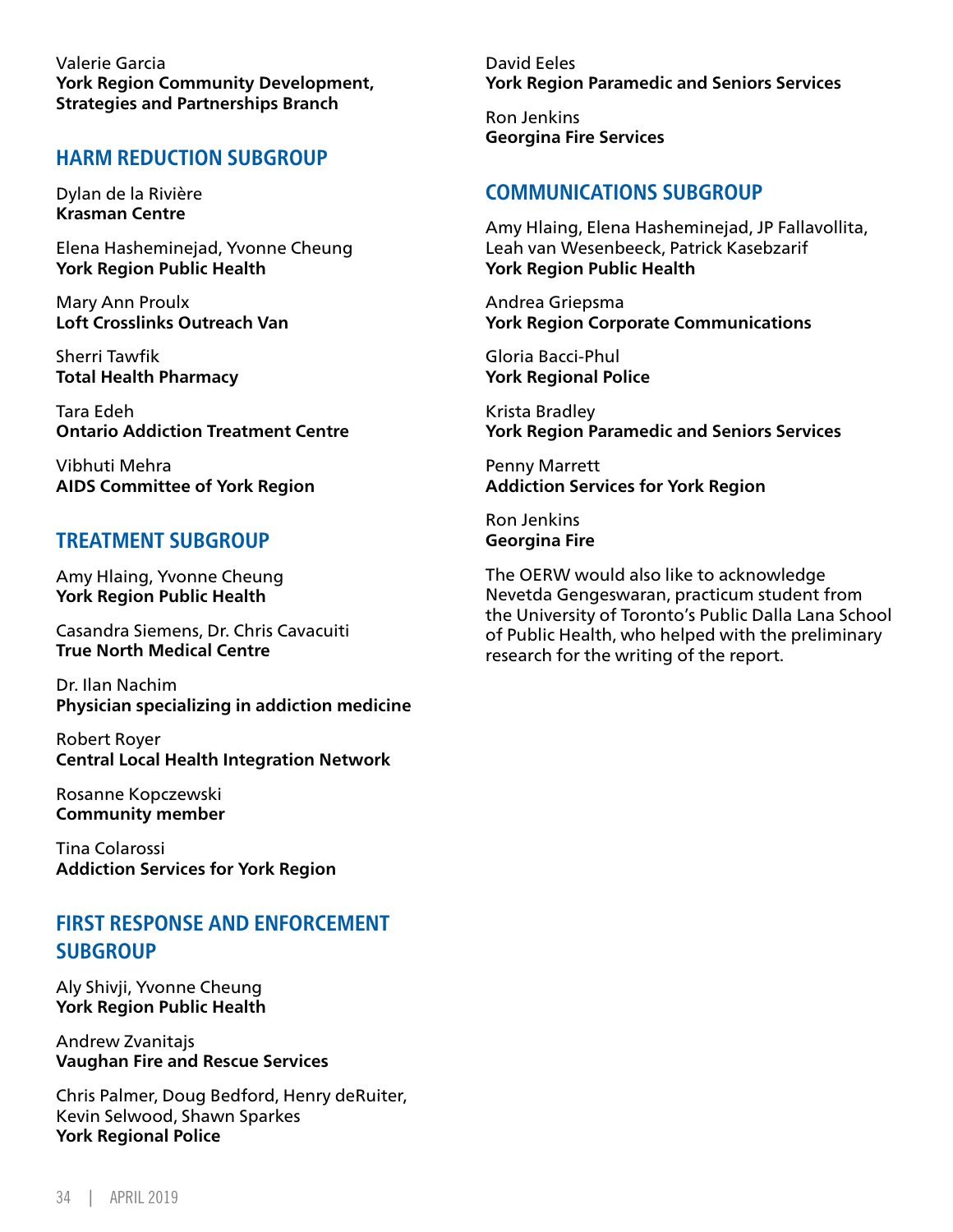### REFERENCES

1. Health Canada. Government of Canada actions on opioids 2016 and 2017 [Government report online]. Ottawa, ON: Her Majesty the Queen in Right of Canada; 2017 [cited 12 Nov 2018]. (Cat No. H14-236/2017E). Available from: [https://www.](https://www.canada.ca/content/dam/hc-sc/documents/services/publications/healthy-living/actions-opioids-2016-2017/Opioids-Response-Report-EN-FINAL.pdf) [canada.ca/content/dam/hc-sc/documents/services/publica](https://www.canada.ca/content/dam/hc-sc/documents/services/publications/healthy-living/actions-opioids-2016-2017/Opioids-Response-Report-EN-FINAL.pdf)[tions/healthy-living/actions-opioids-2016-2017/Opioids-Re](https://www.canada.ca/content/dam/hc-sc/documents/services/publications/healthy-living/actions-opioids-2016-2017/Opioids-Response-Report-EN-FINAL.pdf)[sponse-Report-EN-FINAL.pdf](https://www.canada.ca/content/dam/hc-sc/documents/services/publications/healthy-living/actions-opioids-2016-2017/Opioids-Response-Report-EN-FINAL.pdf)

2.Gomes T, Greaves S, Martins D, et al. Latest trends in opioid-related deaths in Ontario 1991 to 2015 [report online]. Toronto, ON: Ontario Drug Policy Research Network; 2017 [cited 2018 Nov 12]. Available from: [http://odprn.ca/wp-content/](http://odprn.ca/wp-content/uploads/2017/04/ODPRN-Report_Latest-trends-in-opioid-related-deaths.pdf) [uploads/2017/04/ODPRN-Report\\_Latest-trends-in-opioid-re](http://odprn.ca/wp-content/uploads/2017/04/ODPRN-Report_Latest-trends-in-opioid-related-deaths.pdf)[lated-deaths.pdf](http://odprn.ca/wp-content/uploads/2017/04/ODPRN-Report_Latest-trends-in-opioid-related-deaths.pdf)

3. Statement from the co-chairs of the special advisory committee on the epidemic of opioid overdoses regarding updated data on Canada's opioid crisis [Internet]. Ottawa ON: Public Health Agency of Canada [updated 2018 Sept 18; cited 2019 Jan 4]. Available from: [https://www.canada.ca/en/](https://www.canada.ca/en/public-health/news/2018/09/statement-from-the-co-chairs-of-the-special-advisory-committee-on-the-epidemic-of-opioid-overdoses-regarding-updated-data-on-canadas-opioid-crisis.html) [public-health/news/2018/09/statement-from-the-co-chairs](https://www.canada.ca/en/public-health/news/2018/09/statement-from-the-co-chairs-of-the-special-advisory-committee-on-the-epidemic-of-opioid-overdoses-regarding-updated-data-on-canadas-opioid-crisis.html) [-of-the-special-advisory-committee-on-the-epidemic-of-opi](https://www.canada.ca/en/public-health/news/2018/09/statement-from-the-co-chairs-of-the-special-advisory-committee-on-the-epidemic-of-opioid-overdoses-regarding-updated-data-on-canadas-opioid-crisis.html)[oid-overdoses-regarding-updated-data-on-canadas-opi](https://www.canada.ca/en/public-health/news/2018/09/statement-from-the-co-chairs-of-the-special-advisory-committee-on-the-epidemic-of-opioid-overdoses-regarding-updated-data-on-canadas-opioid-crisis.html)[oid-crisis.html](https://www.canada.ca/en/public-health/news/2018/09/statement-from-the-co-chairs-of-the-special-advisory-committee-on-the-epidemic-of-opioid-overdoses-regarding-updated-data-on-canadas-opioid-crisis.html)

4. Health Canada; Canadian Centre on Substance Use and Addiction. Joint statement of action to address the opioid crisis: A collective response [Government report online]. Ottawa, ON: Health Canada; 2017 [cited 2018 Nov 12]. Available from: [http://www.ccsa.ca/Resource%20Library/CCSA-Joint-State](http://www.ccsa.ca/Resource%20Library/CCSA-Joint-Statement-of-Action-Opioid-Crisis-Annual-Report-2017-en.pdf)[ment-of-Action-Opioid-Crisis-Annual-Report-2017-en.pdf](http://www.ccsa.ca/Resource%20Library/CCSA-Joint-Statement-of-Action-Opioid-Crisis-Annual-Report-2017-en.pdf)

5. Health Canada; Canadian Centre on Substance Use and Addiction. Progress report on the joint statement of action to address the opioid crisis in Canada (December 2016 to February 2017) [Government report online]. Ottawa, ON: Health Canada; 2017 [cited 2018 Nov 12]. Available from: [http://](http://www.ccsa.ca/Resource%20Library/CCSA-Addressing-Opioid-Crisis-in-Canada-Summary-Report-2017-en.pdf) [www.ccsa.ca/Resource%20Library/CCSA-Addressing-Opi](http://www.ccsa.ca/Resource%20Library/CCSA-Addressing-Opioid-Crisis-in-Canada-Summary-Report-2017-en.pdf)[oid-Crisis-in-Canada-Summary-Report-2017-en.pdf](http://www.ccsa.ca/Resource%20Library/CCSA-Addressing-Opioid-Crisis-in-Canada-Summary-Report-2017-en.pdf)

6. Government of Canada. Strengthening Canada's approach to substance use issues [Government report online]. Ottawa, ON: Government of Canada; 2018 [cited 2018 Nov 13]. (Cat No. H14-266/2018E-PDF). Available from: [https://www.cana](https://www.canada.ca/content/dam/hc-sc/documents/services/substance-use/canadian-drugs-substances-strategy/strengthening-canada-approach-substance-use-issue/strengthening-canada-approach-substance-use-issue.pdf)[da.ca/content/dam/hc-sc/documents/services/substance-use/](https://www.canada.ca/content/dam/hc-sc/documents/services/substance-use/canadian-drugs-substances-strategy/strengthening-canada-approach-substance-use-issue/strengthening-canada-approach-substance-use-issue.pdf) [canadian-drugs-substances-strategy/strengthening-cana](https://www.canada.ca/content/dam/hc-sc/documents/services/substance-use/canadian-drugs-substances-strategy/strengthening-canada-approach-substance-use-issue/strengthening-canada-approach-substance-use-issue.pdf)[da-approach-substance-use-issue/strengthening-canada-ap](https://www.canada.ca/content/dam/hc-sc/documents/services/substance-use/canadian-drugs-substances-strategy/strengthening-canada-approach-substance-use-issue/strengthening-canada-approach-substance-use-issue.pdf)[proach-substance-use-issue.pdf](https://www.canada.ca/content/dam/hc-sc/documents/services/substance-use/canadian-drugs-substances-strategy/strengthening-canada-approach-substance-use-issue/strengthening-canada-approach-substance-use-issue.pdf)

7. Décriminalisation des drogues pour usage personnel [Internet]. Sante Montreal, Québec: Government of Quebec; 2018 [updated 2018 Jul; cited 2018 Nov 13]. Available from: [https://](https://santemontreal.qc.ca/en/public/news/news/translate-to-english-decriminalisation-des-drogues-pour-usage-personnel/) [santemontreal.qc.ca/en/public/news/news/translate-to-en](https://santemontreal.qc.ca/en/public/news/news/translate-to-english-decriminalisation-des-drogues-pour-usage-personnel/)[glish-decriminalisation-des-drogues-pour-usage-personnel/](https://santemontreal.qc.ca/en/public/news/news/translate-to-english-decriminalisation-des-drogues-pour-usage-personnel/)

8. Vancouver sees alarming trend with steady increase in overdosed deaths [Internet]. Vancouver, BC: City of Vancouver [updated 2018 Mar 9; cited 2019 Jan 9]. Available from: [https://](https://vancouver.ca/news-calendar/vancouver-sees-alarming-trend-with-steady-increase-in-overdose-deaths.aspx) [vancouver.ca/news-calendar/vancouver-sees-alarming-trend](https://vancouver.ca/news-calendar/vancouver-sees-alarming-trend-with-steady-increase-in-overdose-deaths.aspx)[with-steady-increase-in-overdose-deaths.aspx](https://vancouver.ca/news-calendar/vancouver-sees-alarming-trend-with-steady-increase-in-overdose-deaths.aspx)

9. Canadian Mental Health Association. Care not corrections: Relieving the opioid crisis in Canada [report online]. Ottawa, ON: Canadian Mental Health Association; 2018 [cited 2018 Nov 13]. Available from: [https://cmha.ca/wp-content/up](https://cmha.ca/wp-content/uploads/2018/04/CMHA-Opioid-Policy-Full-Report_Final_EN.pdf)[loads/2018/04/CMHA-Opioid-Policy-Full-Report\\_Final\\_EN.pdf](https://cmha.ca/wp-content/uploads/2018/04/CMHA-Opioid-Policy-Full-Report_Final_EN.pdf)

10.Canadian Public Health Association. Decriminalization of personal use of psychoactive substances. Position statement [report online]. Ottawa, ON: Canadian Public Health Association; 2017 [cited 2018 Nov 12]. Available from: [https://www.](https://www.cpha.ca/sites/default/files/uploads/policy/positionstatements/decriminalization-positionstatement-e.pdf) [cpha.ca/sites/default/files/uploads/policy/positionstate](https://www.cpha.ca/sites/default/files/uploads/policy/positionstatements/decriminalization-positionstatement-e.pdf)[ments/decriminalization-positionstatement-e.pdf](https://www.cpha.ca/sites/default/files/uploads/policy/positionstatements/decriminalization-positionstatement-e.pdf)

11. Sienkiewicz A. Legalizing all drugs would be good for

Canada, according to Toronto liberal MP. CBC News. 2017 Jan 31 [newspaper online]. [cited 2018 Nov 13]. Available from: [https://www.cbc.ca/news/canada/toronto/erskine-smith-de](https://www.cbc.ca/news/canada/toronto/erskine-smith-decriminalize-all-drugs-1.3958336)[criminalize-all-drugs-1.3958336](https://www.cbc.ca/news/canada/toronto/erskine-smith-decriminalize-all-drugs-1.3958336)

12. Toronto Public Health. Discussion paper: A public health approach to drug policy [policy online]. Toronto, ON: Toronto Public Health; 2018 [cited 2018 Nov 12]. Available from: [https://www.toronto.ca/legdocs/mmis/2018/hl/bgrd/back](https://www.toronto.ca/legdocs/mmis/2018/hl/bgrd/backgroundfile-118060.pdf)[groundfile-118060.pdf](https://www.toronto.ca/legdocs/mmis/2018/hl/bgrd/backgroundfile-118060.pdf)

13. Greenwald G. Drug decriminalization in Portugal: Lessons for creating fair and successful drug policies [report online]. Washington, DC: Cato Institute; 2009 [cited 2018 Nov 26]. Available from: [https://object.cato.org/sites/cato.org/files/](https://object.cato.org/sites/cato.org/files/pubs/pdf/greenwald_whitepaper.pdf) [pubs/pdf/greenwald\\_whitepaper.pdf](https://object.cato.org/sites/cato.org/files/pubs/pdf/greenwald_whitepaper.pdf)

14. National report: Apparent opioid-related deaths in Canada (January 2016 to March 2017) Ottawa, ON: Government of Canada [updated 2018 Dec 12; cited 2019 Jan 12]. Available from: [https://www.canada.ca/en/public-health/services/pub](https://www.canada.ca/en/public-health/services/publications/healthy-living/apparent-opioid-related-deaths-report-2016.html)[lications/healthy-living/apparent-opioid-related-deaths-re](https://www.canada.ca/en/public-health/services/publications/healthy-living/apparent-opioid-related-deaths-report-2016.html)[port-2016.html](https://www.canada.ca/en/public-health/services/publications/healthy-living/apparent-opioid-related-deaths-report-2016.html)

15. How the province is responding Victoria, B.C.: Government of British Columbia [updated 2016 Apr 16; cited 2019 Jan 3]. Available from: [https://www.canada.ca/en/public-health/](https://www.canada.ca/en/public-health/services/publications/healthy-living/apparent-opioid-related-deaths-report-2016.html) [services/publications/healthy-living/apparent-opioid-relat](https://www.canada.ca/en/public-health/services/publications/healthy-living/apparent-opioid-related-deaths-report-2016.html)[ed-deaths-report-2016.html](https://www.canada.ca/en/public-health/services/publications/healthy-living/apparent-opioid-related-deaths-report-2016.html)

16. Williams D. Ontario's strategy to prevent opioid addiciton and overdose [report online]. Toronto, ON: Ontario Government; 2016 [cited 2018 Nov 13]. Available from: [http://www.](http://www.healthachieve.com/Presentations%202015/Tackling%20the%20Opioid%20Crisis%20in%20Ontario%20-%20Dr.%20David%20Williams.pdf) [healthachieve.com/Presentations%202015/Tackling%20](http://www.healthachieve.com/Presentations%202015/Tackling%20the%20Opioid%20Crisis%20in%20Ontario%20-%20Dr.%20David%20Williams.pdf) [the%20Opioid%20Crisis%20in%20Ontario%20-%20Dr.%20](http://www.healthachieve.com/Presentations%202015/Tackling%20the%20Opioid%20Crisis%20in%20Ontario%20-%20Dr.%20David%20Williams.pdf) [David%20Williams.pdf](http://www.healthachieve.com/Presentations%202015/Tackling%20the%20Opioid%20Crisis%20in%20Ontario%20-%20Dr.%20David%20Williams.pdf)

17. Public Health Ontario. Opioid-related morbidity and mortality in Ontario [interactive dashboard]. Toronto, ON: Public Health Ontario; 2018 [cited 2018 Nov 15]. Available from: [https://www.publichealthontario.ca/en/dataandanalytics/](https://www.publichealthontario.ca/en/dataandanalytics/pages/opioid.aspx) [pages/opioid.aspx](https://www.publichealthontario.ca/en/dataandanalytics/pages/opioid.aspx)

18. Gomes T, Pasricha S, Martins D, Greaves S, et al. Behind the prescriptions: A snapshot of opioid use across all Ontarians [report online]. Toronto, ON: Ontario Drug Policy Research Network; 2017 [cited 2018 Nov 13]. Available from: [http://](http://odprn.ca/wp-content/uploads/2017/08/ODPRN-Report_Behind-the-Prescriptions.pdf) [odprn.ca/wp-content/uploads/2017/08/ODPRN-Report\\_Be](http://odprn.ca/wp-content/uploads/2017/08/ODPRN-Report_Behind-the-Prescriptions.pdf)[hind-the-Prescriptions.pdf](http://odprn.ca/wp-content/uploads/2017/08/ODPRN-Report_Behind-the-Prescriptions.pdf)

19. Gomes T, Khuu W, Martins D, Tadrous M, Mamdani MM, Paterson JM, et al. Contributions of prescribed and non-prescribed opioids to opioid related deaths: Population based cohort study in Ontario, Canada. BMJ [serial online]. 2018 [cited 2019 Jan 30]; 362. Available from: [https://www.ncbi.nlm.nih.](https://www.ncbi.nlm.nih.gov/pmc/articles/PMC4103240/pdf/AJPH.2014.301966.pdf) [gov/pmc/articles/PMC4103240/pdf/AJPH.2014.301966.pdf](https://www.ncbi.nlm.nih.gov/pmc/articles/PMC4103240/pdf/AJPH.2014.301966.pdf)

20.Ministry of Health and Long-Term Care. Backgrounder. Review of supervised consumption services and overdose prevention sites - key findings [news release on the Internet]. Toronto, ON: Queens Printer for Ontario; 2018 [cited 2018 Nov 6]. Available from: [https://news.ontario.ca/mohltc/](https://news.ontario.ca/mohltc/en/2018/10/review-of-supervised-consumption-services-and-overdose-prevention-sites---key-findings.html) [en/2018/10/review-of-supervised-consumption-services-and](https://news.ontario.ca/mohltc/en/2018/10/review-of-supervised-consumption-services-and-overdose-prevention-sites---key-findings.html)[overdose-prevention-sites---key-findings.html](https://news.ontario.ca/mohltc/en/2018/10/review-of-supervised-consumption-services-and-overdose-prevention-sites---key-findings.html)

21. Ministry of Health and Long-Term Care. Consumption and treatment services: Application guide [Government report online]. Toronto, ON: Queen's Printer for Ontario; 2018 [cited 2019 Jan 4]. Available from: [http://health.gov.on.ca/en/pro/](http://health.gov.on.ca/en/pro/programs/opioids/docs/CTS_application_guide_en.pdf) [programs/opioids/docs/CTS\\_application\\_guide\\_en.pdf](http://health.gov.on.ca/en/pro/programs/opioids/docs/CTS_application_guide_en.pdf)

22. Province will approve future supervised consumption sites based on need. CBC News. 2018 Oct 25 [newspaper online]. [cited 2019 Jan 7]. Available from: [https://www.cbc.ca/news/](https://www.cbc.ca/news/canada/kitchener-waterloo/ontario-approval-supervised-consumption-sites-based-on-need-1.4876810) [canada/kitchener-waterloo/ontario-approval-supervised-con](https://www.cbc.ca/news/canada/kitchener-waterloo/ontario-approval-supervised-consumption-sites-based-on-need-1.4876810)[sumption-sites-based-on-need-1.4876810](https://www.cbc.ca/news/canada/kitchener-waterloo/ontario-approval-supervised-consumption-sites-based-on-need-1.4876810)

23. Ministry of Health and Long-Term Care. Ontario govern-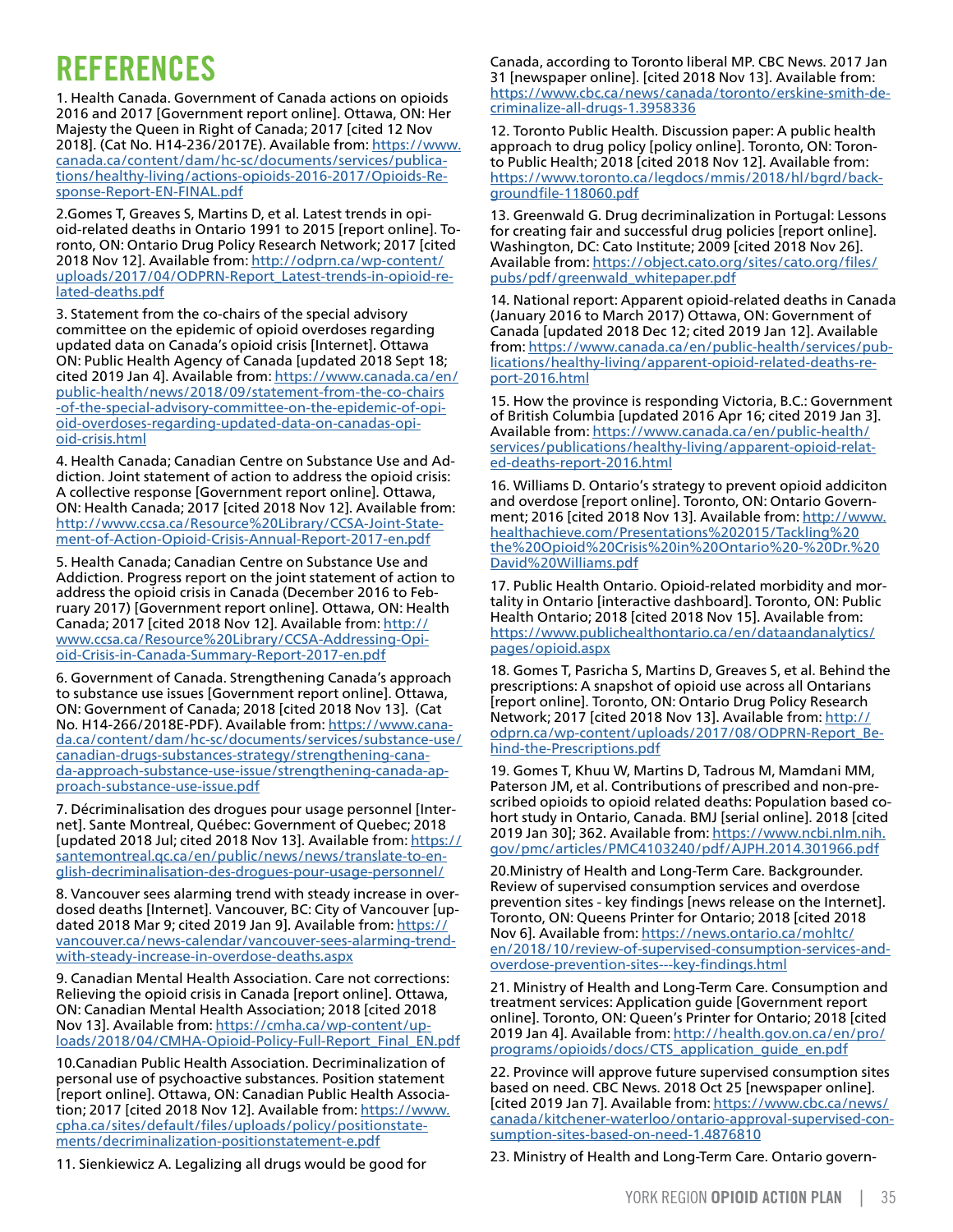ment connecting people with addictions to treatment and rehabilitation [news release online]. Toronto, ON: Queen's Printer for Ontario; 2018 [cited 2018 Oct 21]. Available from: [https://news.ontario.ca/mohltc/en/2018/10/ontar](https://news.ontario.ca/mohltc/en/2018/10/ontario-government-connecting-people-with-addictions-to-treatment-and-rehabilitation.html)[io-government-connecting-people-with-addictions-to-treat](https://news.ontario.ca/mohltc/en/2018/10/ontario-government-connecting-people-with-addictions-to-treatment-and-rehabilitation.html)[ment-and-rehabilitation.html](https://news.ontario.ca/mohltc/en/2018/10/ontario-government-connecting-people-with-addictions-to-treatment-and-rehabilitation.html)

24. Supervised consumption sites explained [Internet]. Ottawa, ON: Canada.ca 2018 [cited 2018 Nov 13]. Available from: [https://www.canada.ca/en/health-canada/services/sub](https://www.canada.ca/en/health-canada/services/substance-use/supervised-consumption-sites/explained.html)[stance-use/supervised-consumption-sites/explained.html](https://www.canada.ca/en/health-canada/services/substance-use/supervised-consumption-sites/explained.html)

25. Ministry of Health and Long Term Care, Population and Public Health Division. Harm reduction program enhancement: Questions and answers [report online]. Toronto, ON: MOHLTC; 2017 [cited 2018 Nov 26]. Available from: [http://](http://eenet.ca/sites/default/files/2018/January/Harm%20Reduction%20Program%20Enhancement%20FAQ%20September%2015%202017.pdf) [eenet.ca/sites/default/files/2018/January/Harm%20Reduc](http://eenet.ca/sites/default/files/2018/January/Harm%20Reduction%20Program%20Enhancement%20FAQ%20September%2015%202017.pdf)[tion%20Program%20Enhancement%20FAQ%20Septem](http://eenet.ca/sites/default/files/2018/January/Harm%20Reduction%20Program%20Enhancement%20FAQ%20September%2015%202017.pdf)[ber%2015%202017.pdf](http://eenet.ca/sites/default/files/2018/January/Harm%20Reduction%20Program%20Enhancement%20FAQ%20September%2015%202017.pdf)

26. The Ontario Drug Policy Research Network. Opioid use and related adverse events in Ontario [report online]. Ottawa, ON: Ontario Drug Policy Research Network; 2016 [cited 2018 Nov 13]. Available from: [http://odprn.ca/wp-content/](http://odprn.ca/wp-content/uploads/2016/11/ODPRN-Opioid-Use-and-Related-Adverse-Events-Nov-2016.pdf) [uploads/2016/11/ODPRN-Opioid-Use-and-Related-Adverse-](http://odprn.ca/wp-content/uploads/2016/11/ODPRN-Opioid-Use-and-Related-Adverse-Events-Nov-2016.pdf)[Events-Nov-2016.pdf](http://odprn.ca/wp-content/uploads/2016/11/ODPRN-Opioid-Use-and-Related-Adverse-Events-Nov-2016.pdf)

27. Ontario Ministry of Health and Long-Term Care, National Ambulatory Care Reporting System Metadata (NACRS). Intelli-HEALTH ONTARIO. 2007-2017

28. Ontario Drug Policy Research Network. Ontario prescription opioid tool. yearly count of opioids dispensed to treat cough (individuals) in Ontario [interactive dashboard]. Toronto, ON: Ontario Drug Policy Research Network (ODPRN); 2018 [cited 2018 Oct 31]. Available from: [http://odprn.ca/ontario-opi](http://odprn.ca/ontario-opioid-drug-observatory/ontario-prescription-opioid-tool/trends/)[oid-drug-observatory/ontario-prescription-opioid-tool/trends/](http://odprn.ca/ontario-opioid-drug-observatory/ontario-prescription-opioid-tool/trends/)

29. Regional Municipality of York. York Region student drug use and health report [report online]. Newmarket ON: Regional Municipality of York; 2017 [cited 2019 Jan 30]. Available from: [https://www.york.ca/wps/wcm/connect/yorkpub](https://www.york.ca/wps/wcm/connect/yorkpublic/558b7645-db81-443c-865c-717bf3caf0e8/OSDUHS+2017.pdf?MOD=AJPERES)[lic/558b7645-db81-443c-865c-717bf3caf0e8/OSDUHS+2017.](https://www.york.ca/wps/wcm/connect/yorkpublic/558b7645-db81-443c-865c-717bf3caf0e8/OSDUHS+2017.pdf?MOD=AJPERES) [pdf?MOD=AJPERES](https://www.york.ca/wps/wcm/connect/yorkpublic/558b7645-db81-443c-865c-717bf3caf0e8/OSDUHS+2017.pdf?MOD=AJPERES)

30. Diversity and inclusion [Internet]. York.ca [cited 2018 Nov 21]. Available from: [https://www.york.ca/](https://www.york.ca/wps/portal/yorkhome/yorkregion/yr/accessibility/diversityandinclusionsa/diversityandinclusion/!ut/p/a1/rZdbc9owEIV_DY8er2TLFo-KU3yhmE5pKfDCCF9AjTHENrTk11eQzBDacsssT1g-_rxnFzRH5sQcmZNSbtVcNmpVymJ_PXGmofDDIOhC1Le5BwL6IqIuB951tWCsBXDmI-DwPKW2ExAPIgj6HMKO-4U98oCAx8wf5sScJGWzbhbmeFdNk1XZZGXTgt2qetIXdaOazWFhsVpmr8tVNtfVtUAmSVbXaqYK1exakKptVtX6qyxTVSbFptaqWp65sX_vOlGpOZZgUWYnieHOUmrYDqcGt_PUSDOWADgEiJW_-bxg5MSn32m7EA4HQcx8RqBD_37-X8GVPh_6dKGCLn0TXBrFxSKJY451ke67VwwfbS3oBSTudw9FDo5dc93conlCDSIZM-wk4wZvc9tIgAPNpDtrk_wakGADLWRgbGMDsS3HLjJwiG156GADGTYQuYc-2NhABxuI_E_xfcAFcooOpNhAgg1EHgoPsXsYYlsW2EMR6JaxhyLuB0Y3pAta9bzeXGNlszBUma_M0TEr6eCzKVUjq71S_Xx-ngiduvZR63ejdZdilyyKMvtVv09eR9qr03OxZXDya7kpZl0BusjA0z0BA8iwgdiWw48OJQrBI0IDfeuTBYKGHn-wIh7HgF2hhQwU2FMW2JbF_VOObjiZ_WdPODkzmaMzZ6YzN-7fPbAPbevl9yW3dsp4-srBYuvty7d8uZzGsSFnH1nYWcX2mvzzAxv_ASIKqEQ!/dl5/d5/L2dBISEvZ0FBIS9nQSEh/#.XDzdbqSWxaS) [wps/portal/yorkhome/yorkregion/yr/accessibility/di](https://www.york.ca/wps/portal/yorkhome/yorkregion/yr/accessibility/diversityandinclusionsa/diversityandinclusion/!ut/p/a1/rZdbc9owEIV_DY8er2TLFo-KU3yhmE5pKfDCCF9AjTHENrTk11eQzBDacsssT1g-_rxnFzRH5sQcmZNSbtVcNmpVymJ_PXGmofDDIOhC1Le5BwL6IqIuB951tWCsBXDmI-DwPKW2ExAPIgj6HMKO-4U98oCAx8wf5sScJGWzbhbmeFdNk1XZZGXTgt2qetIXdaOazWFhsVpmr8tVNtfVtUAmSVbXaqYK1exakKptVtX6qyxTVSbFptaqWp65sX_vOlGpOZZgUWYnieHOUmrYDqcGt_PUSDOWADgEiJW_-bxg5MSn32m7EA4HQcx8RqBD_37-X8GVPh_6dKGCLn0TXBrFxSKJY451ke67VwwfbS3oBSTudw9FDo5dc93conlCDSIZM-wk4wZvc9tIgAPNpDtrk_wakGADLWRgbGMDsS3HLjJwiG156GADGTYQuYc-2NhABxuI_E_xfcAFcooOpNhAgg1EHgoPsXsYYlsW2EMR6JaxhyLuB0Y3pAta9bzeXGNlszBUma_M0TEr6eCzKVUjq71S_Xx-ngiduvZR63ejdZdilyyKMvtVv09eR9qr03OxZXDya7kpZl0BusjA0z0BA8iwgdiWw48OJQrBI0IDfeuTBYKGHn-wIh7HgF2hhQwU2FMW2JbF_VOObjiZ_WdPODkzmaMzZ6YzN-7fPbAPbevl9yW3dsp4-srBYuvty7d8uZzGsSFnH1nYWcX2mvzzAxv_ASIKqEQ!/dl5/d5/L2dBISEvZ0FBIS9nQSEh/#.XDzdbqSWxaS)[versityandinclusionsa/diversityandinclusion/!ut/p/a1/](https://www.york.ca/wps/portal/yorkhome/yorkregion/yr/accessibility/diversityandinclusionsa/diversityandinclusion/!ut/p/a1/rZdbc9owEIV_DY8er2TLFo-KU3yhmE5pKfDCCF9AjTHENrTk11eQzBDacsssT1g-_rxnFzRH5sQcmZNSbtVcNmpVymJ_PXGmofDDIOhC1Le5BwL6IqIuB951tWCsBXDmI-DwPKW2ExAPIgj6HMKO-4U98oCAx8wf5sScJGWzbhbmeFdNk1XZZGXTgt2qetIXdaOazWFhsVpmr8tVNtfVtUAmSVbXaqYK1exakKptVtX6qyxTVSbFptaqWp65sX_vOlGpOZZgUWYnieHOUmrYDqcGt_PUSDOWADgEiJW_-bxg5MSn32m7EA4HQcx8RqBD_37-X8GVPh_6dKGCLn0TXBrFxSKJY451ke67VwwfbS3oBSTudw9FDo5dc93conlCDSIZM-wk4wZvc9tIgAPNpDtrk_wakGADLWRgbGMDsS3HLjJwiG156GADGTYQuYc-2NhABxuI_E_xfcAFcooOpNhAgg1EHgoPsXsYYlsW2EMR6JaxhyLuB0Y3pAta9bzeXGNlszBUma_M0TEr6eCzKVUjq71S_Xx-ngiduvZR63ejdZdilyyKMvtVv09eR9qr03OxZXDya7kpZl0BusjA0z0BA8iwgdiWw48OJQrBI0IDfeuTBYKGHn-wIh7HgF2hhQwU2FMW2JbF_VOObjiZ_WdPODkzmaMzZ6YzN-7fPbAPbevl9yW3dsp4-srBYuvty7d8uZzGsSFnH1nYWcX2mvzzAxv_ASIKqEQ!/dl5/d5/L2dBISEvZ0FBIS9nQSEh/#.XDzdbqSWxaS) [rZdbc9owEIV\\_DY8er2TLFo-KU3yhmE5pKfDCCF9AjTHENrT](https://www.york.ca/wps/portal/yorkhome/yorkregion/yr/accessibility/diversityandinclusionsa/diversityandinclusion/!ut/p/a1/rZdbc9owEIV_DY8er2TLFo-KU3yhmE5pKfDCCF9AjTHENrTk11eQzBDacsssT1g-_rxnFzRH5sQcmZNSbtVcNmpVymJ_PXGmofDDIOhC1Le5BwL6IqIuB951tWCsBXDmI-DwPKW2ExAPIgj6HMKO-4U98oCAx8wf5sScJGWzbhbmeFdNk1XZZGXTgt2qetIXdaOazWFhsVpmr8tVNtfVtUAmSVbXaqYK1exakKptVtX6qyxTVSbFptaqWp65sX_vOlGpOZZgUWYnieHOUmrYDqcGt_PUSDOWADgEiJW_-bxg5MSn32m7EA4HQcx8RqBD_37-X8GVPh_6dKGCLn0TXBrFxSKJY451ke67VwwfbS3oBSTudw9FDo5dc93conlCDSIZM-wk4wZvc9tIgAPNpDtrk_wakGADLWRgbGMDsS3HLjJwiG156GADGTYQuYc-2NhABxuI_E_xfcAFcooOpNhAgg1EHgoPsXsYYlsW2EMR6JaxhyLuB0Y3pAta9bzeXGNlszBUma_M0TEr6eCzKVUjq71S_Xx-ngiduvZR63ejdZdilyyKMvtVv09eR9qr03OxZXDya7kpZl0BusjA0z0BA8iwgdiWw48OJQrBI0IDfeuTBYKGHn-wIh7HgF2hhQwU2FMW2JbF_VOObjiZ_WdPODkzmaMzZ6YzN-7fPbAPbevl9yW3dsp4-srBYuvty7d8uZzGsSFnH1nYWcX2mvzzAxv_ASIKqEQ!/dl5/d5/L2dBISEvZ0FBIS9nQSEh/#.XDzdbqSWxaS)[k11eQzBDacsssT1g-\\_rxnFzRH5sQcmZNSbtVcNmpVymJ\\_PX-](https://www.york.ca/wps/portal/yorkhome/yorkregion/yr/accessibility/diversityandinclusionsa/diversityandinclusion/!ut/p/a1/rZdbc9owEIV_DY8er2TLFo-KU3yhmE5pKfDCCF9AjTHENrTk11eQzBDacsssT1g-_rxnFzRH5sQcmZNSbtVcNmpVymJ_PXGmofDDIOhC1Le5BwL6IqIuB951tWCsBXDmI-DwPKW2ExAPIgj6HMKO-4U98oCAx8wf5sScJGWzbhbmeFdNk1XZZGXTgt2qetIXdaOazWFhsVpmr8tVNtfVtUAmSVbXaqYK1exakKptVtX6qyxTVSbFptaqWp65sX_vOlGpOZZgUWYnieHOUmrYDqcGt_PUSDOWADgEiJW_-bxg5MSn32m7EA4HQcx8RqBD_37-X8GVPh_6dKGCLn0TXBrFxSKJY451ke67VwwfbS3oBSTudw9FDo5dc93conlCDSIZM-wk4wZvc9tIgAPNpDtrk_wakGADLWRgbGMDsS3HLjJwiG156GADGTYQuYc-2NhABxuI_E_xfcAFcooOpNhAgg1EHgoPsXsYYlsW2EMR6JaxhyLuB0Y3pAta9bzeXGNlszBUma_M0TEr6eCzKVUjq71S_Xx-ngiduvZR63ejdZdilyyKMvtVv09eR9qr03OxZXDya7kpZl0BusjA0z0BA8iwgdiWw48OJQrBI0IDfeuTBYKGHn-wIh7HgF2hhQwU2FMW2JbF_VOObjiZ_WdPODkzmaMzZ6YzN-7fPbAPbevl9yW3dsp4-srBYuvty7d8uZzGsSFnH1nYWcX2mvzzAxv_ASIKqEQ!/dl5/d5/L2dBISEvZ0FBIS9nQSEh/#.XDzdbqSWxaS)[GmofDDIOhC1Le5BwL6IqIuB951tWCsBXDmI-DwPKW2ExA-](https://www.york.ca/wps/portal/yorkhome/yorkregion/yr/accessibility/diversityandinclusionsa/diversityandinclusion/!ut/p/a1/rZdbc9owEIV_DY8er2TLFo-KU3yhmE5pKfDCCF9AjTHENrTk11eQzBDacsssT1g-_rxnFzRH5sQcmZNSbtVcNmpVymJ_PXGmofDDIOhC1Le5BwL6IqIuB951tWCsBXDmI-DwPKW2ExAPIgj6HMKO-4U98oCAx8wf5sScJGWzbhbmeFdNk1XZZGXTgt2qetIXdaOazWFhsVpmr8tVNtfVtUAmSVbXaqYK1exakKptVtX6qyxTVSbFptaqWp65sX_vOlGpOZZgUWYnieHOUmrYDqcGt_PUSDOWADgEiJW_-bxg5MSn32m7EA4HQcx8RqBD_37-X8GVPh_6dKGCLn0TXBrFxSKJY451ke67VwwfbS3oBSTudw9FDo5dc93conlCDSIZM-wk4wZvc9tIgAPNpDtrk_wakGADLWRgbGMDsS3HLjJwiG156GADGTYQuYc-2NhABxuI_E_xfcAFcooOpNhAgg1EHgoPsXsYYlsW2EMR6JaxhyLuB0Y3pAta9bzeXGNlszBUma_M0TEr6eCzKVUjq71S_Xx-ngiduvZR63ejdZdilyyKMvtVv09eR9qr03OxZXDya7kpZl0BusjA0z0BA8iwgdiWw48OJQrBI0IDfeuTBYKGHn-wIh7HgF2hhQwU2FMW2JbF_VOObjiZ_WdPODkzmaMzZ6YzN-7fPbAPbevl9yW3dsp4-srBYuvty7d8uZzGsSFnH1nYWcX2mvzzAxv_ASIKqEQ!/dl5/d5/L2dBISEvZ0FBIS9nQSEh/#.XDzdbqSWxaS)[PIgj6HMKO-4U98oCAx8wf5sScJGWzbhbmeFdNk1XZZGXT](https://www.york.ca/wps/portal/yorkhome/yorkregion/yr/accessibility/diversityandinclusionsa/diversityandinclusion/!ut/p/a1/rZdbc9owEIV_DY8er2TLFo-KU3yhmE5pKfDCCF9AjTHENrTk11eQzBDacsssT1g-_rxnFzRH5sQcmZNSbtVcNmpVymJ_PXGmofDDIOhC1Le5BwL6IqIuB951tWCsBXDmI-DwPKW2ExAPIgj6HMKO-4U98oCAx8wf5sScJGWzbhbmeFdNk1XZZGXTgt2qetIXdaOazWFhsVpmr8tVNtfVtUAmSVbXaqYK1exakKptVtX6qyxTVSbFptaqWp65sX_vOlGpOZZgUWYnieHOUmrYDqcGt_PUSDOWADgEiJW_-bxg5MSn32m7EA4HQcx8RqBD_37-X8GVPh_6dKGCLn0TXBrFxSKJY451ke67VwwfbS3oBSTudw9FDo5dc93conlCDSIZM-wk4wZvc9tIgAPNpDtrk_wakGADLWRgbGMDsS3HLjJwiG156GADGTYQuYc-2NhABxuI_E_xfcAFcooOpNhAgg1EHgoPsXsYYlsW2EMR6JaxhyLuB0Y3pAta9bzeXGNlszBUma_M0TEr6eCzKVUjq71S_Xx-ngiduvZR63ejdZdilyyKMvtVv09eR9qr03OxZXDya7kpZl0BusjA0z0BA8iwgdiWw48OJQrBI0IDfeuTBYKGHn-wIh7HgF2hhQwU2FMW2JbF_VOObjiZ_WdPODkzmaMzZ6YzN-7fPbAPbevl9yW3dsp4-srBYuvty7d8uZzGsSFnH1nYWcX2mvzzAxv_ASIKqEQ!/dl5/d5/L2dBISEvZ0FBIS9nQSEh/#.XDzdbqSWxaS)[gt2qetIXdaOazWFhsVpmr8tVNtfVtUAmSVbXaqYK1exak-](https://www.york.ca/wps/portal/yorkhome/yorkregion/yr/accessibility/diversityandinclusionsa/diversityandinclusion/!ut/p/a1/rZdbc9owEIV_DY8er2TLFo-KU3yhmE5pKfDCCF9AjTHENrTk11eQzBDacsssT1g-_rxnFzRH5sQcmZNSbtVcNmpVymJ_PXGmofDDIOhC1Le5BwL6IqIuB951tWCsBXDmI-DwPKW2ExAPIgj6HMKO-4U98oCAx8wf5sScJGWzbhbmeFdNk1XZZGXTgt2qetIXdaOazWFhsVpmr8tVNtfVtUAmSVbXaqYK1exakKptVtX6qyxTVSbFptaqWp65sX_vOlGpOZZgUWYnieHOUmrYDqcGt_PUSDOWADgEiJW_-bxg5MSn32m7EA4HQcx8RqBD_37-X8GVPh_6dKGCLn0TXBrFxSKJY451ke67VwwfbS3oBSTudw9FDo5dc93conlCDSIZM-wk4wZvc9tIgAPNpDtrk_wakGADLWRgbGMDsS3HLjJwiG156GADGTYQuYc-2NhABxuI_E_xfcAFcooOpNhAgg1EHgoPsXsYYlsW2EMR6JaxhyLuB0Y3pAta9bzeXGNlszBUma_M0TEr6eCzKVUjq71S_Xx-ngiduvZR63ejdZdilyyKMvtVv09eR9qr03OxZXDya7kpZl0BusjA0z0BA8iwgdiWw48OJQrBI0IDfeuTBYKGHn-wIh7HgF2hhQwU2FMW2JbF_VOObjiZ_WdPODkzmaMzZ6YzN-7fPbAPbevl9yW3dsp4-srBYuvty7d8uZzGsSFnH1nYWcX2mvzzAxv_ASIKqEQ!/dl5/d5/L2dBISEvZ0FBIS9nQSEh/#.XDzdbqSWxaS)[KptVtX6qyxTVSbFptaqWp65sX\\_vOlGpOZZgUWYnieHOUm](https://www.york.ca/wps/portal/yorkhome/yorkregion/yr/accessibility/diversityandinclusionsa/diversityandinclusion/!ut/p/a1/rZdbc9owEIV_DY8er2TLFo-KU3yhmE5pKfDCCF9AjTHENrTk11eQzBDacsssT1g-_rxnFzRH5sQcmZNSbtVcNmpVymJ_PXGmofDDIOhC1Le5BwL6IqIuB951tWCsBXDmI-DwPKW2ExAPIgj6HMKO-4U98oCAx8wf5sScJGWzbhbmeFdNk1XZZGXTgt2qetIXdaOazWFhsVpmr8tVNtfVtUAmSVbXaqYK1exakKptVtX6qyxTVSbFptaqWp65sX_vOlGpOZZgUWYnieHOUmrYDqcGt_PUSDOWADgEiJW_-bxg5MSn32m7EA4HQcx8RqBD_37-X8GVPh_6dKGCLn0TXBrFxSKJY451ke67VwwfbS3oBSTudw9FDo5dc93conlCDSIZM-wk4wZvc9tIgAPNpDtrk_wakGADLWRgbGMDsS3HLjJwiG156GADGTYQuYc-2NhABxuI_E_xfcAFcooOpNhAgg1EHgoPsXsYYlsW2EMR6JaxhyLuB0Y3pAta9bzeXGNlszBUma_M0TEr6eCzKVUjq71S_Xx-ngiduvZR63ejdZdilyyKMvtVv09eR9qr03OxZXDya7kpZl0BusjA0z0BA8iwgdiWw48OJQrBI0IDfeuTBYKGHn-wIh7HgF2hhQwU2FMW2JbF_VOObjiZ_WdPODkzmaMzZ6YzN-7fPbAPbevl9yW3dsp4-srBYuvty7d8uZzGsSFnH1nYWcX2mvzzAxv_ASIKqEQ!/dl5/d5/L2dBISEvZ0FBIS9nQSEh/#.XDzdbqSWxaS)[rYDqcGt\\_PUSDOWADgEiJW\\_-bxg5MSn32m7EA4HQcx8RqB-](https://www.york.ca/wps/portal/yorkhome/yorkregion/yr/accessibility/diversityandinclusionsa/diversityandinclusion/!ut/p/a1/rZdbc9owEIV_DY8er2TLFo-KU3yhmE5pKfDCCF9AjTHENrTk11eQzBDacsssT1g-_rxnFzRH5sQcmZNSbtVcNmpVymJ_PXGmofDDIOhC1Le5BwL6IqIuB951tWCsBXDmI-DwPKW2ExAPIgj6HMKO-4U98oCAx8wf5sScJGWzbhbmeFdNk1XZZGXTgt2qetIXdaOazWFhsVpmr8tVNtfVtUAmSVbXaqYK1exakKptVtX6qyxTVSbFptaqWp65sX_vOlGpOZZgUWYnieHOUmrYDqcGt_PUSDOWADgEiJW_-bxg5MSn32m7EA4HQcx8RqBD_37-X8GVPh_6dKGCLn0TXBrFxSKJY451ke67VwwfbS3oBSTudw9FDo5dc93conlCDSIZM-wk4wZvc9tIgAPNpDtrk_wakGADLWRgbGMDsS3HLjJwiG156GADGTYQuYc-2NhABxuI_E_xfcAFcooOpNhAgg1EHgoPsXsYYlsW2EMR6JaxhyLuB0Y3pAta9bzeXGNlszBUma_M0TEr6eCzKVUjq71S_Xx-ngiduvZR63ejdZdilyyKMvtVv09eR9qr03OxZXDya7kpZl0BusjA0z0BA8iwgdiWw48OJQrBI0IDfeuTBYKGHn-wIh7HgF2hhQwU2FMW2JbF_VOObjiZ_WdPODkzmaMzZ6YzN-7fPbAPbevl9yW3dsp4-srBYuvty7d8uZzGsSFnH1nYWcX2mvzzAxv_ASIKqEQ!/dl5/d5/L2dBISEvZ0FBIS9nQSEh/#.XDzdbqSWxaS)[D\\_37-X8GVPh\\_6dKGCLn0TXBrFxSKJY451ke67VwwfbS3oBSTud](https://www.york.ca/wps/portal/yorkhome/yorkregion/yr/accessibility/diversityandinclusionsa/diversityandinclusion/!ut/p/a1/rZdbc9owEIV_DY8er2TLFo-KU3yhmE5pKfDCCF9AjTHENrTk11eQzBDacsssT1g-_rxnFzRH5sQcmZNSbtVcNmpVymJ_PXGmofDDIOhC1Le5BwL6IqIuB951tWCsBXDmI-DwPKW2ExAPIgj6HMKO-4U98oCAx8wf5sScJGWzbhbmeFdNk1XZZGXTgt2qetIXdaOazWFhsVpmr8tVNtfVtUAmSVbXaqYK1exakKptVtX6qyxTVSbFptaqWp65sX_vOlGpOZZgUWYnieHOUmrYDqcGt_PUSDOWADgEiJW_-bxg5MSn32m7EA4HQcx8RqBD_37-X8GVPh_6dKGCLn0TXBrFxSKJY451ke67VwwfbS3oBSTudw9FDo5dc93conlCDSIZM-wk4wZvc9tIgAPNpDtrk_wakGADLWRgbGMDsS3HLjJwiG156GADGTYQuYc-2NhABxuI_E_xfcAFcooOpNhAgg1EHgoPsXsYYlsW2EMR6JaxhyLuB0Y3pAta9bzeXGNlszBUma_M0TEr6eCzKVUjq71S_Xx-ngiduvZR63ejdZdilyyKMvtVv09eR9qr03OxZXDya7kpZl0BusjA0z0BA8iwgdiWw48OJQrBI0IDfeuTBYKGHn-wIh7HgF2hhQwU2FMW2JbF_VOObjiZ_WdPODkzmaMzZ6YzN-7fPbAPbevl9yW3dsp4-srBYuvty7d8uZzGsSFnH1nYWcX2mvzzAxv_ASIKqEQ!/dl5/d5/L2dBISEvZ0FBIS9nQSEh/#.XDzdbqSWxaS)[w9FDo5dc93conlCDSIZM-wk4wZvc9tIgAPNpDtrk\\_wakGADL-](https://www.york.ca/wps/portal/yorkhome/yorkregion/yr/accessibility/diversityandinclusionsa/diversityandinclusion/!ut/p/a1/rZdbc9owEIV_DY8er2TLFo-KU3yhmE5pKfDCCF9AjTHENrTk11eQzBDacsssT1g-_rxnFzRH5sQcmZNSbtVcNmpVymJ_PXGmofDDIOhC1Le5BwL6IqIuB951tWCsBXDmI-DwPKW2ExAPIgj6HMKO-4U98oCAx8wf5sScJGWzbhbmeFdNk1XZZGXTgt2qetIXdaOazWFhsVpmr8tVNtfVtUAmSVbXaqYK1exakKptVtX6qyxTVSbFptaqWp65sX_vOlGpOZZgUWYnieHOUmrYDqcGt_PUSDOWADgEiJW_-bxg5MSn32m7EA4HQcx8RqBD_37-X8GVPh_6dKGCLn0TXBrFxSKJY451ke67VwwfbS3oBSTudw9FDo5dc93conlCDSIZM-wk4wZvc9tIgAPNpDtrk_wakGADLWRgbGMDsS3HLjJwiG156GADGTYQuYc-2NhABxuI_E_xfcAFcooOpNhAgg1EHgoPsXsYYlsW2EMR6JaxhyLuB0Y3pAta9bzeXGNlszBUma_M0TEr6eCzKVUjq71S_Xx-ngiduvZR63ejdZdilyyKMvtVv09eR9qr03OxZXDya7kpZl0BusjA0z0BA8iwgdiWw48OJQrBI0IDfeuTBYKGHn-wIh7HgF2hhQwU2FMW2JbF_VOObjiZ_WdPODkzmaMzZ6YzN-7fPbAPbevl9yW3dsp4-srBYuvty7d8uZzGsSFnH1nYWcX2mvzzAxv_ASIKqEQ!/dl5/d5/L2dBISEvZ0FBIS9nQSEh/#.XDzdbqSWxaS)[WRgbGMDsS3HLjJwiG156GADGTYQuYc-2NhABxuI\\_E\\_xfcAF](https://www.york.ca/wps/portal/yorkhome/yorkregion/yr/accessibility/diversityandinclusionsa/diversityandinclusion/!ut/p/a1/rZdbc9owEIV_DY8er2TLFo-KU3yhmE5pKfDCCF9AjTHENrTk11eQzBDacsssT1g-_rxnFzRH5sQcmZNSbtVcNmpVymJ_PXGmofDDIOhC1Le5BwL6IqIuB951tWCsBXDmI-DwPKW2ExAPIgj6HMKO-4U98oCAx8wf5sScJGWzbhbmeFdNk1XZZGXTgt2qetIXdaOazWFhsVpmr8tVNtfVtUAmSVbXaqYK1exakKptVtX6qyxTVSbFptaqWp65sX_vOlGpOZZgUWYnieHOUmrYDqcGt_PUSDOWADgEiJW_-bxg5MSn32m7EA4HQcx8RqBD_37-X8GVPh_6dKGCLn0TXBrFxSKJY451ke67VwwfbS3oBSTudw9FDo5dc93conlCDSIZM-wk4wZvc9tIgAPNpDtrk_wakGADLWRgbGMDsS3HLjJwiG156GADGTYQuYc-2NhABxuI_E_xfcAFcooOpNhAgg1EHgoPsXsYYlsW2EMR6JaxhyLuB0Y3pAta9bzeXGNlszBUma_M0TEr6eCzKVUjq71S_Xx-ngiduvZR63ejdZdilyyKMvtVv09eR9qr03OxZXDya7kpZl0BusjA0z0BA8iwgdiWw48OJQrBI0IDfeuTBYKGHn-wIh7HgF2hhQwU2FMW2JbF_VOObjiZ_WdPODkzmaMzZ6YzN-7fPbAPbevl9yW3dsp4-srBYuvty7d8uZzGsSFnH1nYWcX2mvzzAxv_ASIKqEQ!/dl5/d5/L2dBISEvZ0FBIS9nQSEh/#.XDzdbqSWxaS)[cooOpNhAgg1EHgoPsXsYYlsW2EMR6JaxhyLuB0Y3pAta9bzeX-](https://www.york.ca/wps/portal/yorkhome/yorkregion/yr/accessibility/diversityandinclusionsa/diversityandinclusion/!ut/p/a1/rZdbc9owEIV_DY8er2TLFo-KU3yhmE5pKfDCCF9AjTHENrTk11eQzBDacsssT1g-_rxnFzRH5sQcmZNSbtVcNmpVymJ_PXGmofDDIOhC1Le5BwL6IqIuB951tWCsBXDmI-DwPKW2ExAPIgj6HMKO-4U98oCAx8wf5sScJGWzbhbmeFdNk1XZZGXTgt2qetIXdaOazWFhsVpmr8tVNtfVtUAmSVbXaqYK1exakKptVtX6qyxTVSbFptaqWp65sX_vOlGpOZZgUWYnieHOUmrYDqcGt_PUSDOWADgEiJW_-bxg5MSn32m7EA4HQcx8RqBD_37-X8GVPh_6dKGCLn0TXBrFxSKJY451ke67VwwfbS3oBSTudw9FDo5dc93conlCDSIZM-wk4wZvc9tIgAPNpDtrk_wakGADLWRgbGMDsS3HLjJwiG156GADGTYQuYc-2NhABxuI_E_xfcAFcooOpNhAgg1EHgoPsXsYYlsW2EMR6JaxhyLuB0Y3pAta9bzeXGNlszBUma_M0TEr6eCzKVUjq71S_Xx-ngiduvZR63ejdZdilyyKMvtVv09eR9qr03OxZXDya7kpZl0BusjA0z0BA8iwgdiWw48OJQrBI0IDfeuTBYKGHn-wIh7HgF2hhQwU2FMW2JbF_VOObjiZ_WdPODkzmaMzZ6YzN-7fPbAPbevl9yW3dsp4-srBYuvty7d8uZzGsSFnH1nYWcX2mvzzAxv_ASIKqEQ!/dl5/d5/L2dBISEvZ0FBIS9nQSEh/#.XDzdbqSWxaS)[GNlszBUma\\_M0TEr6eCzKVUjq71S\\_Xx-ngiduvZR63ejdZdilyyKM](https://www.york.ca/wps/portal/yorkhome/yorkregion/yr/accessibility/diversityandinclusionsa/diversityandinclusion/!ut/p/a1/rZdbc9owEIV_DY8er2TLFo-KU3yhmE5pKfDCCF9AjTHENrTk11eQzBDacsssT1g-_rxnFzRH5sQcmZNSbtVcNmpVymJ_PXGmofDDIOhC1Le5BwL6IqIuB951tWCsBXDmI-DwPKW2ExAPIgj6HMKO-4U98oCAx8wf5sScJGWzbhbmeFdNk1XZZGXTgt2qetIXdaOazWFhsVpmr8tVNtfVtUAmSVbXaqYK1exakKptVtX6qyxTVSbFptaqWp65sX_vOlGpOZZgUWYnieHOUmrYDqcGt_PUSDOWADgEiJW_-bxg5MSn32m7EA4HQcx8RqBD_37-X8GVPh_6dKGCLn0TXBrFxSKJY451ke67VwwfbS3oBSTudw9FDo5dc93conlCDSIZM-wk4wZvc9tIgAPNpDtrk_wakGADLWRgbGMDsS3HLjJwiG156GADGTYQuYc-2NhABxuI_E_xfcAFcooOpNhAgg1EHgoPsXsYYlsW2EMR6JaxhyLuB0Y3pAta9bzeXGNlszBUma_M0TEr6eCzKVUjq71S_Xx-ngiduvZR63ejdZdilyyKMvtVv09eR9qr03OxZXDya7kpZl0BusjA0z0BA8iwgdiWw48OJQrBI0IDfeuTBYKGHn-wIh7HgF2hhQwU2FMW2JbF_VOObjiZ_WdPODkzmaMzZ6YzN-7fPbAPbevl9yW3dsp4-srBYuvty7d8uZzGsSFnH1nYWcX2mvzzAxv_ASIKqEQ!/dl5/d5/L2dBISEvZ0FBIS9nQSEh/#.XDzdbqSWxaS)[vtVv09eR9qr03OxZXDya7kpZl0BusjA0z0BA8iwgdiWw48OJQr-](https://www.york.ca/wps/portal/yorkhome/yorkregion/yr/accessibility/diversityandinclusionsa/diversityandinclusion/!ut/p/a1/rZdbc9owEIV_DY8er2TLFo-KU3yhmE5pKfDCCF9AjTHENrTk11eQzBDacsssT1g-_rxnFzRH5sQcmZNSbtVcNmpVymJ_PXGmofDDIOhC1Le5BwL6IqIuB951tWCsBXDmI-DwPKW2ExAPIgj6HMKO-4U98oCAx8wf5sScJGWzbhbmeFdNk1XZZGXTgt2qetIXdaOazWFhsVpmr8tVNtfVtUAmSVbXaqYK1exakKptVtX6qyxTVSbFptaqWp65sX_vOlGpOZZgUWYnieHOUmrYDqcGt_PUSDOWADgEiJW_-bxg5MSn32m7EA4HQcx8RqBD_37-X8GVPh_6dKGCLn0TXBrFxSKJY451ke67VwwfbS3oBSTudw9FDo5dc93conlCDSIZM-wk4wZvc9tIgAPNpDtrk_wakGADLWRgbGMDsS3HLjJwiG156GADGTYQuYc-2NhABxuI_E_xfcAFcooOpNhAgg1EHgoPsXsYYlsW2EMR6JaxhyLuB0Y3pAta9bzeXGNlszBUma_M0TEr6eCzKVUjq71S_Xx-ngiduvZR63ejdZdilyyKMvtVv09eR9qr03OxZXDya7kpZl0BusjA0z0BA8iwgdiWw48OJQrBI0IDfeuTBYKGHn-wIh7HgF2hhQwU2FMW2JbF_VOObjiZ_WdPODkzmaMzZ6YzN-7fPbAPbevl9yW3dsp4-srBYuvty7d8uZzGsSFnH1nYWcX2mvzzAxv_ASIKqEQ!/dl5/d5/L2dBISEvZ0FBIS9nQSEh/#.XDzdbqSWxaS)[BI0IDfeuTBYKGHn-wIh7HgF2hhQwU2FMW2JbF\\_VOOb](https://www.york.ca/wps/portal/yorkhome/yorkregion/yr/accessibility/diversityandinclusionsa/diversityandinclusion/!ut/p/a1/rZdbc9owEIV_DY8er2TLFo-KU3yhmE5pKfDCCF9AjTHENrTk11eQzBDacsssT1g-_rxnFzRH5sQcmZNSbtVcNmpVymJ_PXGmofDDIOhC1Le5BwL6IqIuB951tWCsBXDmI-DwPKW2ExAPIgj6HMKO-4U98oCAx8wf5sScJGWzbhbmeFdNk1XZZGXTgt2qetIXdaOazWFhsVpmr8tVNtfVtUAmSVbXaqYK1exakKptVtX6qyxTVSbFptaqWp65sX_vOlGpOZZgUWYnieHOUmrYDqcGt_PUSDOWADgEiJW_-bxg5MSn32m7EA4HQcx8RqBD_37-X8GVPh_6dKGCLn0TXBrFxSKJY451ke67VwwfbS3oBSTudw9FDo5dc93conlCDSIZM-wk4wZvc9tIgAPNpDtrk_wakGADLWRgbGMDsS3HLjJwiG156GADGTYQuYc-2NhABxuI_E_xfcAFcooOpNhAgg1EHgoPsXsYYlsW2EMR6JaxhyLuB0Y3pAta9bzeXGNlszBUma_M0TEr6eCzKVUjq71S_Xx-ngiduvZR63ejdZdilyyKMvtVv09eR9qr03OxZXDya7kpZl0BusjA0z0BA8iwgdiWw48OJQrBI0IDfeuTBYKGHn-wIh7HgF2hhQwU2FMW2JbF_VOObjiZ_WdPODkzmaMzZ6YzN-7fPbAPbevl9yW3dsp4-srBYuvty7d8uZzGsSFnH1nYWcX2mvzzAxv_ASIKqEQ!/dl5/d5/L2dBISEvZ0FBIS9nQSEh/#.XDzdbqSWxaS)[jiZ\\_WdPODkzmaMzZ6YzN-7fPbAPbevl9yW3dsp4-srBYu](https://www.york.ca/wps/portal/yorkhome/yorkregion/yr/accessibility/diversityandinclusionsa/diversityandinclusion/!ut/p/a1/rZdbc9owEIV_DY8er2TLFo-KU3yhmE5pKfDCCF9AjTHENrTk11eQzBDacsssT1g-_rxnFzRH5sQcmZNSbtVcNmpVymJ_PXGmofDDIOhC1Le5BwL6IqIuB951tWCsBXDmI-DwPKW2ExAPIgj6HMKO-4U98oCAx8wf5sScJGWzbhbmeFdNk1XZZGXTgt2qetIXdaOazWFhsVpmr8tVNtfVtUAmSVbXaqYK1exakKptVtX6qyxTVSbFptaqWp65sX_vOlGpOZZgUWYnieHOUmrYDqcGt_PUSDOWADgEiJW_-bxg5MSn32m7EA4HQcx8RqBD_37-X8GVPh_6dKGCLn0TXBrFxSKJY451ke67VwwfbS3oBSTudw9FDo5dc93conlCDSIZM-wk4wZvc9tIgAPNpDtrk_wakGADLWRgbGMDsS3HLjJwiG156GADGTYQuYc-2NhABxuI_E_xfcAFcooOpNhAgg1EHgoPsXsYYlsW2EMR6JaxhyLuB0Y3pAta9bzeXGNlszBUma_M0TEr6eCzKVUjq71S_Xx-ngiduvZR63ejdZdilyyKMvtVv09eR9qr03OxZXDya7kpZl0BusjA0z0BA8iwgdiWw48OJQrBI0IDfeuTBYKGHn-wIh7HgF2hhQwU2FMW2JbF_VOObjiZ_WdPODkzmaMzZ6YzN-7fPbAPbevl9yW3dsp4-srBYuvty7d8uZzGsSFnH1nYWcX2mvzzAxv_ASIKqEQ!/dl5/d5/L2dBISEvZ0FBIS9nQSEh/#.XDzdbqSWxaS)[vty7d8uZzGsSFnH1nYWcX2mvzzAxv\\_ASIKqEQ!/dl5/d5/](https://www.york.ca/wps/portal/yorkhome/yorkregion/yr/accessibility/diversityandinclusionsa/diversityandinclusion/!ut/p/a1/rZdbc9owEIV_DY8er2TLFo-KU3yhmE5pKfDCCF9AjTHENrTk11eQzBDacsssT1g-_rxnFzRH5sQcmZNSbtVcNmpVymJ_PXGmofDDIOhC1Le5BwL6IqIuB951tWCsBXDmI-DwPKW2ExAPIgj6HMKO-4U98oCAx8wf5sScJGWzbhbmeFdNk1XZZGXTgt2qetIXdaOazWFhsVpmr8tVNtfVtUAmSVbXaqYK1exakKptVtX6qyxTVSbFptaqWp65sX_vOlGpOZZgUWYnieHOUmrYDqcGt_PUSDOWADgEiJW_-bxg5MSn32m7EA4HQcx8RqBD_37-X8GVPh_6dKGCLn0TXBrFxSKJY451ke67VwwfbS3oBSTudw9FDo5dc93conlCDSIZM-wk4wZvc9tIgAPNpDtrk_wakGADLWRgbGMDsS3HLjJwiG156GADGTYQuYc-2NhABxuI_E_xfcAFcooOpNhAgg1EHgoPsXsYYlsW2EMR6JaxhyLuB0Y3pAta9bzeXGNlszBUma_M0TEr6eCzKVUjq71S_Xx-ngiduvZR63ejdZdilyyKMvtVv09eR9qr03OxZXDya7kpZl0BusjA0z0BA8iwgdiWw48OJQrBI0IDfeuTBYKGHn-wIh7HgF2hhQwU2FMW2JbF_VOObjiZ_WdPODkzmaMzZ6YzN-7fPbAPbevl9yW3dsp4-srBYuvty7d8uZzGsSFnH1nYWcX2mvzzAxv_ASIKqEQ!/dl5/d5/L2dBISEvZ0FBIS9nQSEh/#.XDzdbqSWxaS) [L2dBISEvZ0FBIS9nQSEh/#.XDzdbqSWxaS](https://www.york.ca/wps/portal/yorkhome/yorkregion/yr/accessibility/diversityandinclusionsa/diversityandinclusion/!ut/p/a1/rZdbc9owEIV_DY8er2TLFo-KU3yhmE5pKfDCCF9AjTHENrTk11eQzBDacsssT1g-_rxnFzRH5sQcmZNSbtVcNmpVymJ_PXGmofDDIOhC1Le5BwL6IqIuB951tWCsBXDmI-DwPKW2ExAPIgj6HMKO-4U98oCAx8wf5sScJGWzbhbmeFdNk1XZZGXTgt2qetIXdaOazWFhsVpmr8tVNtfVtUAmSVbXaqYK1exakKptVtX6qyxTVSbFptaqWp65sX_vOlGpOZZgUWYnieHOUmrYDqcGt_PUSDOWADgEiJW_-bxg5MSn32m7EA4HQcx8RqBD_37-X8GVPh_6dKGCLn0TXBrFxSKJY451ke67VwwfbS3oBSTudw9FDo5dc93conlCDSIZM-wk4wZvc9tIgAPNpDtrk_wakGADLWRgbGMDsS3HLjJwiG156GADGTYQuYc-2NhABxuI_E_xfcAFcooOpNhAgg1EHgoPsXsYYlsW2EMR6JaxhyLuB0Y3pAta9bzeXGNlszBUma_M0TEr6eCzKVUjq71S_Xx-ngiduvZR63ejdZdilyyKMvtVv09eR9qr03OxZXDya7kpZl0BusjA0z0BA8iwgdiWw48OJQrBI0IDfeuTBYKGHn-wIh7HgF2hhQwU2FMW2JbF_VOObjiZ_WdPODkzmaMzZ6YzN-7fPbAPbevl9yW3dsp4-srBYuvty7d8uZzGsSFnH1nYWcX2mvzzAxv_ASIKqEQ!/dl5/d5/L2dBISEvZ0FBIS9nQSEh/#.XDzdbqSWxaS)

31. 2017 Growth and development review [Internet]. York.ca 2018 [cited 2018 Nov 21]. Available from: [https://www.york.](https://www.york.ca/wps/wcm/connect/yorkpublic/41ca4987-1003-4b36-8d61-3510c1498ae2/18036_gdr2017accessible.pdf?MOD=AJPERES) [ca/wps/wcm/connect/yorkpublic/41ca4987-1003-4b36-8d61-](https://www.york.ca/wps/wcm/connect/yorkpublic/41ca4987-1003-4b36-8d61-3510c1498ae2/18036_gdr2017accessible.pdf?MOD=AJPERES) [3510c1498ae2/18036\\_gdr2017accessible.pdf?MOD=AJPERES](https://www.york.ca/wps/wcm/connect/yorkpublic/41ca4987-1003-4b36-8d61-3510c1498ae2/18036_gdr2017accessible.pdf?MOD=AJPERES)

32. Vision 2051 [Internet]. York.ca n.d [cited 2019 Jan 10]. Available from: [https://www.york.ca/wps/wcm/connect/](https://www.york.ca/wps/wcm/connect/yorkpublic/a6d9d1ce-0813-4376-a593-daccf2b7fd6e/vision+2051.pdf?MOD=AJPERES) [yorkpublic/a6d9d1ce-0813-4376-a593-daccf2b7fd6e/vi](https://www.york.ca/wps/wcm/connect/yorkpublic/a6d9d1ce-0813-4376-a593-daccf2b7fd6e/vision+2051.pdf?MOD=AJPERES)[sion+2051.pdf?MOD=AJPERES](https://www.york.ca/wps/wcm/connect/yorkpublic/a6d9d1ce-0813-4376-a593-daccf2b7fd6e/vision+2051.pdf?MOD=AJPERES)

33. The Regional Municipality of York; United Way. Understanding the numbers: Working together to prevent, reduce and end homelessness in York Region [report online]. Toronto, ON: United Way; 2016 [cited 2018 Nov 13]. Available from: [https://www.york.ca/wps/wcm/connect/yorkpublic/](https://www.york.ca/wps/wcm/connect/yorkpublic/d7e035d6-0d8a-48d8-965e-f0e8747982d9/Understanding+the+Numbers+final.pdf?MOD=AJPERES) [d7e035d6-0d8a-48d8-965e-f0e8747982d9/Understand](https://www.york.ca/wps/wcm/connect/yorkpublic/d7e035d6-0d8a-48d8-965e-f0e8747982d9/Understanding+the+Numbers+final.pdf?MOD=AJPERES)[ing+the+Numbers+final.pdf?MOD=AJPERES](https://www.york.ca/wps/wcm/connect/yorkpublic/d7e035d6-0d8a-48d8-965e-f0e8747982d9/Understanding+the+Numbers+final.pdf?MOD=AJPERES)

34. Government of Canada. Pillars of the Canadian drugs and substances strategy [Government report online]. Ottawa, ON: Government of Canada; 2016 [cited 2018 Nov 13]. Available from: [https://www.canada.ca/content/dam/hc-sc/healthy-ca](https://www.canada.ca/content/dam/hc-sc/healthy-canadians/migration/publications/healthy-living-vie-saine/drugs-substances-strategy-2016-strategie-drogues-autre-substances/alt/pub-eng.pdf)[nadians/migration/publications/healthy-living-vie-saine/](https://www.canada.ca/content/dam/hc-sc/healthy-canadians/migration/publications/healthy-living-vie-saine/drugs-substances-strategy-2016-strategie-drogues-autre-substances/alt/pub-eng.pdf) [drugs-substances-strategy-2016-strategie-drogues-autre-sub](https://www.canada.ca/content/dam/hc-sc/healthy-canadians/migration/publications/healthy-living-vie-saine/drugs-substances-strategy-2016-strategie-drogues-autre-substances/alt/pub-eng.pdf)[stances/alt/pub-eng.pdf](https://www.canada.ca/content/dam/hc-sc/healthy-canadians/migration/publications/healthy-living-vie-saine/drugs-substances-strategy-2016-strategie-drogues-autre-substances/alt/pub-eng.pdf)

35. Greer A, Amlani A, Pauly B, Burmeister c, Buxton J. Participant, peer and PEEP: Considerations and strategies for involving people who have used illicit substances as assistants and advisors in research. BMC Public Health [serial online]. 2018; [cited 2018 Nov 13]; 2018. Available from: [https://www.](https://www.researchgate.net/publication/325995905_Participant_peer_and_PEEP_Considerations_and_strategies_for_involving_people_who_have_used_illicit_substances_as_assistants_and_advisors_in_research) [researchgate.net/publication/325995905\\_Participant\\_peer\\_](https://www.researchgate.net/publication/325995905_Participant_peer_and_PEEP_Considerations_and_strategies_for_involving_people_who_have_used_illicit_substances_as_assistants_and_advisors_in_research) [and\\_PEEP\\_Considerations\\_and\\_strategies\\_for\\_involving\\_peo](https://www.researchgate.net/publication/325995905_Participant_peer_and_PEEP_Considerations_and_strategies_for_involving_people_who_have_used_illicit_substances_as_assistants_and_advisors_in_research)[ple\\_who\\_have\\_used\\_illicit\\_substances\\_as\\_assistants\\_and\\_ad](https://www.researchgate.net/publication/325995905_Participant_peer_and_PEEP_Considerations_and_strategies_for_involving_people_who_have_used_illicit_substances_as_assistants_and_advisors_in_research)visors in research

36. Healthydebate.ca [Internet]. Toronto, ON: La Ki Shing Knowledge Institute, St. Michael's Hospital, [updated 2018 Oct 11; cited 2018 Nov 21]. Available from: [https://healthydebate.](https://healthydebate.ca/opinions/pharmacists-and-the-opioid-crisis) [ca/opinions/pharmacists-and-the-opioid-crisis](https://healthydebate.ca/opinions/pharmacists-and-the-opioid-crisis)

37.King NB, Fraser V, Boikos C, Richardson R,Harper S. Determinants of increased opioid-related mortality in the United States and Canada, 1990-2013: A systematic review. Am.J. Public Health [serial online]. 2014 [cited 2019 Feb 1];104(8): e32-42. Available from: [https://www.ncbi.nlm.nih.gov/pmc/](https://www.ncbi.nlm.nih.gov/pmc/articles/PMC4103240/pdf/AJPH.2014.301966.pdf) [articles/PMC4103240/pdf/AJPH.2014.301966.pdf](https://www.ncbi.nlm.nih.gov/pmc/articles/PMC4103240/pdf/AJPH.2014.301966.pdf)

38. Health Quality Ontario. 9 million prescriptions: What we know about the growing use of prescription opioids in Ontario [report online]. Toronto, ON: Health Quality Ontario; 2017 [cited 2018 Nov 13]. Available from: [http://opioidprescribing.](http://opioidprescribing.hqontario.ca/) [hqontario.ca/](http://opioidprescribing.hqontario.ca/)

39. Busse J [editor]. The 2017 Canadian guideline for opioids for chronic non-cancer pain [report online]. Hamilton, ON: McMaster University; 2017 [cited 2018 Nov 15]. Available from: [http://nationalpaincentre.mcmaster.ca/documents/](http://nationalpaincentre.mcmaster.ca/documents/Opioid%20GL%20for%20CMAJ_01may2017.pdf) [Opioid%20GL%20for%20CMAJ\\_01may2017.pdf](http://nationalpaincentre.mcmaster.ca/documents/Opioid%20GL%20for%20CMAJ_01may2017.pdf)

40. The opioid crisis: City-based solutions [Internet]. Federation of Canadian Municipalities; 2017 [cited 2018 Nov 13]. Available from: [https://fcm.ca/en/resources/the-opioid-crisis](https://fcm.ca/en/resources/the-opioid-crisis-city-based-solutions)[city-based-solutions](https://fcm.ca/en/resources/the-opioid-crisis-city-based-solutions)

41. Addiction [Internet]. CAMH; 2018 [cited 2018 Nov 15]. Available from: [https://www.camh.ca/en/health-info/men](https://www.camh.ca/en/health-info/mental-illness-and-addiction-index/addiction)[tal-illness-and-addiction-index/addiction](https://www.camh.ca/en/health-info/mental-illness-and-addiction-index/addiction)

42. CAMH. Growing up resilient: Ways to build resilience in children and youth [Internet]. CAMH; 2018 [cited 2018 Nov 15]. Available from: [https://www.camh.ca/en/health-info/](https://www.camh.ca/en/health-info/guides-and-publications/growing-up-resilient) [guides-and-publications/growing-up-resilient](https://www.camh.ca/en/health-info/guides-and-publications/growing-up-resilient)

43. Health Quality Ontario. Opioid prescribing for chronic pain: Care for people 15 years of age and older [report online]. Toronto, ON: Queen's Printer for Ontario; 2018 [cited 2018 Nov 13]. Available from: [https://www.hqontario.ca/portals/0/](https://www.hqontario.ca/portals/0/documents/evidence/quality-standards/qs-opioid-chronic-pain-clinician-guide-en.pdf) [documents/evidence/quality-standards/qs-opioid-chronic](https://www.hqontario.ca/portals/0/documents/evidence/quality-standards/qs-opioid-chronic-pain-clinician-guide-en.pdf)[pain-clinician-guide-en.pdf](https://www.hqontario.ca/portals/0/documents/evidence/quality-standards/qs-opioid-chronic-pain-clinician-guide-en.pdf)

44. Mental Health Commission of Canada. Canadian housing toolkit [report online]. Ottawa, ON: Mental Health Commission of Canada; 2014 [cited 2018 Nov 13]. Available from: [http://housingfirsttoolkit.ca/wp-content/uploads/Canadian-](http://housingfirsttoolkit.ca/wp-content/uploads/CanadianHousingFirstToolkit.pdf)[HousingFirstToolkit.pdf](http://housingfirsttoolkit.ca/wp-content/uploads/CanadianHousingFirstToolkit.pdf)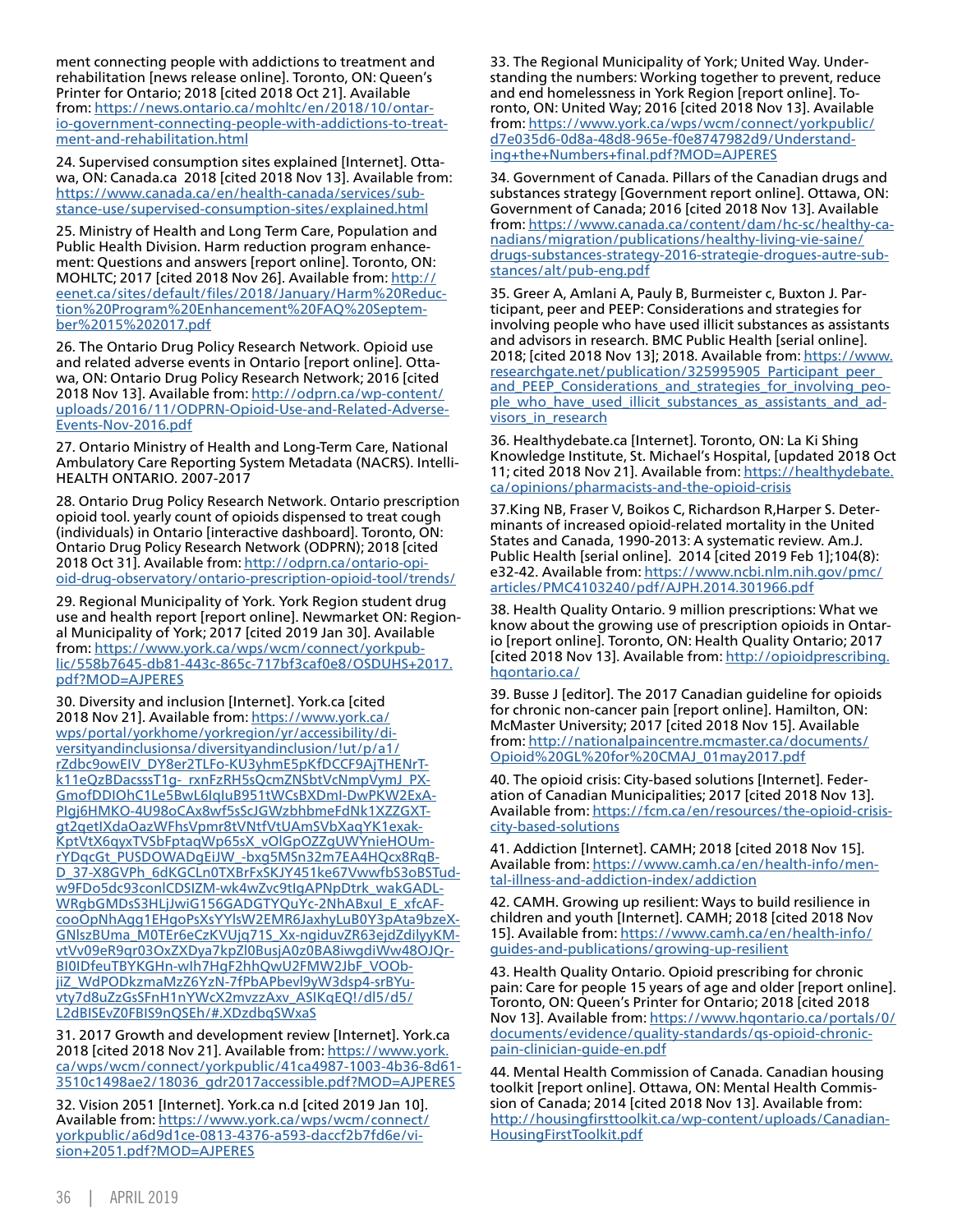45.Canadian Mental Health Association [Internet].Toronto, ON: Canadian Mental Health Association. Harm reduction. 2018 [cited 2018 Nov 13]. Available from: [https://ontario.](https://ontario.cmha.ca/harm-reduction/) [cmha.ca/harm-reduction/](https://ontario.cmha.ca/harm-reduction/)

46. Ng J, Sutherland C,Kolber MR. Does evidence support supervised injection sites? Can.Fam.Physician [serial online]. 2017[ cited 2019 Feb 1]; 63(11): 866. Available from: [https://www.ncbi.nlm.nih.gov/pmc/articles/PMC5685449/](https://www.ncbi.nlm.nih.gov/pmc/articles/PMC5685449/pdf/0630866.pdf) [pdf/0630866.pdf](https://www.ncbi.nlm.nih.gov/pmc/articles/PMC5685449/pdf/0630866.pdf)

47. Kahan M. Best practices for RAAM clinics [PowerPoint presentation online] Toronto, ON: Women's College Hospital; 2018 Available from: [http://www.metaphi.ca/provider-educa](http://www.metaphi.ca/provider-education.html%20.)[tion.html](http://www.metaphi.ca/provider-education.html%20.)

48. Health Quality Ontario; Council of Academic Hospitals of Ontario. Addictions program that reduces emergency room visits for opioid overdose and improves patient experience is spreading across Ontario [media release online]. Toronto, ON: CAHO; 2017 [cited 2018 Oct 18]. Available from: [http://](http://caho-hospitals.com/artic-metaphi-results/) [caho-hospitals.com/artic-metaphi-results/](http://caho-hospitals.com/artic-metaphi-results/)

49. New federal initiatives to address the opioid crisis [Internet]. Ottawa, ON: Health Canada [updated 2017 Nov 15; cited 2018 Oct 13]. Available from: [https://www.canada.ca/en/](https://www.canada.ca/en/health-canada/news/2017/11/new_federal_initiativestoaddresstheopioidcrisis.html) [health-canada/news/2017/11/new\\_federal\\_initiativestoad](https://www.canada.ca/en/health-canada/news/2017/11/new_federal_initiativestoaddresstheopioidcrisis.html)[dresstheopioidcrisis.html](https://www.canada.ca/en/health-canada/news/2017/11/new_federal_initiativestoaddresstheopioidcrisis.html)

50. Regulations amending the narcotic control regulations and the new classes of practitioners regulations (diacetylmorphine (heroin) and methadone).2018; SOR/2018-37.[Internet]. Ottawa, ON: Government of Canada; 2018 [cited 2019 Jan 10]. Available from: [http://gazette.gc.ca/rp-pr/p2/2018/2018-03-](http://gazette.gc.ca/rp-pr/p2/2018/2018-03-21/html/sor-dors37-eng.html) [21/html/sor-dors37-eng.html](http://gazette.gc.ca/rp-pr/p2/2018/2018-03-21/html/sor-dors37-eng.html)

51.Carrière G, Garner R, Sanmartin C. Social and economic characteristics of those experiencing hospitalizations due to opioid poisonings [Internet]. Ottawa, ON: Statistics Canada; 2018 [cited 2018 Nov 13]. (82-003-X). Available from: [https://](https://www150.statcan.gc.ca/n1/en/pub/82-003-x/2018010/article/00002-eng.pdf?st=pNGJ5HpE) [www150.statcan.gc.ca/n1/en/pub/82-003-x/2018010/arti](https://www150.statcan.gc.ca/n1/en/pub/82-003-x/2018010/article/00002-eng.pdf?st=pNGJ5HpE)[cle/00002-eng.pdf?st=pNGJ5HpE](https://www150.statcan.gc.ca/n1/en/pub/82-003-x/2018010/article/00002-eng.pdf?st=pNGJ5HpE)

52. Government of Canada. Evidence synthesis - the opioid crisis in canada: A national perspective [Government report online]. Ottawa, ON: Government of Canada; 2018 [cited 2018 Nov 13]. Available from[: https://www.canada.ca/content/](https://www.canada.ca/content/dam/phac-aspc/documents/services/publications/health-promotion-chronic-disease-prevention-canada-research-policy-practice/vol-38-no-6-2018/ar-03-eng.pdf) [dam/phac-aspc/documents/services/publications/health-pro](https://www.canada.ca/content/dam/phac-aspc/documents/services/publications/health-promotion-chronic-disease-prevention-canada-research-policy-practice/vol-38-no-6-2018/ar-03-eng.pdf)[motion-chronic-disease-prevention-canada-research-poli](https://www.canada.ca/content/dam/phac-aspc/documents/services/publications/health-promotion-chronic-disease-prevention-canada-research-policy-practice/vol-38-no-6-2018/ar-03-eng.pdf)[cy-practice/vol-38-no-6-2018/ar-03-eng.pdf](https://www.canada.ca/content/dam/phac-aspc/documents/services/publications/health-promotion-chronic-disease-prevention-canada-research-policy-practice/vol-38-no-6-2018/ar-03-eng.pdf)

53. Ontario Ministry of Health and Long-Term Care. Ontario's narcotics strategy [Government report online]. Toronto, ON: Queen's Printer for Ontario; 2015 [cited 2018 Nov 13]. Available from: [http://health.gov.on.ca/en/public/programs/](http://health.gov.on.ca/en/public/programs/drugs/ons/about.aspx) [drugs/ons/about.aspx](http://health.gov.on.ca/en/public/programs/drugs/ons/about.aspx)

54. Ontario Public Health Convention. Session 44: Epidemic of opioid abuse in remote First Nations in Northwestern Ontario [Internet].Ontario Public Health Convention; 2018 [cited 2018 Dec 16]. Available from: [https://www.tophc.ca/session-44-ep](https://www.tophc.ca/session-44-epidemic-of-opioid-abuse-in-remote-first-nations-in-northwestern-ontario/)[idemic-of-opioid-abuse-in-remote-first-nations-in-northwest](https://www.tophc.ca/session-44-epidemic-of-opioid-abuse-in-remote-first-nations-in-northwestern-ontario/)[ern-ontario/](https://www.tophc.ca/session-44-epidemic-of-opioid-abuse-in-remote-first-nations-in-northwestern-ontario/)

55. Wynne P, Lindsay S, Saunders L. Anishnawbe Health Toronto: Rapid access to addiction medicine [Powerpoint Presentation]. Toronto, ON: Anishnawbe Health; n.d. [cited 2018 Oct 16]. Available from: [http://www.metaphi.ca/provider-educa](http://www.metaphi.ca/provider-education.html)[tion.html](http://www.metaphi.ca/provider-education.html)

56. Regional Municipality of York. 2017 Paramedic response time performance results [Government report online]. Newmarket, ON: Regional Municipality of York; 2018 [cited 2018 Nov 13]. Available from: [http://www2.markham.ca/](http://www2.markham.ca/markham/ccbs/indexfile/Agendas/2018/General/gc180507/York%20Region%20-%202017%20Paramedic%20Response%20Time%20Performance%20Results.pdf) [markham/ccbs/indexfile/Agendas/2018/General/gc180507/](http://www2.markham.ca/markham/ccbs/indexfile/Agendas/2018/General/gc180507/York%20Region%20-%202017%20Paramedic%20Response%20Time%20Performance%20Results.pdf) [York%20Region%20-%202017%20Paramedic%20Re](http://www2.markham.ca/markham/ccbs/indexfile/Agendas/2018/General/gc180507/York%20Region%20-%202017%20Paramedic%20Response%20Time%20Performance%20Results.pdf)[sponse%20Time%20Performance%20Results.pdf](http://www2.markham.ca/markham/ccbs/indexfile/Agendas/2018/General/gc180507/York%20Region%20-%202017%20Paramedic%20Response%20Time%20Performance%20Results.pdf)

57. Toronto Public Health. Toronto overdose action plan: Prevention & response [Report online]. Toronto, ON: Toronto Public Health; 2017 [cited 2018 Oct 31]. Available from: [https://www.cihi.ca/en/opioid-crisis-having-significant-im](https://www.cihi.ca/en/opioid-crisis-having-significant-impact-on-canadas-health-care-system)[pact-on-canadas-health-care-system](https://www.cihi.ca/en/opioid-crisis-having-significant-impact-on-canadas-health-care-system)

58. Health Canada. About the good Samaritan drug overdose act- Canada.ca [Internet]. 2018 [cited 2018 Nov 13]. Available from: [https://www.canada.ca/en/health-canada/services/](https://www.canada.ca/en/health-canada/services/substance-use/problematic-prescription-drug-use/opioids/about-good-samaritan-drug-overdose-act.html) [substance-use/problematic-prescription-drug-use/opioids/](https://www.canada.ca/en/health-canada/services/substance-use/problematic-prescription-drug-use/opioids/about-good-samaritan-drug-overdose-act.html) [about-good-samaritan-drug-overdose-act.html](https://www.canada.ca/en/health-canada/services/substance-use/problematic-prescription-drug-use/opioids/about-good-samaritan-drug-overdose-act.html)

59. Stigma: Understanding the impact of prejudice and discrimination [Internet]. CAMH; 2018 [cited 2018 Nov 13]. Available from: [https://www.camh.ca/en/health-info/](https://www.camh.ca/en/health-info/guides-and-publications/stigma) [guides-and-publications/stigma](https://www.camh.ca/en/health-info/guides-and-publications/stigma)

60. Addressing stigma [Internet].CAMH; 2018 [cited 2019 Jan 30]. Available from: [https://www.camh.ca/en/driv](https://www.camh.ca/en/driving-change/addressing-stigma)[ing-change/addressing-stigma](https://www.camh.ca/en/driving-change/addressing-stigma)

61. Evidence brief: Drug checking services as a harm reduction intervention [Evidence brief online]. Toronto, ON: Public Health Ontario; 2017 [cited 2019 Jan 8]. Available from: [https://www.publichealthontario.ca/en/eRepository/Evi](https://www.publichealthontario.ca/en/eRepository/Evidence_Brief_Drug_Checking_2017.pdf)dence Brief Drug Checking 2017.pdf